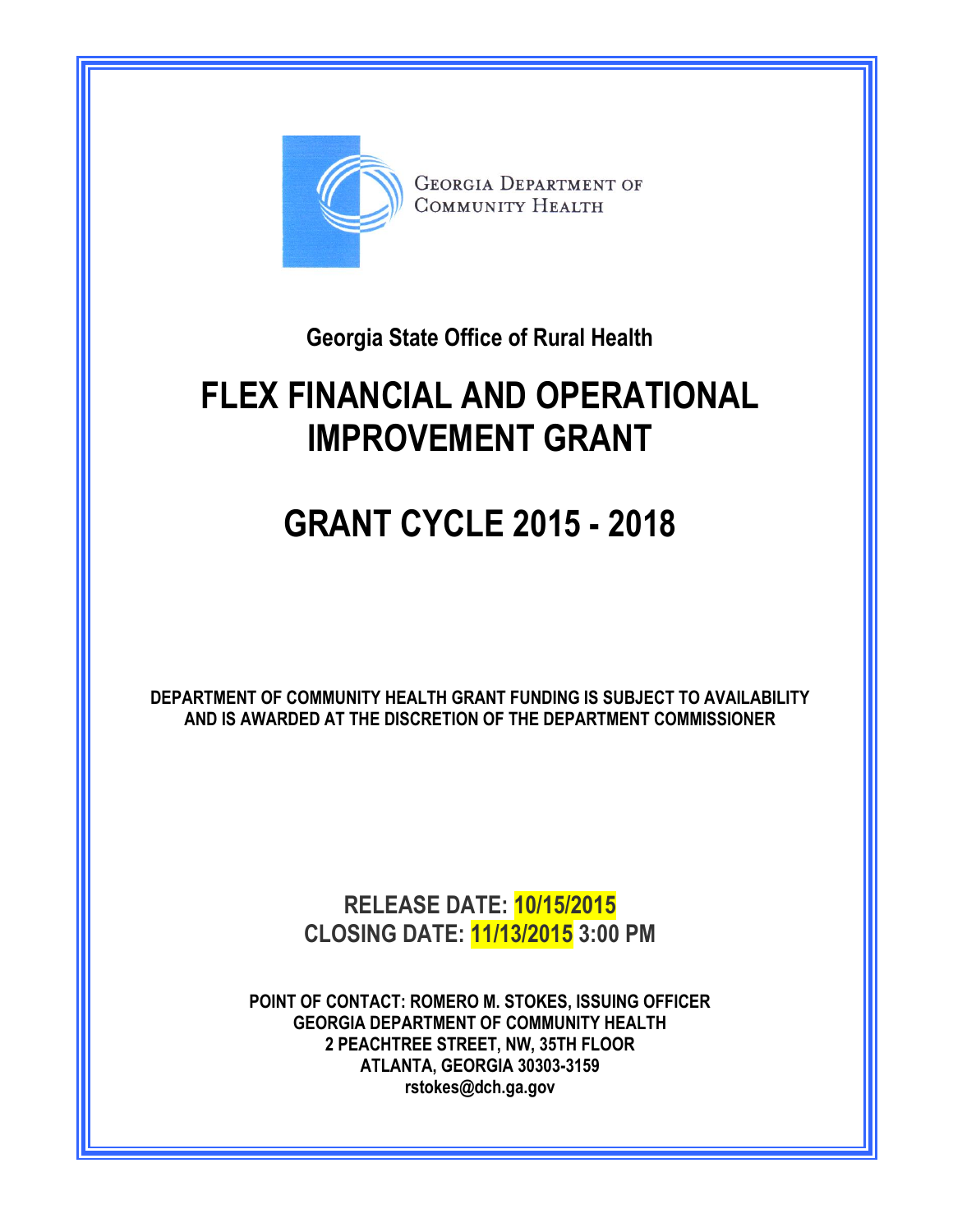## **TABLE OF CONTENTS**

| <b>SECTION</b>     |                                                                                                                                                                                                                                                                                                                                                                                       | <b>PAGE</b>  |
|--------------------|---------------------------------------------------------------------------------------------------------------------------------------------------------------------------------------------------------------------------------------------------------------------------------------------------------------------------------------------------------------------------------------|--------------|
| ı.                 | BACKGROUND: Purpose and Program Overview, Eligibility and Funding<br>Preference, Match and Cost Sharing                                                                                                                                                                                                                                                                               | $\mathbf{2}$ |
| II.                | SPECIAL REQUIREMENTS: Deliverables and Application Submission                                                                                                                                                                                                                                                                                                                         | 5            |
| Ш.                 | <b>SUBMISSION GUIDELINES: Submission Format and Required Content</b>                                                                                                                                                                                                                                                                                                                  | 6            |
| IV.                | <b>REQUIRED SELECTION CRITERIA: Required Proposal Content, Point</b><br>Allocation, Appendices, SMART Objectives Guide, Other Content and Supplemental<br>Information                                                                                                                                                                                                                 | 8            |
| V.                 | <b>VENDOR EXCLUSION</b>                                                                                                                                                                                                                                                                                                                                                               | 13           |
|                    |                                                                                                                                                                                                                                                                                                                                                                                       |              |
| <b>APPENDIX A.</b> | <b>GRANT APPLICATION FORM</b>                                                                                                                                                                                                                                                                                                                                                         |              |
| <b>APPENDIX B.</b> | <b>ETHICS STATEMENT: Includes Signature Page</b><br>Carefully read, sign, and adhere to Appendix B, the DCH Ethics Statements<br>prior to responding to any Department of Community Health Request for Grant<br>Applications (RFGA). Failure to do so could result in the disqualification of<br>your application at any time during the application process.                         |              |
| <b>APPENDIX C.</b> | ETHICS IN PROCUREMENT POLICY: Includes (2) Signature Pages<br>Carefully read, sign, and adhere to Appendix C, the DCH Ethics in<br>Procurement Policy prior to responding to any Department of Community<br>Health Request for Grant Applications (RFGA). Failure to do so could result<br>in the disqualification of your application at any time during the application<br>process. |              |
| <b>APPENDIX D.</b> | <b>BUSINESS ASSOCIATE AGREEMENT: Includes Signature Page</b>                                                                                                                                                                                                                                                                                                                          |              |
| <b>APPENDIX E.</b> | <b>BUDGET WORKSHEET</b>                                                                                                                                                                                                                                                                                                                                                               |              |
| <b>APPENDIX F.</b> | <b>BIOGRAPHICAL SKETCH</b>                                                                                                                                                                                                                                                                                                                                                            |              |
| <b>APPENDIX G.</b> | <b>WORK PLAN TEMPLATE</b>                                                                                                                                                                                                                                                                                                                                                             |              |
| <b>APPENDIX H.</b> | <b>TIMELINE TEMPLATE</b>                                                                                                                                                                                                                                                                                                                                                              |              |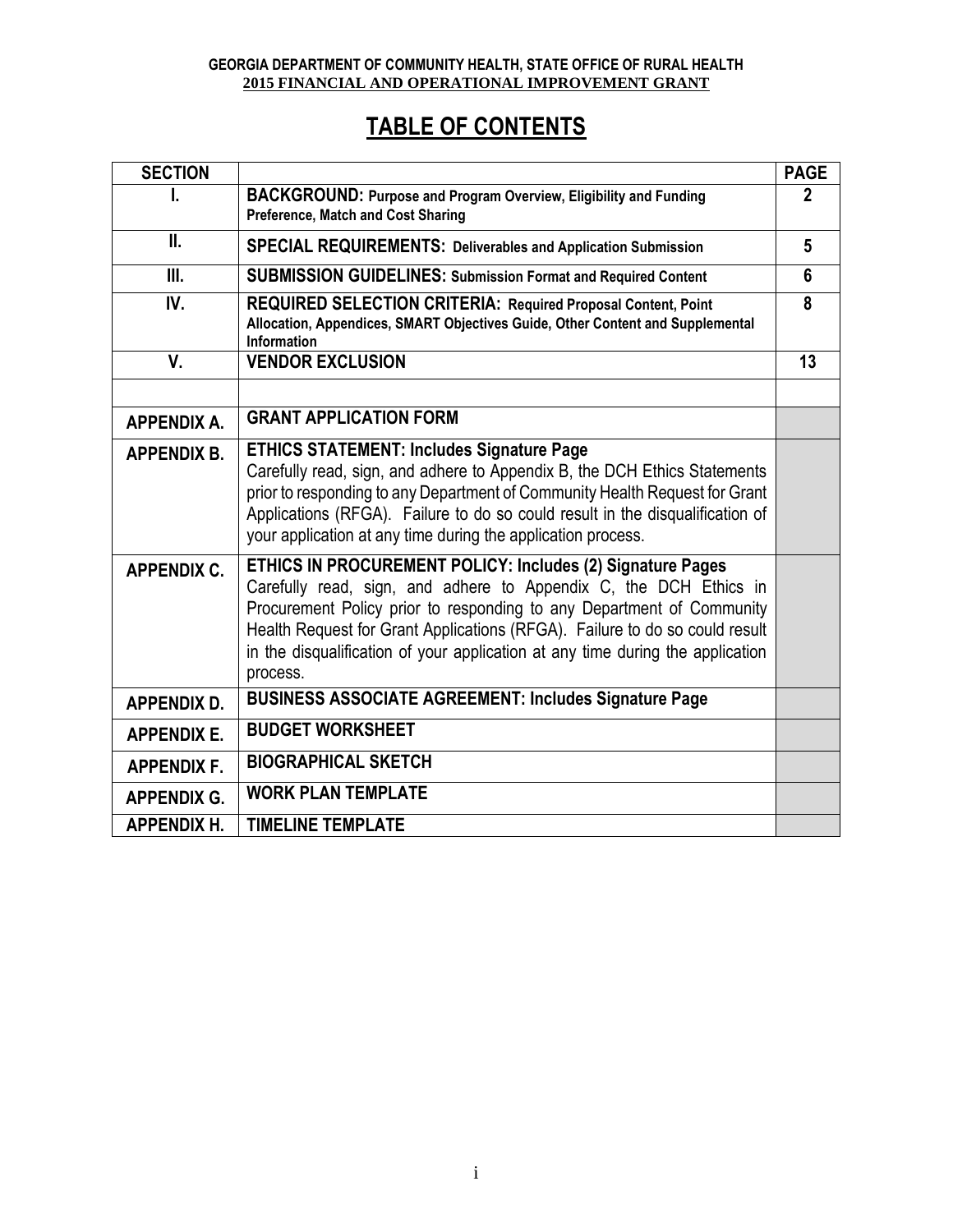# **BACKGROUND**

| <b>Background</b>       | The Georgia Department of Community Health (DCH) was created in<br>1999 by Senate Bill 241 and has the responsibility for insuring over two<br>million people in the State of Georgia, maximizing the State's health care<br>purchasing power, coordinating health planning for State agencies and<br>proposing cost-effective solutions for reducing the number of uninsured.<br>Within DCH, the State Office of Rural Health (SORH) serves Georgians<br>by improving access to health care in rural and underserved areas to<br>improve health status and reduce health disparities.                                                                                                                                                                                                      |
|-------------------------|---------------------------------------------------------------------------------------------------------------------------------------------------------------------------------------------------------------------------------------------------------------------------------------------------------------------------------------------------------------------------------------------------------------------------------------------------------------------------------------------------------------------------------------------------------------------------------------------------------------------------------------------------------------------------------------------------------------------------------------------------------------------------------------------|
| <b>Purpose</b>          | The purpose of the Flex Financial and Operational Improvement Grant<br>is to assist in supporting the sustainability of rural hospital health care to<br>ensure continued access to local hospital services to Georgia's<br>underserved rural population.                                                                                                                                                                                                                                                                                                                                                                                                                                                                                                                                   |
| <b>Program Overview</b> | <b>Goal 1:</b><br>To improve the financial and operational outcomes of CAHs<br>Objective 1:<br>To identify financial and operational strengths and challenges, and<br>to identify statewide and targeted strategies for improvement.<br><b>Focus Area:</b><br>A cohort of 16 CAHs has been identified to participate in the Flex<br>Financial and Operational Assessment. The names of each of the 16<br>hospitals will be provided to the GRANTEE upon grant award.<br><b>Requirements:</b><br>1. Perform Comprehensive assessment of each cohort CAH using, at<br>a minimum, the following indicators:<br>Days in Accounts Receivable;<br>Days Cash on Hand;<br>Total Margin;<br>Cash Flow Margin;<br><b>Operating Margin;</b><br>Debt Service Ratio;<br>Salaries to Net Patient Revenue; |
|                         | Long Term Debt to Capitalization;<br>Perform analysis of reporting practices for Medicare reimbursement<br>2.<br>3.<br>Prepare hospital specific recommendations based on evidenced<br>based best practices;                                                                                                                                                                                                                                                                                                                                                                                                                                                                                                                                                                                |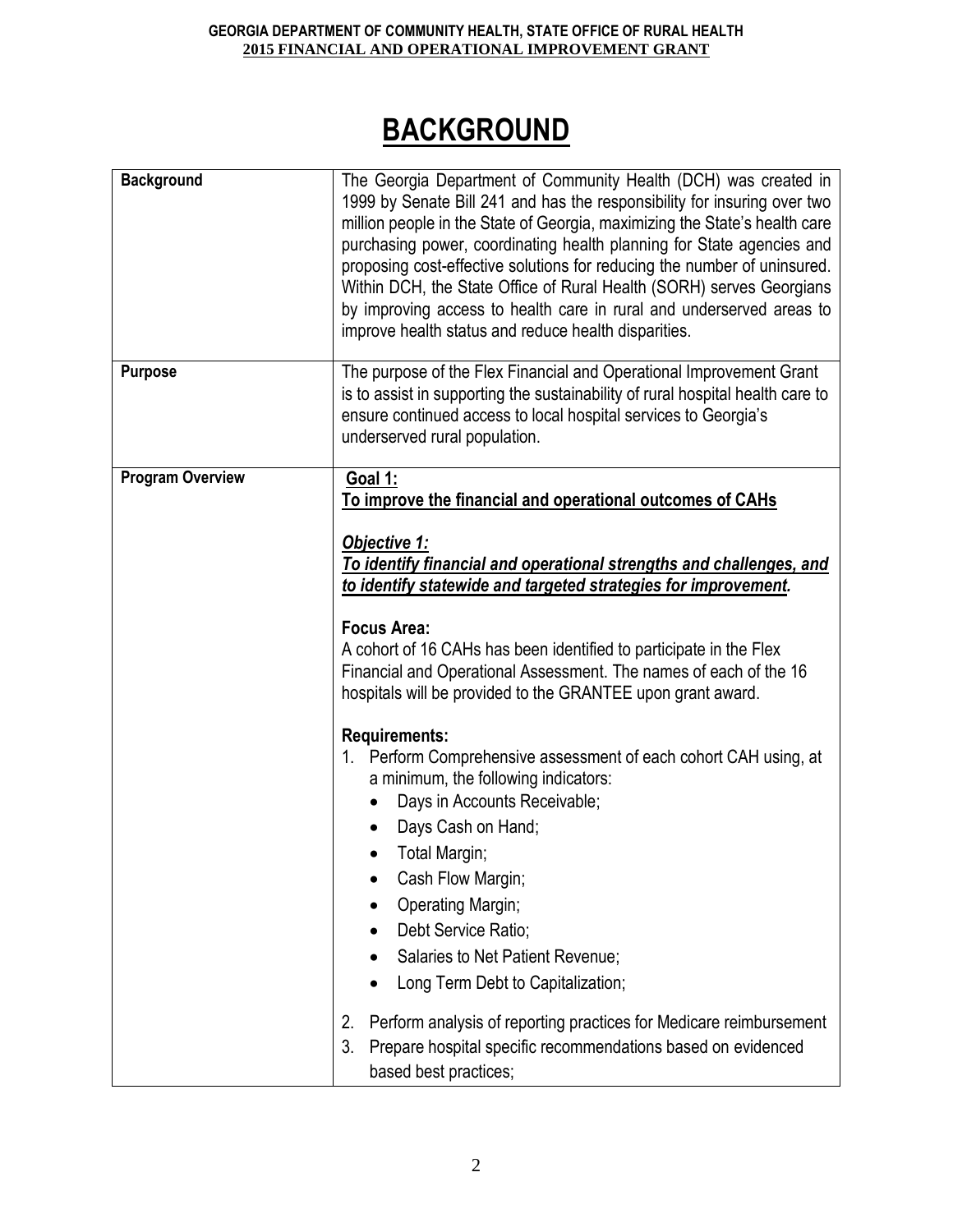| Develop action plan with hospital management teams to implement<br>4.<br>best practice recommendations;<br>Provide education/training and technical support for operational<br>5.<br>improvements through Lean or other process improvement<br>activities, workshops, direct consultations to CAHs.                                                                 |
|---------------------------------------------------------------------------------------------------------------------------------------------------------------------------------------------------------------------------------------------------------------------------------------------------------------------------------------------------------------------|
| The project plan will be executed in three phases:                                                                                                                                                                                                                                                                                                                  |
| $\checkmark$ Year One: Comprehensive Analyses of operational and<br>financial performance of the hospitals will be conducted using<br>performance indicators with benchmarks and action plans<br>established.                                                                                                                                                       |
| $\checkmark$ Year Two: Conduct intensive on-site education and technical<br>assistance; perform ongoing monitoring of financial and<br>operational indicators for improvement; and guide redirection<br>where incremental improvements have not been achieved.                                                                                                      |
| $\checkmark$ Year Three: Conduct a follow-up reassessment to evaluate<br>effectiveness of program interventions for each CAH and for the<br>FLEX Financial and Operational Improvement program as a<br>whole. Identify successes, barriers/challenges, lessons learned.<br>Prepare recommendations for ongoing operational and financial<br>improvement priorities. |
| Goal 2:<br>To improve the financial and operational outcomes of CAHs                                                                                                                                                                                                                                                                                                |
| <b>Objective 2:</b><br>To identify more in-depth financial and operational strengths and<br>problems based on trends or issues identified through Objective 1,<br>and to identify major strategies for improvement for a hospital or a<br>cohort of hospitals.                                                                                                      |
| Financial and Operational In-depth Assessment(s) and Action Planning                                                                                                                                                                                                                                                                                                |
| Focus Area:<br>Hospital Based Skilled Nursing Facilities (SNF), Rural Health Clinics<br>(RHC) and/or Physician Practices.                                                                                                                                                                                                                                           |
| <b>Requirements:</b><br>For each identified CAH member of the 16 hospital cohort, complete<br>service line level analysis for each focused area, including:                                                                                                                                                                                                         |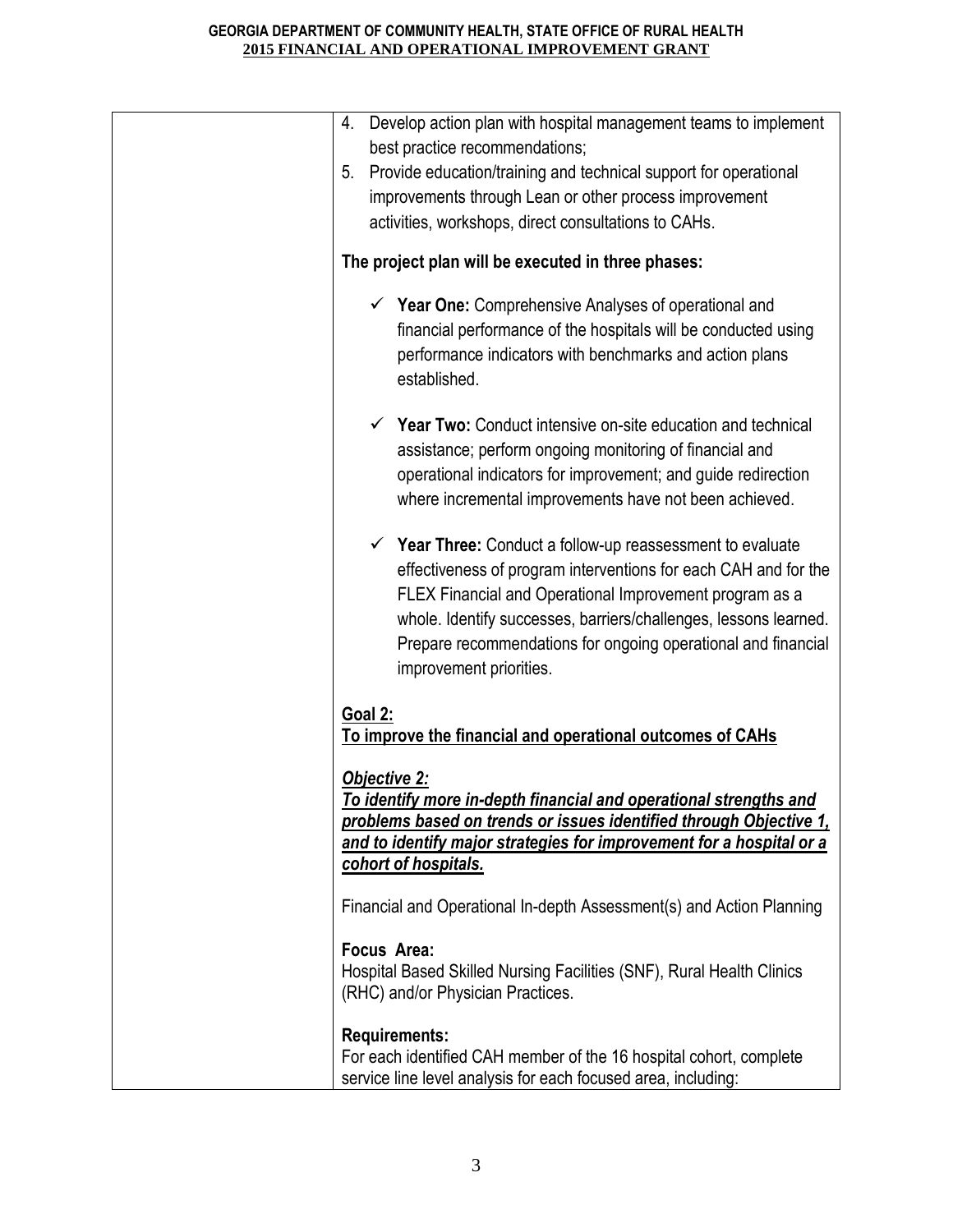| 1. | Service line level analysis for each focused area, including: service-                                                                                                                                                                                                                                                                                                                                             |
|----|--------------------------------------------------------------------------------------------------------------------------------------------------------------------------------------------------------------------------------------------------------------------------------------------------------------------------------------------------------------------------------------------------------------------|
|    | level financial and operational efficiency analyses; service market                                                                                                                                                                                                                                                                                                                                                |
|    | share evaluation; opportunities for new service development and                                                                                                                                                                                                                                                                                                                                                    |
|    | growth of existing services; and the impact of discontinuation of                                                                                                                                                                                                                                                                                                                                                  |
|    | services based on market need and/or operational performance.                                                                                                                                                                                                                                                                                                                                                      |
|    |                                                                                                                                                                                                                                                                                                                                                                                                                    |
| 2. | Conduct physician practice management assessment; analyze                                                                                                                                                                                                                                                                                                                                                          |
|    | physician and mid-level practitioner productivity, scheduling,                                                                                                                                                                                                                                                                                                                                                     |
|    | staffing, billing and collection practices.                                                                                                                                                                                                                                                                                                                                                                        |
| 3. | Prepare specific recommendations and action plans that have the                                                                                                                                                                                                                                                                                                                                                    |
|    | potential to bring in additional revenue and improve clinic efficiency.                                                                                                                                                                                                                                                                                                                                            |
| 4. | Ensure department-level staffing is appropriate relative to                                                                                                                                                                                                                                                                                                                                                        |
|    | benchmarks future community needs.                                                                                                                                                                                                                                                                                                                                                                                 |
| 5. | Perform analysis of reporting practices for Medicare reimbursement.                                                                                                                                                                                                                                                                                                                                                |
| 6. | Develop action plan with hospital management teams to implement<br>best practice recommendations.                                                                                                                                                                                                                                                                                                                  |
| 7. | Perform onsite assessment, education/training and technical                                                                                                                                                                                                                                                                                                                                                        |
|    | support based on evidence based sound financial principles.                                                                                                                                                                                                                                                                                                                                                        |
| 8. | Provide technical support for operational improvements through                                                                                                                                                                                                                                                                                                                                                     |
|    | Lean or other process improvement activities, workshops, direct                                                                                                                                                                                                                                                                                                                                                    |
|    | consultations to CAHs                                                                                                                                                                                                                                                                                                                                                                                              |
| 9. | The following indicators will be used, but may not be limited to:                                                                                                                                                                                                                                                                                                                                                  |
|    | Days in accounts receivable (SNF, RHC, and physician<br>practice)<br>Total margin (SNF, RHC, and physician practice)<br>Operating margin (SNF, RHC, and physician practice)<br>CAH cost report benefits from SNF and RHC<br>Additional annual metrics which may be identified through<br>$\bullet$<br>HRSA Performance Improvement Measure System (PIMS)<br>10. The project plan will be executed in three phases: |
|    | $\checkmark$ Year One: Service level analyses of operational and financial                                                                                                                                                                                                                                                                                                                                         |
|    | performance of the hospital operated entities will be conducted<br>and baselines established.                                                                                                                                                                                                                                                                                                                      |
|    | $\checkmark$ Year Two: Improvement activities will begin/continue. Note:<br>These activities will be continuous through the three-year grant<br>period.                                                                                                                                                                                                                                                            |
|    | $\checkmark$ Year Three: A reassessment of operational and financial<br>conditions will be conducted. Reassessment will not be a one-<br>time activity but can occur multiple times during the three-year<br>project period.                                                                                                                                                                                       |
|    |                                                                                                                                                                                                                                                                                                                                                                                                                    |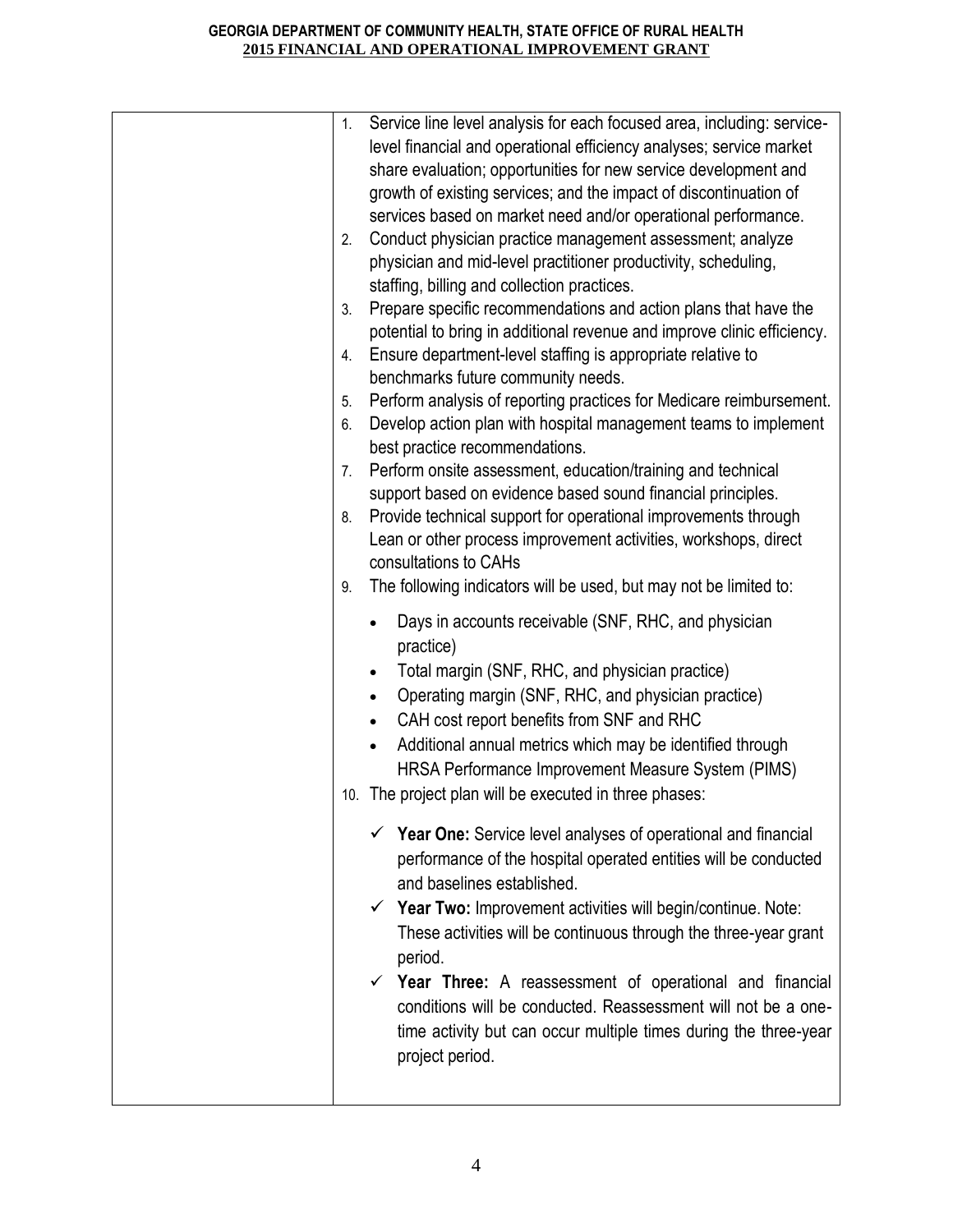|                                                       | Provide monthly or quarterly (as mutually agreed prior to grant execution)<br>invoices and grant progress reports that include details of project<br>progression. Status reports must include achievements of milestones<br>within the defined work plan timeframes. Required performance measures<br>will be provided to the GRANTEE by the State Office of Rural health<br>Director of Hospital Services.                |
|-------------------------------------------------------|----------------------------------------------------------------------------------------------------------------------------------------------------------------------------------------------------------------------------------------------------------------------------------------------------------------------------------------------------------------------------------------------------------------------------|
|                                                       | The invoices must be submitted no more than 30 days following the close<br>3.<br>of each quarter. Any additional instructions which may be required will be<br>provided by the SORH as needed.<br>Deliver a final report to the SORH no more than 30 days following the<br>4.<br>close of the grant period. The final report should be a detailed report<br>outlining the lifespan of the grant and programmatic outcomes. |
| <b>Deadline for Submission of</b><br><b>Questions</b> | Questions must be submitted in writing to Romero Stokes,<br>rstokes@dch.ga.gov by 10/30/2015. Responses to questions will be posted<br>within five (5) business days from the Questions closing date.                                                                                                                                                                                                                      |
| <b>Deadline for Submission</b>                        | <b>APPLICATIONS MUST BE RECEIVED BY:</b><br>Friday, November 13, 2015, by 3:00 PM                                                                                                                                                                                                                                                                                                                                          |
|                                                       | In addition, the following factors may affect the funding decision:<br>Availability of funds<br>Relevance to program priorities                                                                                                                                                                                                                                                                                            |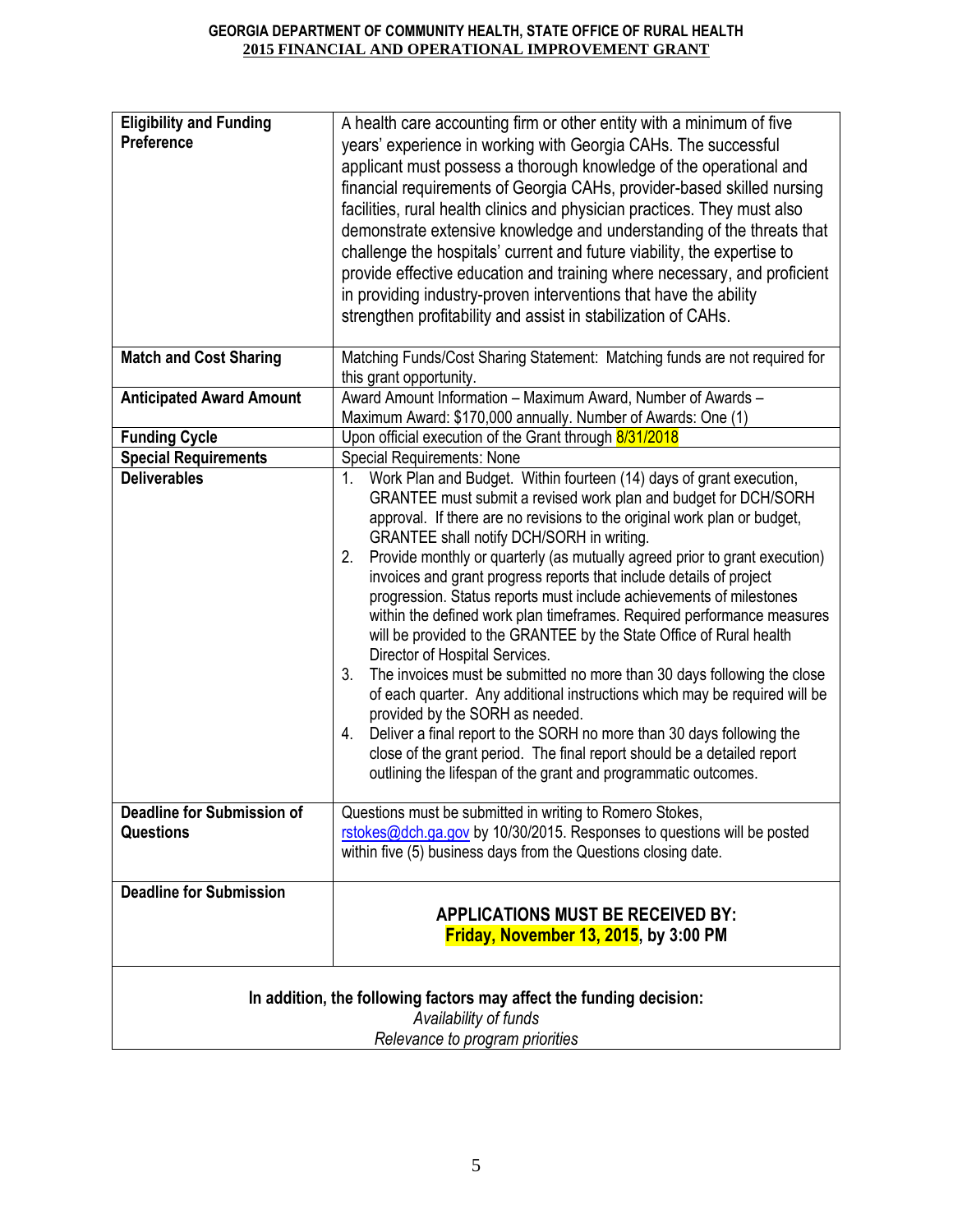# **SUBMISSION GUIDELINES**

#### **APPLICATION SUBMISSION**

Submission requires remittance of three (3) hard copies, bound and tabbed, with one (1) marked "Original" inclusive of original signatures and three (3) separate electronic/digital copies submitted on flash/thumb drives, with one (1) designated as the original copy of the Grant Application. Applications may be delivered via U.S. mail, an express mail carrier, hand delivered or couriered. **COMPLETED APPLICATIONS MUST BE RECEIVED BY FRIDAY, 11/13/2015.** If the application is incomplete or non-responsive to submission requirements, it will not be entered into the review process. The applicant will be notified by email that the application did not meet submission requirements.

Timely and complete submissions are the responsibility of the applicant(s). The Department of Community Health welcomes completed submissions prior to the **FRIDAY, NOVEMBER 13, 2015** closing date, however all submissions are final. **ALL LATE APPLICATIONS WILL BE CONSIDERED NON-RESPONSIVE TO SUBMISSION REQUIREMENTS.**

#### **Mailing Address for Application Delivery**

Romero M. Stokes, Issuing Officer Georgia Department of Community Health 2 Peachtree Street, NW, 35th Floor Atlanta, Georgia 30303-3159 E-mail: [rstokes@dch.ga.gov](mailto:rstokes@dch.ga.gov)

#### **SUBMISSION FORMAT**

The Grant Proposal and Project Abstract **MUST** be submitted in the following format or the application will be considered non-responsive and will not be entered into the review process:

- 1. **PDF** file format.
- 2. **Font Size:** 12 point unreduced (Arial or Times New Roman).
- 3. **Page Size:** 8.5 by 11 inches.
- 4. **Page Margin Size:** One inch.
- 5. **Project Abstract** should be single spaced and shall not exceed 1 page.
- 6. **Project Narrative:** 
	- a. The Project Narrative should be double spaced.
	- b. The Project Narrative shall not exceed a maximum of 15 pages (if the narrative exceeds the page limit, only the first pages which are within the page limit will be reviewed).
	- c. The Project Narrative consists of the following components as detailed on pages 8-11:
		- 1. Needs Assessment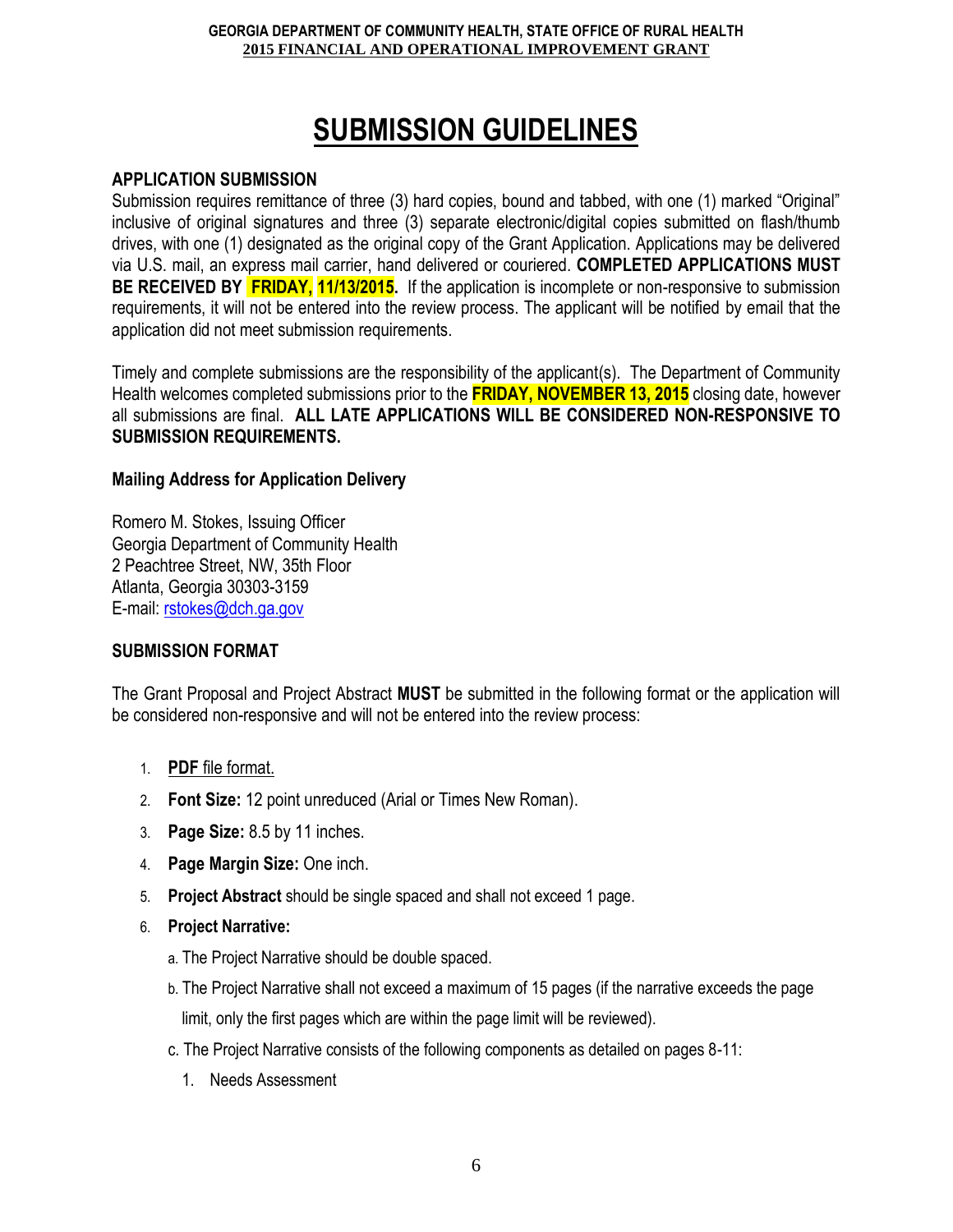- 2. Significance
- 3. Quality of Project Design and Methodology
- 4. Work Plan
- 5. Quality of Management Plan
- 6. Quality of Project Evaluation
- 7. Quality of Project Schedule

#### **7. Organizational Narrative:**

- a. The Organizational Narrative should be double spaced.
- b. The Organizational Narrative shall not exceed a maximum of 2 pages (if the narrative exceeds the page limit, only the first pages which are within the page limit will be reviewed).

### 8. **Budget Worksheet and Budget Justification**:

- a. The Budget must be completed on Appendix E.
- b. The budget justification is limited to a maximum of 6 pages (if the budget narrative exceeds the page limit, only the first pages which are within the page limit will be reviewed). The spacing should be double spaced.
- 9. **Number** and **Label** all pages; not to exceed the maximum number of pages where applicable.
- 10. **Headers** should identify each section and **Footers** should include: the name of the organization and page numbers.
- 11. **All** required forms and consent **MUST** be on the flash/thumb drive in the order and format set forth in this solicitation.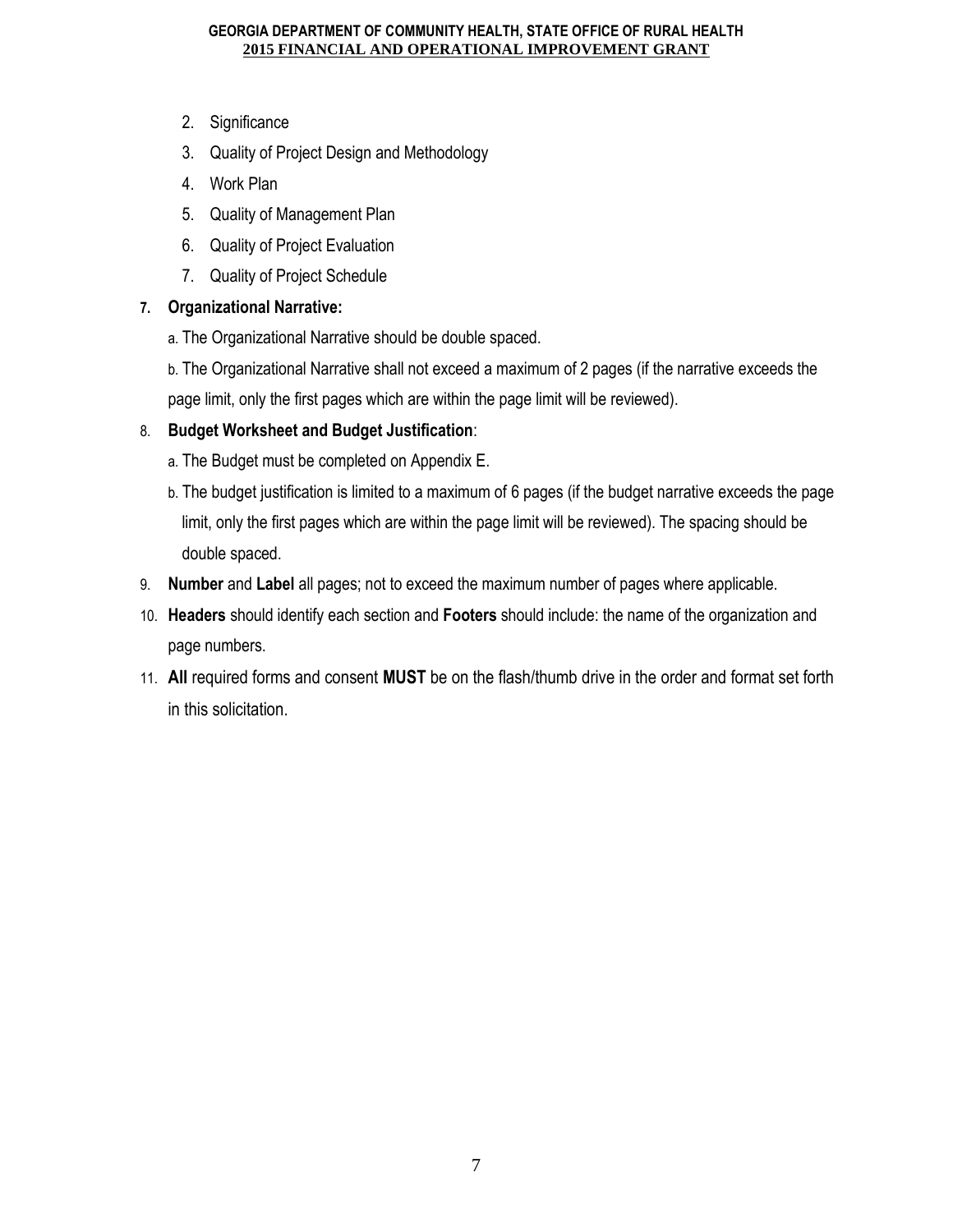# **REQUIRED SELECTION CRITERIA**

# **PROJECT ABSTRACT**

A Project Abstract is required for all application forms. The Project Abstract must contain a summary of the proposed activity suitable for dissemination to the public. It should be a self-contained description of the project and should contain a statement of objectives and methods to be employed. It should be informative to other persons working in the same or related fields and insofar as possible understandable to a technically literate lay reader. This abstract must not include any proprietary/confidential information. **The Project Abstract will not be counted toward the narrative page limit.** (5 pts)

# **PROJECT NARRATIVE**

This section provides a comprehensive framework and description of all aspects of the proposed project. It should be succinct, self-explanatory and well organized so that reviewers can understand the proposed project.

### **Use the following section headers for the Narrative:**

## **Needs Assessment** (10 pts)

This section outlines the perceived needs as outlined in the Program Overview and how the project will help address those unmet needs. This section should help reviewers understand your approach and how your proposed project will meet the requirements of this grant. In determining the need for the proposed project, we consider the following factor:

• The extent to which specific gaps or weaknesses in services, infrastructure, or opportunities have been identified and will be addressed by the proposed project, including the nature and magnitude of those gaps and weaknesses.

## **Significance** (10 pts)

In determining the significance of the proposed project, we consider the following factor:

• The extent to which the proposed project involves the development or demonstration of promising new strategies that build on, or are alternatives to, existing strategies. ( pts)

## **Quality of Project Design and Methodology** (20 pts)

This section describes proposed methods that will be used to address the stated needs and to meet each of the previously-described program requirements and expectations in this funding opportunity announcement. In determining the significance of the quality of the design of the proposed project, we consider the following factors:

• The extent to which the goals, objectives, and outcomes to be achieved by the proposed project are clearly specified and measurable.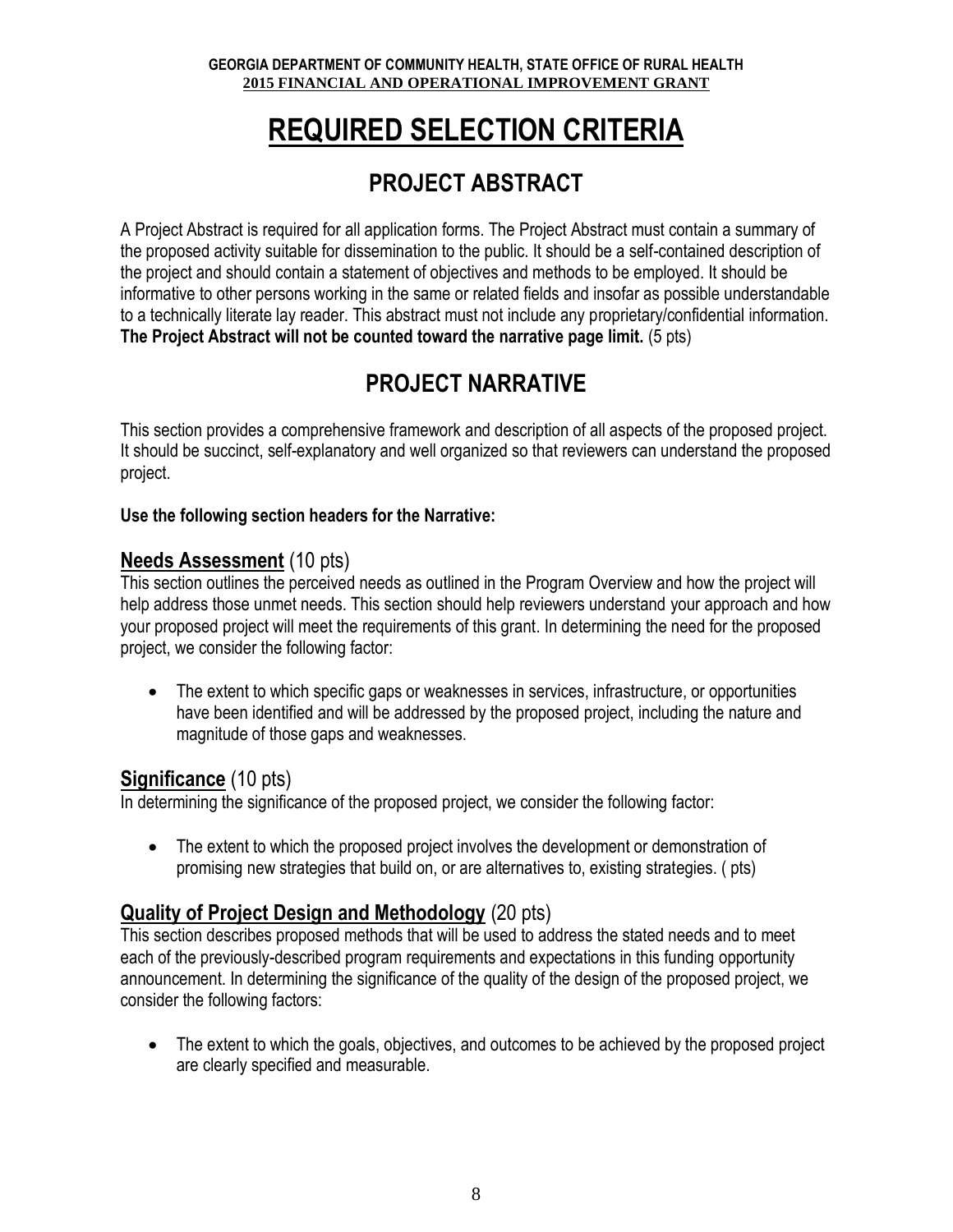- The extent to which the proposed project will be coordinated with similar or related efforts, and with other appropriate community, State, and Federal resources.
- The extent to which the proposed project is designed to build capacity and yield results that will extend beyond the period of State or Federal financial assistance.

## **Work Plan** (10 pts)

This section describes the activities or steps that will be used to achieve each of the activities proposed in the Methodology section over the course of the project period. **The following should be addressed in this section:**

• The applicant describes a clear and coherent work plan that is aligned with the project's goals and objectives. To accomplish this, applicants are strongly encouraged to present a matrix that illustrates the project's goals, strategies, activities and measurable process and outcome measures (A template, **Appendix G**, is provided but it is not required that the applicant use the provided template). The work plan must outline the individual or organization responsible for carrying out each activity and reflect a timeline for completion of such activity.

## **Quality of Management Plan** (5 pts)

In determining the quality of the management plan of the proposed project, we consider the following factor:

• The adequacy of the management plan to achieve the objectives of the proposed project on time and within budget, including clearly defined responsibilities, timelines, and milestones for accomplishing.

### **Quality of Project Evaluation** (15 pts)

In determining the quality of the evaluation, we consider the following factors:

- The extent to which the methods of evaluation are thorough, feasible, and appropriate to the goals, objectives, and outcomes of the proposed project.
- The extent to which the methods of evaluation will provide performance feedback and permit periodic assessment of progress toward achieving intended outcomes.
- Describe how project goals will be tracked, measured, and evaluated. Any assumptions made in developing the project matrix/work plan and the anticipated outputs and outcomes of grantfunded activities should be explained. Both outcome and process measures may be used to assess the progress of efforts.
- Explain the process by which data/information for these measures will be collected and analyzed, including an approach for evaluating the network's progress in relation to its proposed outputs and outcomes. If an outside evaluator/consultant will be hired to assist in the evaluation of the network's progress, provide details about the evaluator and the proposed approach for conducting an evaluation.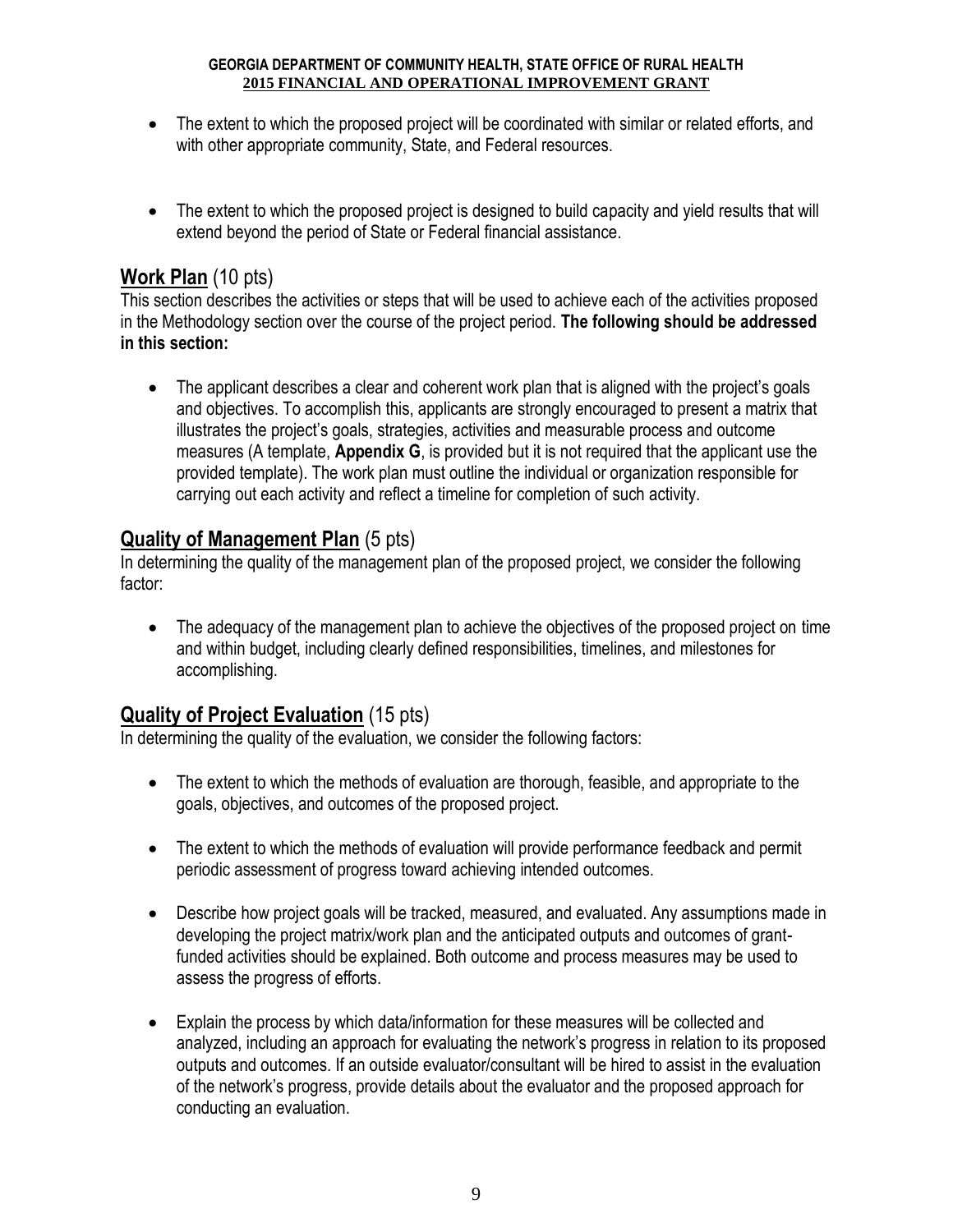- Discuss ongoing quality assurance/quality improvement strategies that will allow for the early detection and modification of ineffective strategies. The applicant should also describe how it will conduct a network self-assessment and how it will use that information to help inform the network's quality improvement strategy.
- It is strongly recommended that the applicant submit a clear and detailed logic model to illustrate the evaluation process and how it related to the goals, objectives and activities as described in the Project Design and Work Plan.

## **Quality of Project Schedule** (5 pts)

In determining the quality of the project schedule, we consider the following factors:

- Using a recognized project scheduling tool (Gantt Chart, PERT, WBS, etc.), describe the actions, deliverables and milestones of the project, the amount of time required to achieve said deliverables and milestones, and the individuals/teams responsible for said actions.
- A timeline template is provided (Appendix H) but it is not required that the applicant use the template.

## **ORGANIZATIONAL NARRATIVE**

This section describes the lead applicant, the network and its members. The following should be addressed in this section: (5 pts)

- Provide a brief overview of the lead applicant organization that includes information such as their mission, structure and current primary activities. The lead applicant should describe its ability to manage the grant project and personnel. It should also identify and describe financial practices and systems that assure that the applicant organization has financial resources to manage State and/or Federal funds.
- State whether the applicant has a project director in place, or an interim director. If the project has an interim director, discuss the process and timeline for hiring a permanent director for this grant, if applicable.
- Information on the individual who will serve as the project director (or interim) and will be responsible for project monitoring and for ensuring the grant activities are carried out. It is preferable, but not required, that the proposed project identifies a permanent director prior to receiving grant funds. Evidence that the project director will allot at least 25 percent of their time to the project and has management experience involving multiple organizational arrangements. The applicant organization should have at least one paid full-time staff employed at the time of application.
- Please submit documentation of the lead applicant's legal identity as a for-profit, nonprofit or public entity. Documentation would include:
	- o Dun & Bradstreet (D&B) Supplier Evaluation Report (SER); and
	- o Printout or Screenshot from Secretary of State Corporations Division web portal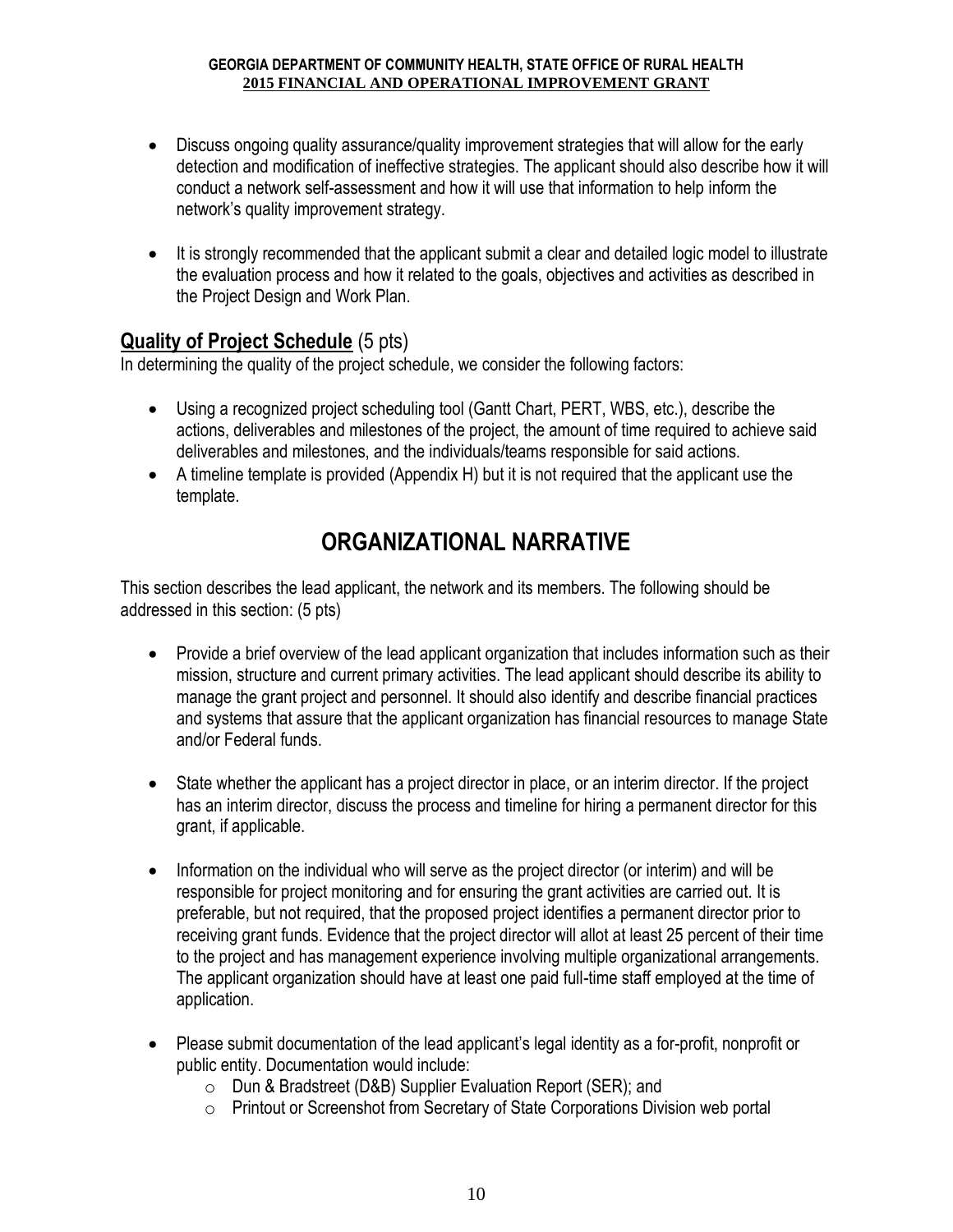Applicant should provide an organizational chart that illustrates the hierarchy of roles and responsibilities of the organization as it pertains to the staff/team affiliated with the proposed project.

# **BUDGET WORKSHEET AND BUDGET JUSTIFICATION**

- All anticipated expenses and funding sources directly related to this project, including in-kind contributions, should be calculated and completed on the included Budget Worksheet (Appendix E).
- A concise narrative labeled **Budget Justification** should follow the Budget Worksheet (Appendix E). The budget plan and budget forms will not be counted toward the narrative page limit. Note, however, that both documents should be placed immediately after the Organizational Narrative in your proposal submission and should not exceed six (6) pages. Do not sequentially number this section.). Provide a detailed and clearly justified budget narrative that is consistent with the purpose and objectives. Describe the financial resources needed over the duration of the project period and include the share requested from this grant as well as funds from other sources, including organizations, institutions. Describe any in-kind sources of support. (15 pts)

**APPENDICES:** All appendices are required. Some appendices include a Signature Page(s) carefully read, sign, and adhere to these forms prior to responding to any Department of Community Health Request for Grant Applications (RFGA). Failure to do so could result in the disqualification of your application at any time during the application process. Included Appendices are as follows:

- **A.** Grant Application Form
- **B.** Ethics Statement (*Signature Page must be submitted*)
- **C.** Ethics in Procurement Policy (*Signature Pages must be submitted*)
- **D.** Business Associate Agreement (*Signature Page must be submitted*)
- **E.** Budget Worksheet (*Budget Justification MUST accompany this appendix*)
- **F.** Biographical Sketch (*For key personnel only*)
- **G.** Work Plan Template
- **H.** Timeline Template

### **OTHER CONTENT**

Although not required an applicant may wish to submit the following:

Relevant certification documents as detailed in Section I – Background.

#### Point of Contact: Romero Stokes, Issuing Officer Georgia Department of Community Health 2 Peachtree Street, NW 35th Floor Atlanta, Georgia 30303 – 3159 E-mail: rstokes@dch.ga.gov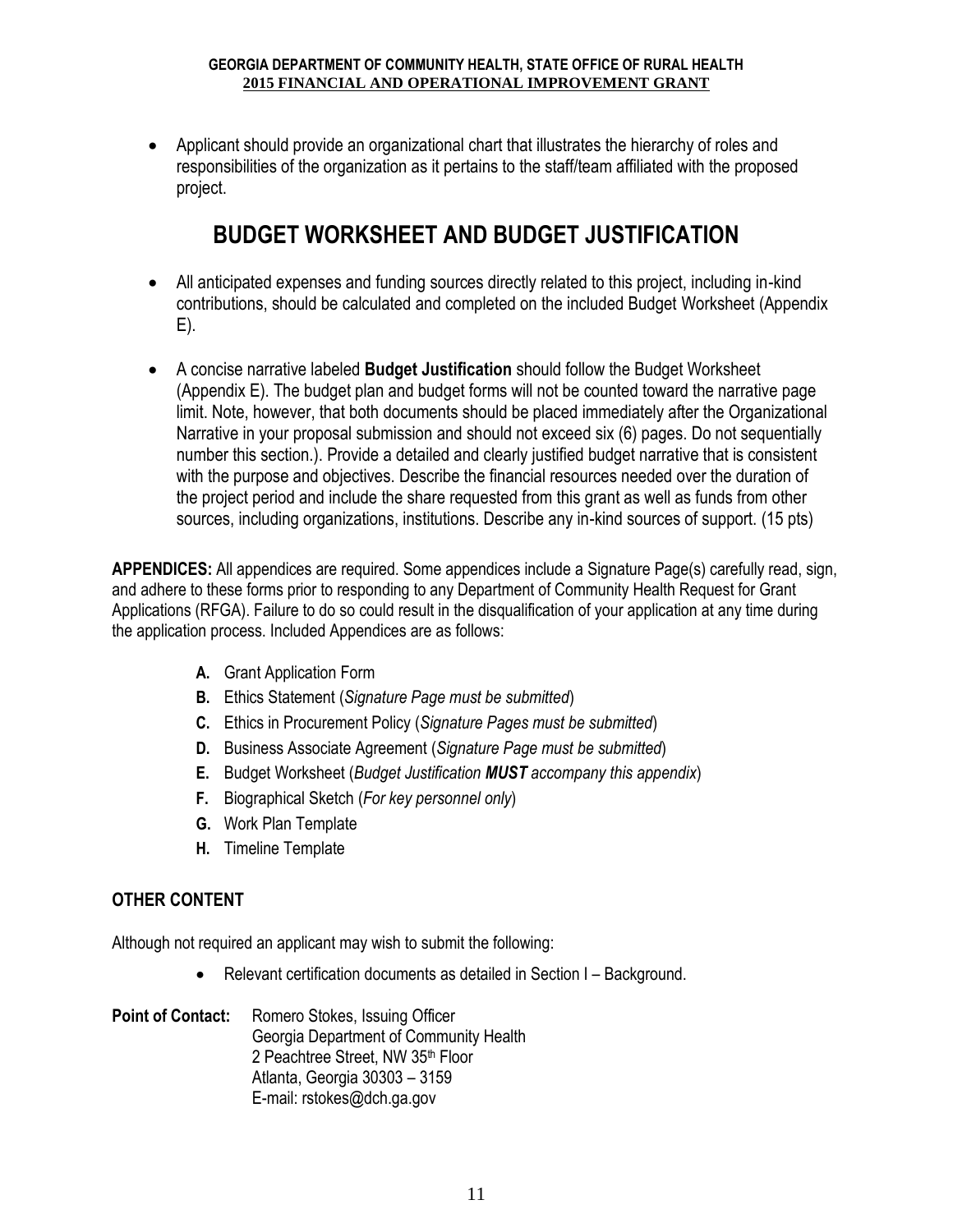**Grant Funding:** DCH grant funding is subject to availability.

All awards are subject to the discretion of the Commissioner.

**Indirect Cost:** Indirect costs represent the expenses of doing business that are not readily identified within the budget submission (Appendix E.) but are necessary for the general operation of the organization and the facilitation of the activities required by the grant. In theory, costs like heat, light, accounting and personnel might be charged directly if little meters could record minutes in a cross-cutting manner. Practical difficulties preclude such an approach. Therefore, cost allocation plans or indirect cost rates are used to distribute those costs to benefiting revenue sources. For the purpose of providing the most efficient and effective use of grant dollars DCH limits the application of indirect costs to 9.27 percent.

#### **SMART OBJECTIVES**

To further enhance performance measurement the Department of Community Health is requiring that objectives be "*SMART"* (Specific, Measurable, Attainable, Realistic and Timely). This will assist the department in evaluating whether the objectives that are being set are effective and appropriate for the project.

Be aware of the differences between *goals* and *objectives*. Goals relate to aspirations, purpose and vision. The objective is a plan to achieve the goal therefore a goal may have many objectives.

*"SMART"* refers to the acronym that describes the key characteristics of meaningful objectives, which are **S**pecific (concrete, detailed, well defined), **M**easureable (evaluable in terms of outcomes, data, numbers, quantity, comparison), **A**chievable (feasible, actionable), **R**ealistic (considering resources) and **T**imely (a defined time line). However this order may not always be the best way to write your objectives. Often M-A/R-S-T is the preferred method.

- 1. **SPECIFIC** emphasizes the need for a specific goal rather than a more general one. This means the goal is clear and unambiguous; without vagaries and platitudes. To make goals specific, they must tell a team exactly what is expected, why is it important, who's involved, where is it going to happen and which attributes are important.
- 2. **MEASURABLE** is the most important consideration when developing *SMART* objectives. Measurability is the evidence of objective achievement. This is your outcomes or other measurable data.
- 3. **ATTAINABLE** is correlates to Measurable. Objectives, unlike your aspirations and visions, need to be attainable, there is no point in starting a project which is improbable or impossible to complete or one in which you can't tell when you are finished. An objective is only attainable when it is also measurable and limitations have been assessed. Although an objective may be measurable you must also consider if you have the necessary resources or at least a realistic chance of acquiring the resources.
- 4. **REALISTIC** is correlates to Attainable. If it is achievable it may not be realistic and conversely if it is not realistic, it is not achievable. Realistic is about who, what, when, where and how. This is where human capital, resources, time, money and opportunity intersect.
- 5. **TIMELY** correlates to measurable, attainable, realistic and specific. Timely is the deadline set for achievement of an objective. Deadlines MUST be achievable and realistic to merit the undertaking. A timely objective is a measurable objective. A timely objective is a specific objective as it answers when achievement will be met.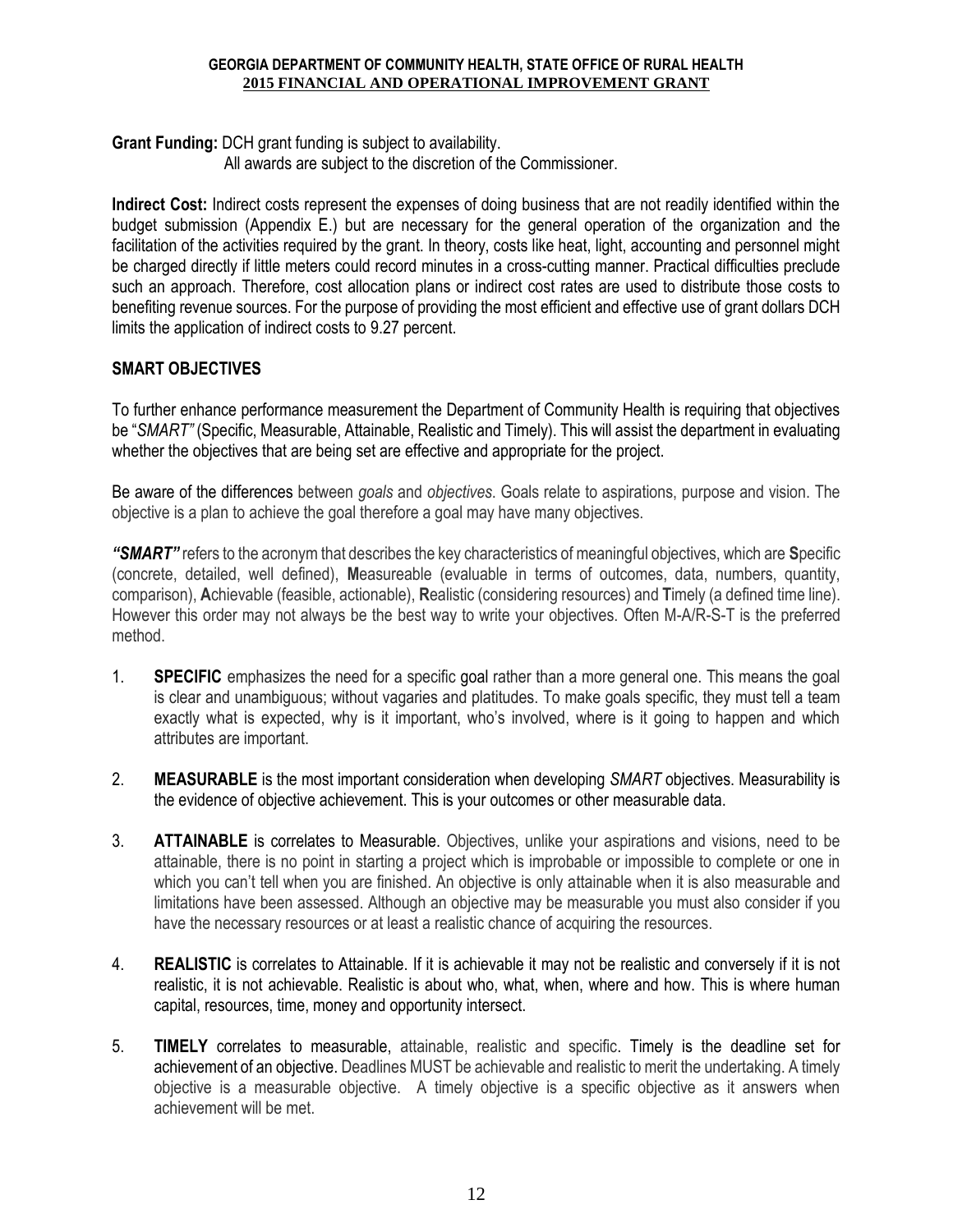**Vendor Exclusion:** The DCH shall conduct business only with responsible participants. Participants will be excluded from participating in DCH programs not as a penalty but rather to protect public funds and to ensure the integrity of publicly funded programs and public confidence in its programs.

DCH will obtain a list to include vendors who have been sanctioned for unethical behavior in their dealings with the Department to include behavior such as:

- $\bullet$  Being convicted of a felony within the last 7 years;
- Misdemeanor conviction relating to health care fraud within the last 3 years;
- Conviction relating to obstruction of an investigation within the last 3 years;
- Exclusion or suspension under federal or state health care programs;
- Repeated instances of non-performance under previous grant agreements. Non-Performance is defined as failing to successfully complete deliverables resulting in the grant's termination or nonpayment of invoices;
- Fraudulently receiving funds from DCH to include falsifying invoices in order to receive payment for work not completed;
- Violating any state or Department policy with which the grantee is required to comply;
- Collusion or collaboration with any bidder, proposer or applicant in the submission of any grant application for the purpose of lessening or reducing competition;
- Conviction on three (3) or more occasions of exclusion offenses. Permanent exclusion.
- Any other behavior the Department deems unethical.

Exclusion shall be concurrent with the period of debarment, suspension, or exclusion imposed by the federal or state government; however, DCH reserves the right to modify this term based on the nature and the seriousness of the wrongful act or omission warranting exclusion, the length of time since any wrongful act or omission warranting exclusion and the goals and purposes underlying the rule. In any case, exclusions shall not be less than for one year and at least until all appropriated funds, costs, and penalties owed to DCH by the participant are paid full, the participant provides support that he is financial viable and the participant meets all applicable requirements in federal rules and laws.

#### **Persons or Entities Excluded:**

In addition to the excluded participants, exclusion applies to:

- All participants related parties, and the heirs and assigns of the participants and related parties.
- The participant's immediate family members will generally be excluded from participation in any entity to which the excluded participant was a related party, any successor entity or start up entity in the same or similar program.

Participants will be excluded from participation in DCH programs not as a penalty but rather to protect public funds and to ensure the integrity of publicly funded programs.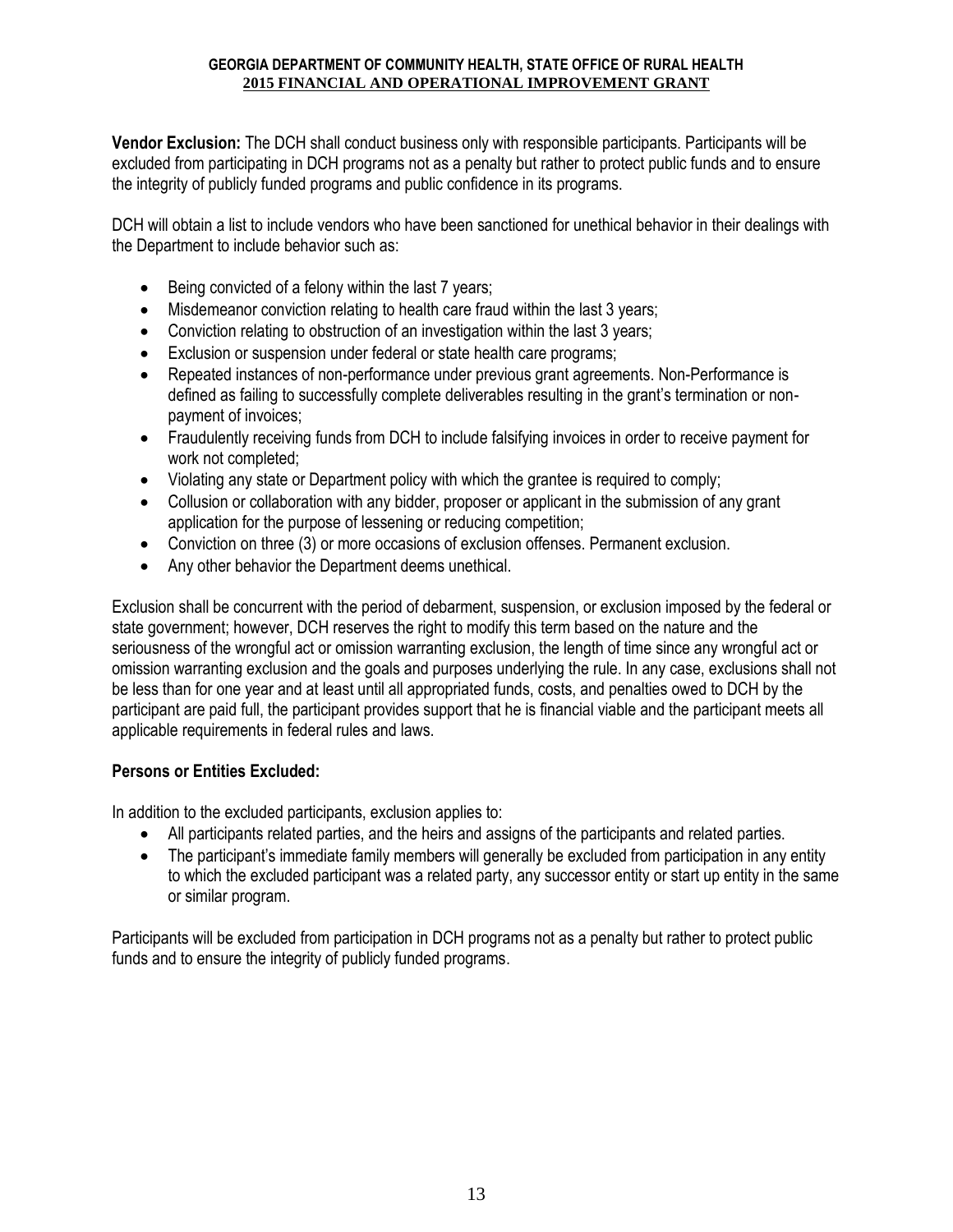| APPENDIX A |  |
|------------|--|
|------------|--|

#### **GEORGIA DEPARTMENT OF COMMUNITY HEALTH STATE OFFICE OF RURAL HEALTH DCH GRANT APPLICATION FORM**

**Please Provide complete contact information for a minimum of three (3) officers within the organization.** 

**Mailing Address MAY NOT be a post office box.**

|                                                                                                                                                                                             |         |         | <b>Mannig Address MAT NOT be a post unite box.</b> |                  |                                                                                                                            |  |
|---------------------------------------------------------------------------------------------------------------------------------------------------------------------------------------------|---------|---------|----------------------------------------------------|------------------|----------------------------------------------------------------------------------------------------------------------------|--|
| <b>Name of Grant:</b>                                                                                                                                                                       |         |         |                                                    |                  |                                                                                                                            |  |
| <b>Applicant Organization:</b>                                                                                                                                                              |         |         |                                                    |                  |                                                                                                                            |  |
| <b>Legal Name:</b>                                                                                                                                                                          |         |         |                                                    |                  |                                                                                                                            |  |
| <b>Address:</b>                                                                                                                                                                             |         |         |                                                    |                  |                                                                                                                            |  |
| City:                                                                                                                                                                                       |         | State:  |                                                    |                  | <b>ZIP Code:</b>                                                                                                           |  |
| Phone:                                                                                                                                                                                      |         | Fax:    |                                                    |                  | E-mail:                                                                                                                    |  |
| <b>Federal ID Number:</b>                                                                                                                                                                   |         |         | <b>State Tax ID Number:</b>                        |                  |                                                                                                                            |  |
| DIRECTOR OF APPLICANT ORGANIZATION                                                                                                                                                          |         |         |                                                    |                  |                                                                                                                            |  |
| Name/Title:                                                                                                                                                                                 |         |         |                                                    |                  |                                                                                                                            |  |
| Address:                                                                                                                                                                                    |         |         |                                                    |                  |                                                                                                                            |  |
| City:                                                                                                                                                                                       |         | State:  |                                                    |                  | <b>ZIP Code:</b>                                                                                                           |  |
| Phone:                                                                                                                                                                                      |         | Fax:    |                                                    |                  | E-mail:                                                                                                                    |  |
| FISCAL MANAGEMT OFFICER OF APPLICANT ORGANIZATION                                                                                                                                           |         |         |                                                    |                  |                                                                                                                            |  |
| Name/Title:                                                                                                                                                                                 |         |         |                                                    |                  |                                                                                                                            |  |
| Address:                                                                                                                                                                                    |         |         |                                                    |                  |                                                                                                                            |  |
| City:                                                                                                                                                                                       |         | State:  |                                                    |                  | <b>ZIP Code:</b>                                                                                                           |  |
| Phone:                                                                                                                                                                                      |         | Fax:    |                                                    |                  | E-mail:                                                                                                                    |  |
| <b>OPERATING ORNAGIZATION</b> (If Different from Applicant Organization)                                                                                                                    |         |         |                                                    |                  |                                                                                                                            |  |
| Name:                                                                                                                                                                                       |         |         |                                                    |                  |                                                                                                                            |  |
| <b>Address:</b>                                                                                                                                                                             |         |         |                                                    |                  |                                                                                                                            |  |
| City:                                                                                                                                                                                       |         | State:  |                                                    |                  | <b>ZIP Code:</b>                                                                                                           |  |
| Phone:                                                                                                                                                                                      |         | Fax:    |                                                    |                  | E-Mail:                                                                                                                    |  |
| <b>CONTACT PERSON FOR OPERATING ORNAGIZATION</b> (If Different from Director Organization)                                                                                                  |         |         |                                                    |                  |                                                                                                                            |  |
| Name:                                                                                                                                                                                       |         |         |                                                    |                  |                                                                                                                            |  |
| Address:                                                                                                                                                                                    |         |         |                                                    |                  |                                                                                                                            |  |
| City:                                                                                                                                                                                       |         | State:  |                                                    | <b>ZIP Code:</b> |                                                                                                                            |  |
| Phone:                                                                                                                                                                                      |         | E-mail: | Fax:                                               |                  |                                                                                                                            |  |
|                                                                                                                                                                                             |         |         |                                                    |                  | <b>CONTACT PERSON FOR FURTHER INFORMATION ON APPLICATION</b> (If Different from Contact Person for Operating Organization) |  |
| Name:                                                                                                                                                                                       |         |         |                                                    |                  |                                                                                                                            |  |
| <b>Address:</b>                                                                                                                                                                             |         |         |                                                    |                  |                                                                                                                            |  |
| State:<br>City:                                                                                                                                                                             |         |         |                                                    |                  | <b>ZIP Code:</b>                                                                                                           |  |
| Phone:                                                                                                                                                                                      | E-mail: | Fax:    |                                                    |                  |                                                                                                                            |  |
| <b>Amount Requested:</b>                                                                                                                                                                    |         |         | Type of Organization: □ Hospital                   | ΙI               | Physician<br><b>Primary Care Provider</b><br>$\mathbf{I}$                                                                  |  |
| \$                                                                                                                                                                                          |         |         | <b>Clinic</b><br>$\blacksquare$                    |                  | Non-Profit<br><b>Government Entity</b>                                                                                     |  |
|                                                                                                                                                                                             |         |         | $\Box$ Faith Community                             | $\Box$           | <b>For-Profit</b><br><b>Consortia of These</b>                                                                             |  |
| I CERTIFY THAT THE INFORMATION CONTAINED HEREIN IS TRUE AND ACCURATE TO THE BEST OF MY KNOWLEDGE AND THAT I HAVE SUBMITTED<br>THIS APPLICATION ON THE BEHALF OF THE APPLICANT ORGANIZATION. |         |         |                                                    |                  |                                                                                                                            |  |
| <b>SIGNATURE:</b>                                                                                                                                                                           |         |         | TITLE:                                             |                  | DATE: CLICK FOR DATE                                                                                                       |  |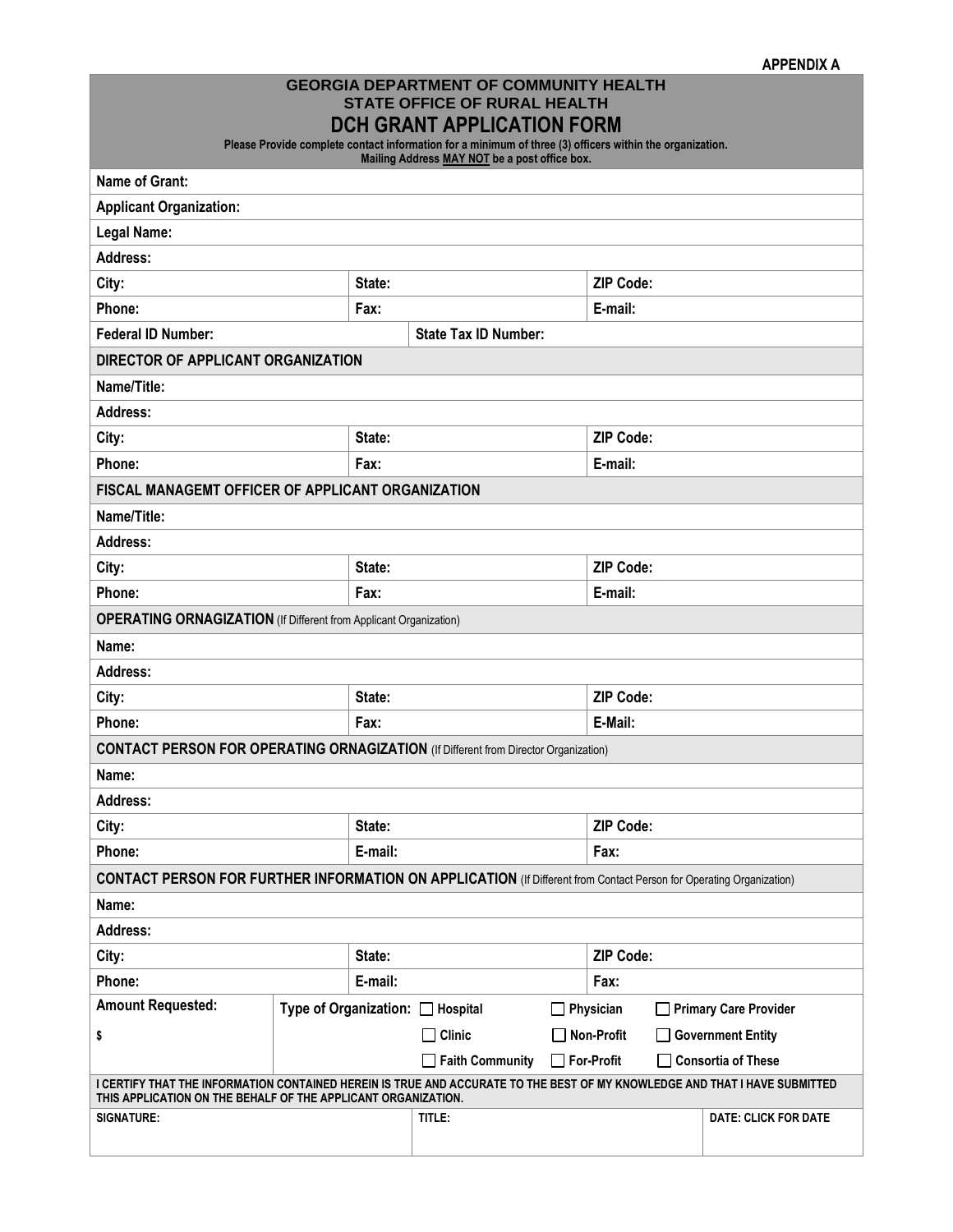**NOTE:** Carefully read, sign, and adhere to Appendix D, the DCH Ethics Statements prior to responding to any Department of Community Health Request for Grant Applications (RFGA). Failure to do so could result in the disqualification of your application at any time during the application process.

# **PREAMBLE**

The Department of Community Health (DCH) has embraced a mission to improve the health of all Georgians through health benefits, systems development, and education. In accomplishing this mission, DCH employees and any individual, group, contractor or grantee who receives funds from DCH must abide by this Statement of Ethics must work diligently and conscientiously to support the goals of improving health care delivery and health outcomes of the people we serve, empowering health care consumers to make the best decisions about their health and health care coverage, and ensuring the stability and continued availability of health care programs for the future. Ultimately, the mission and goals of the organization hinge on each employee's commitment to strong business and personal ethics. This Statement of Ethics requires that each employee or previously defined party:

- Promote fairness, equality, and impartiality in providing services to clients
- Safeguard and protect the privacy and confidentiality of clients' health information, in keeping with the public trust and mandates of law
- Treat clients and co-workers with respect, compassion, and dignity
- Demonstrate diligence, competence, and integrity in the performance of assigned duties
- Commit to the fulfillment of the organizational mission, goals, and objectives
- Be responsible for employee conduct and report ethics violations to the Ethics Officer
- Engage in carrying out DCH's mission in a professional manner
- Foster an environment that motivates DCH employees and vendors to comply with the Statement of **Ethics**
- Comply with the Code of Ethics set forth in O.C.G.A. Section 45-10-1 et seq.

Not only should DCH employees comply with this Statement of Ethics, but DCH expects that each vendor, grantee, contractor, and subcontractor will abide by the same requirements and guidelines delineated. Moreover, it is important that employees and members of any advisory committee or commission of DCH acknowledge the Statement of Ethics.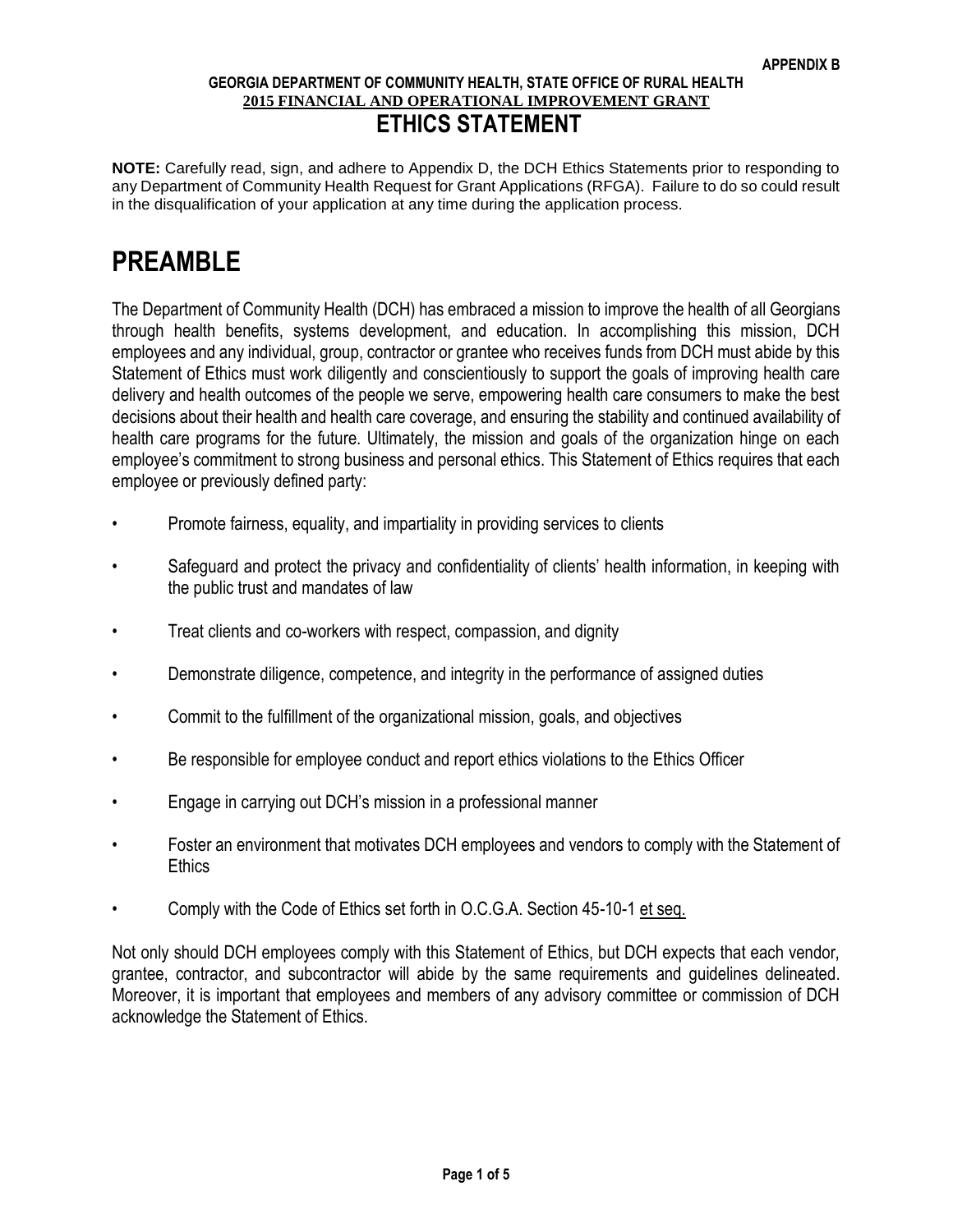# **ETHICAL GUIDELINES**

#### **1. Code of Conduct**

All employees of DCH are expected to maintain and exercise at all times the highest moral and ethical standards in carrying out their responsibilities and functions. Employees must conduct themselves in a manner that prevents all forms of impropriety, including placement of self-interest above public interest, partiality, prejudice, threats, favoritism and undue influence. There will be no reprisal or retaliation against any employee for questioning or reporting possible ethical issues.

#### **2. Equal Employment**

The Department is committed to maintaining a diverse workforce and embraces a personnel management program which affords equal opportunities for employment and advancement based on objective criteria. DCH will provide recruitment, hiring, training, promotion, and other conditions of employment without regard to race, color, age, sex, religion, disability, nationality, origin, pregnancy, or other protected bases. The Department expects employees to support its commitment to equal employment. The failure of any employee to comply with the equal employment requirements provided in DCH Policy #21 may result in disciplinary action, up to and including termination.

#### **3. Harassment**

DCH will foster a work environment free of harassment and will not tolerate harassment based on sex (with or without sexual conduct), race, color, religion, national origin, age, disability, protected activity (i.e., opposition to prohibited discrimination or participation in a complaint process) or other protected bases from anyone in the workplace: supervisors, co-workers, or vendors. The Department strongly urges employees to report to the Human Resources Section any incident in which he or she is subject to harassment. Additionally, any employee who witnesses another employee being subjected to harassment should report the incident to the Human Resources Section. If DCH determines that an employee has engaged in harassment, the employee shall be subject to disciplinary action, up to and including termination, depending on the severity of the offense.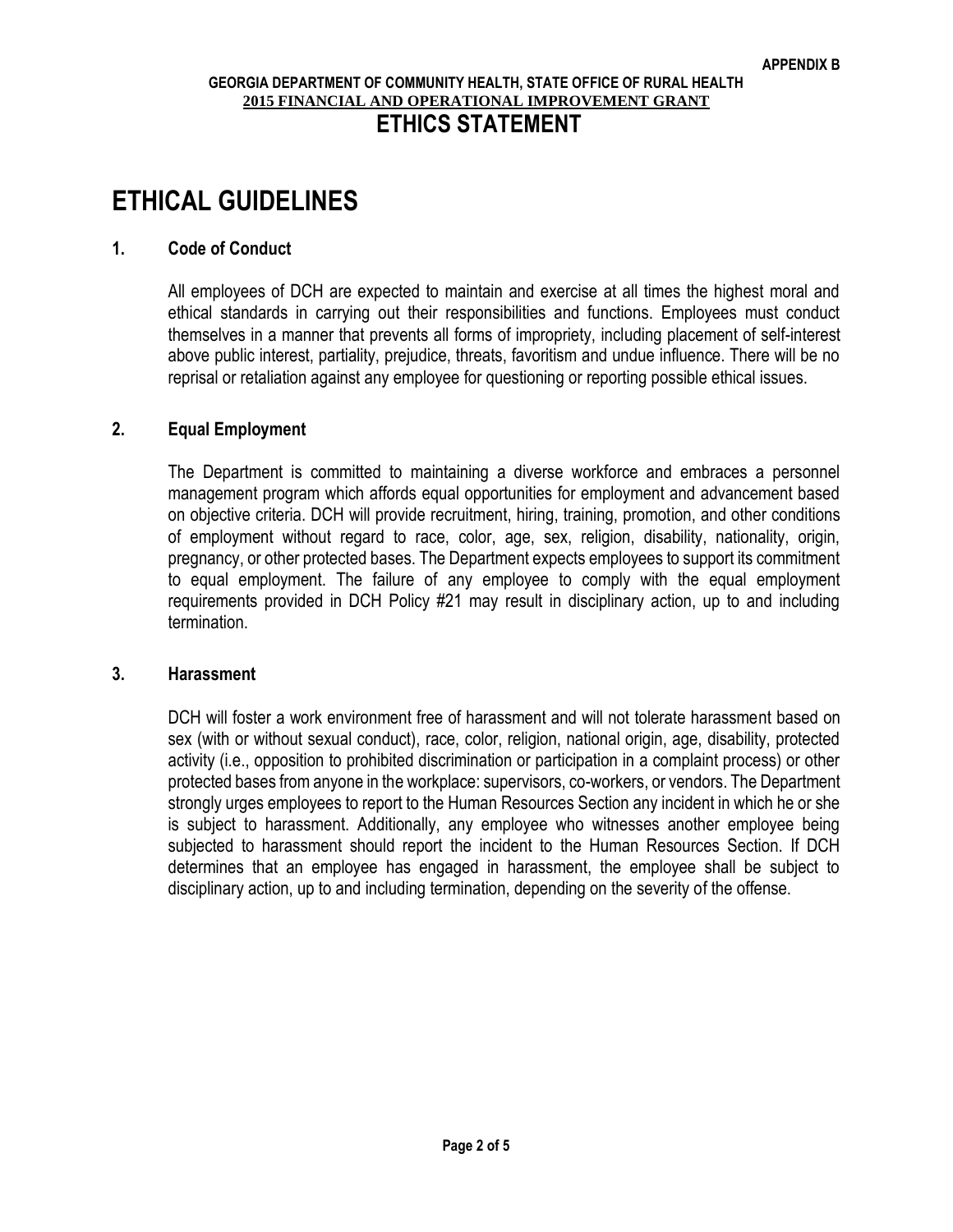#### **4. Appropriate Use of DCH Property**

Employees should only use DCH property and facilities for DCH business and not for any type of personal gain. The use of DCH property and facilities, other than that prescribed by departmental policy, is not allowed. Furthermore, the use of DCH property and facilities for any purpose which is unlawful under the laws of the United States, or any state thereof, is strictly prohibited.

Employees who divert state property or resources for personal gain will be required to reimburse the Department and will be subject to the appropriate disciplinary action, up to and including, termination.

#### **5. Secure Workplace**

DCH is committed to maintaining a safe, healthy work environment for its employees. Accordingly, it is DCH's expectation that employees refrain from being under the influence of alcohol or drugs in the workplace because such conduct poses a threat to the employee, as well as others present in the workplace. Additionally, DCH has a zero tolerance policy regarding violence in the workplace. Specifically, DCH will not condone the threat of or actual assault or attack upon, a client, vendor, or other employee. If an employee engages in violent behavior which results in an assault of another person, he or she will be immediately terminated.

#### **6. Political Activities**

Although the DCH recognizes that employees may have an interest in participating in political activities and desires to preserve employees' rights in participating in the political process, employees must be aware of certain allowances and prohibitions associated with particular political activities. DCH encourages employees to familiarize themselves with DCH Policy #416 to gain understanding about those instances when a political activity is disallowed and/or approval of such activity is warranted.

#### **7. Confidentiality**

DCH has a dual mandate in terms of confidentiality and privacy. Foremost, as a state agency, DCH must comply with the Georgia Open Records Act and Open Meetings Act. The general rule that is captured by those laws is that all business of the agency is open to the public view upon request. The exceptions to the general rule are found in various federal and state laws. In order to protect the individuals' health information that is vital to the delivery of and payment for health care services, DCH sets high standards of staff conduct related to confidentiality and privacy. Those standards are reinforced through continuous workforce training, vendor contract provisions, policies and procedures, and web-based resources.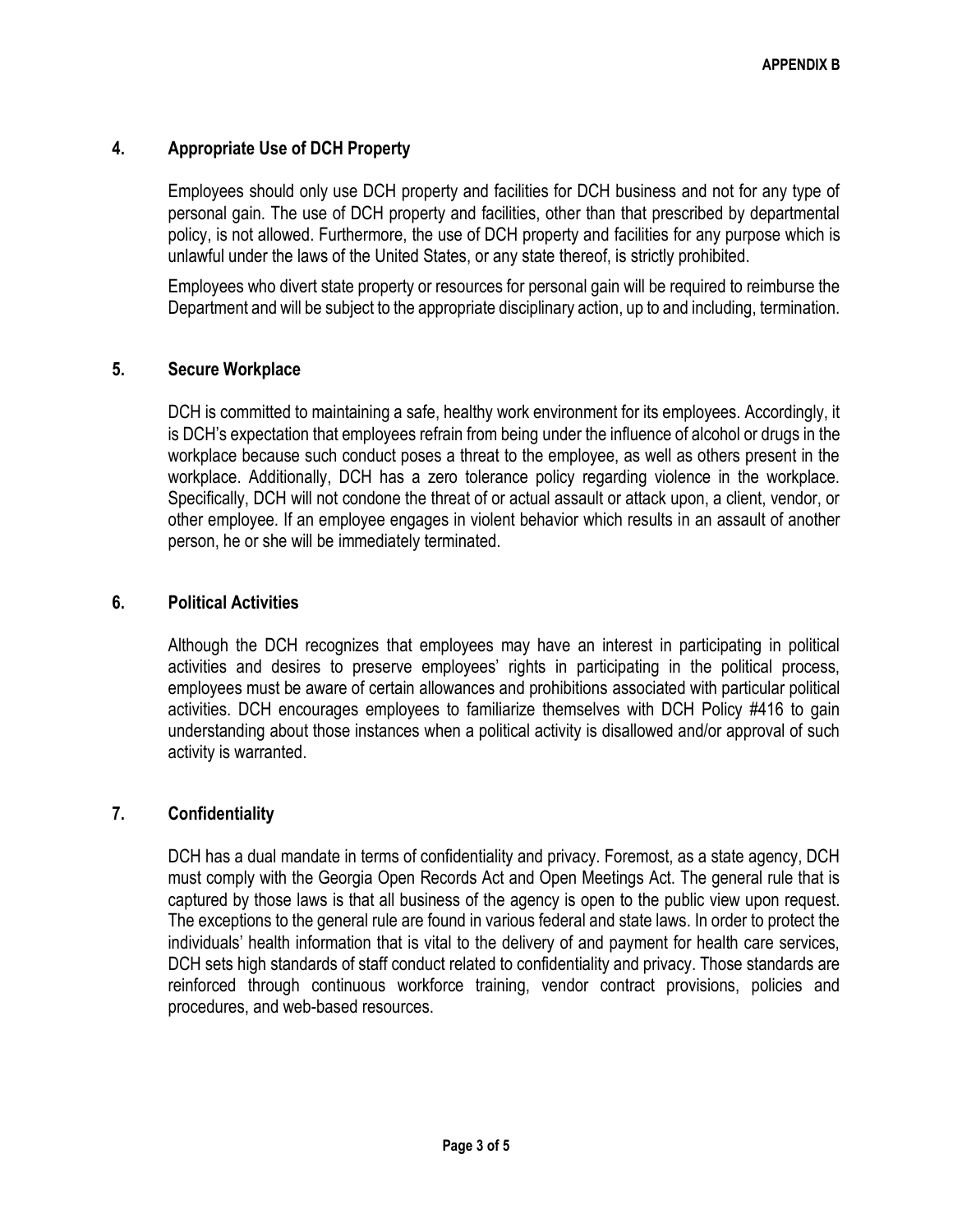#### **8. Conflicts of Interest**

Employees should always strive to avoid situations which constitute a conflict of interest or lend to the perception that a conflict of interest exists. Specifically, employees must avoid engaging in any business with the DCH which results in personal financial gain. Similarly, employees must encourage family members to avoid similar transactions since they are subject to the same restrictions as employees. DCH encourages its employees to seek guidance from the Office of General Counsel regarding questions on conflicts of interest.

#### **9. Gifts**

Employees are strictly prohibited from individually accepting gifts from any person with whom the employee interacts on official state business. Gifts include, but are not limited to, money, services, loans, travel, meals, charitable donations, refreshments, hospitality, promises, discounts or forbearance that are not generally available to members of the public. Any such item received must be returned to the sender with an explanation of DCH's Ethics Policy.

#### **10. Relationships with Vendors and Lobbyists**

DCH values vendors who possess high business ethics and a strong commitment to quality and value. Business success can only be achieved when those involved behave honestly and responsibly. Therefore, it is critical that employees ensure that vendors contracting with DCH are fully informed of DCH policies concerning their relationships with DCH employees and that these policies be uniformly applied to all vendors. Among other requirements, DCH expects that each vendor will honor the terms and conditions of its contracts and agreements. If DCH determines that a vendor has violated the terms and conditions of a contract or agreement, the vendor shall be held responsible for its actions.

Employees must ensure that fair and open competition exists in all procurement activities and contracting relationships in order to avoid the appearance of and prevent the opportunity for favoritism. DCH strives to inspire public confidence that contracts are awarded equitably and economically. DCH will apply the state procurement rules, guidelines, and policies. Open and competitive bidding and contracting will be the rule.

DCH recognizes that lobbyists, both regulatory and legislative, may from time to time seek to meet with DCH employees to advance a particular interest. DCH recognizes that employees may have personal opinions, even those that may be contrary to a position that DCH has adopted. DCH employees, however, must recognize that the public, including legislators and lobbyists, may have difficulty differentiating between the official DCH position and a personal opinion. Accordingly, employees should always work directly with the Director of Legislative Affairs in preparing any responses to requests or questions from elected officials and their staff or lobbyists.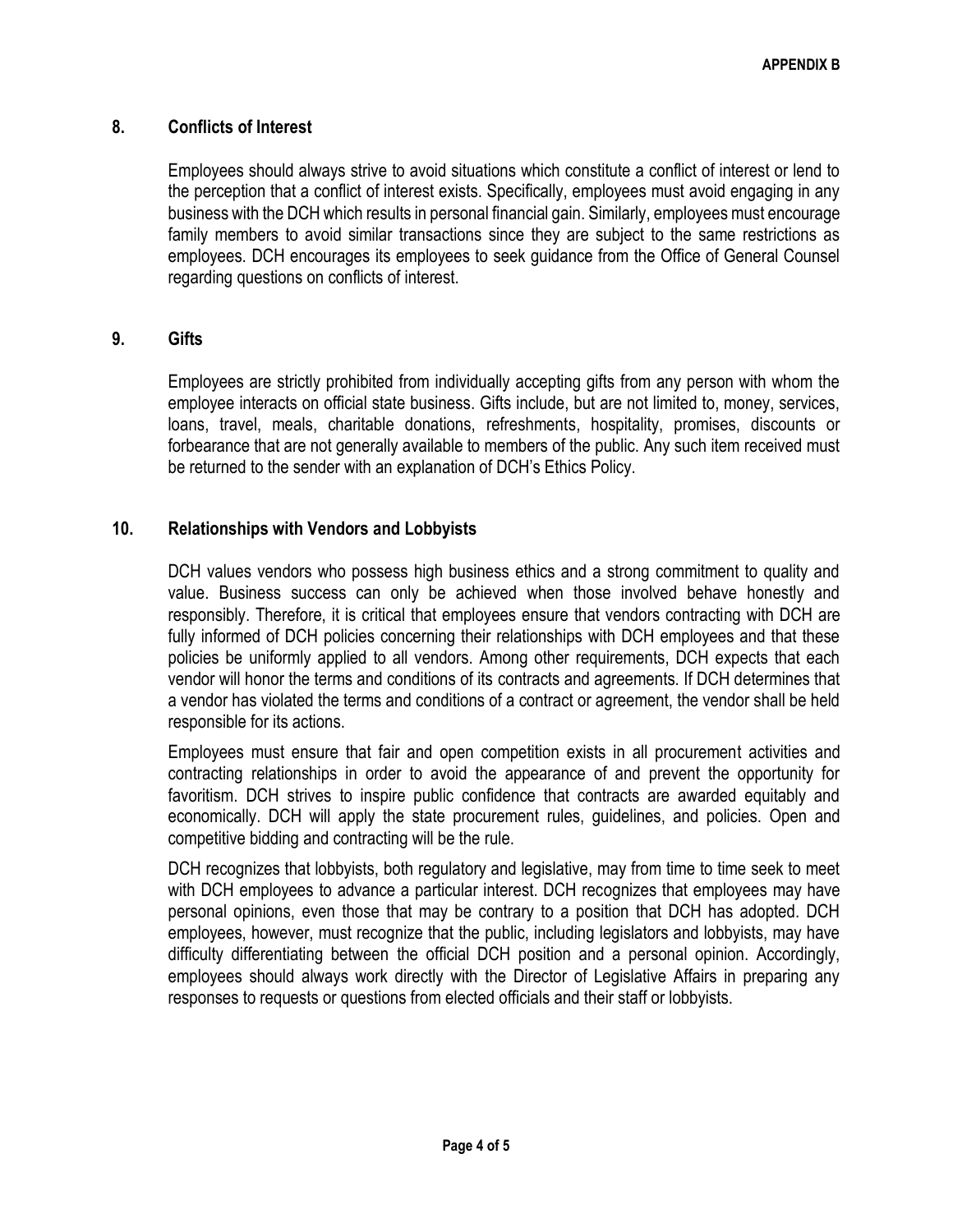#### **GEORGIA DEPARTMENT OF COMMUNITY HEALTH, STATE OFFICE OF RURAL HEALTH 2015 FINANCIAL AND OPERATIONAL IMPROVEMENT GRANT STATEMENT OF ETHICS AGREEMENT**

#### **DCH STATEMENT OF ETHICS ACKNOWLEDGEMENT**

#### **BY SIGNING THIS AGREEMENT, I THE UNDERSIGNED, HEREBY ACKNOWLEDGE THAT:**

- I have received, read, and understand the Georgia Department of Community Health Statement of Ethics;
- I agree to comply with each provision of the Georgia Department of Community Health Statement of Ethics;
- 

 $\bullet$  I am a:  $\Box$  Member of the Board of the Department of Community Health Member/employee of advisory committee or commission Department Employee Vendor/Contractor/Subcontractor/Grantee

 $\_$  , and the set of the set of the set of the set of the set of the set of the set of the set of the set of the set of the set of the set of the set of the set of the set of the set of the set of the set of the set of th

Signature Date

Print Name

Print Supervisor's Name

\_\_\_\_\_\_\_\_\_\_\_\_\_\_\_\_\_\_\_\_\_\_\_\_\_\_\_\_\_\_\_\_\_\_\_\_\_\_\_\_\_\_\_

\_\_\_\_\_\_\_\_\_\_\_\_\_\_\_\_\_\_\_\_\_\_\_\_\_\_\_\_\_\_\_\_\_\_\_\_\_\_\_\_\_\_\_

\_\_\_\_\_\_\_\_\_\_\_\_\_\_\_\_\_\_\_\_\_\_\_\_\_\_\_\_\_\_\_\_\_\_\_\_\_\_\_\_\_\_\_\_

Division/Section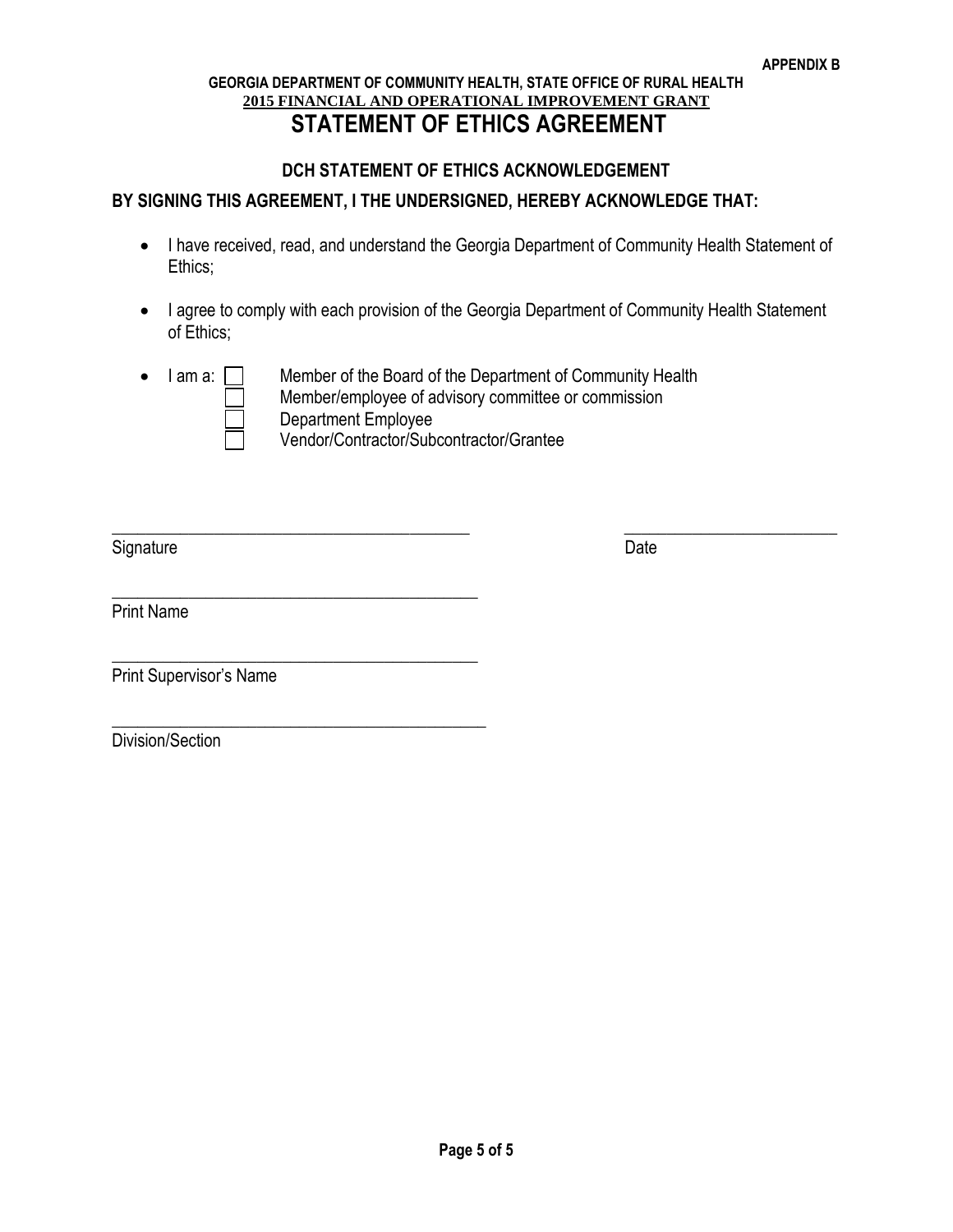**NOTE:** Carefully read, sign, and adhere to Appendix E, the DCH Ethics in Procurement Policy prior to responding to any Department of Community Health Request for Grant Applications (RFGA). Failure to do so could result in the disqualification of your application at any time during the application process.

#### **I. THE COMMITMENT**

The Department is committed to a procurement process that fosters fair and open competition, is conducted under the highest ethical standards, is fully compliant with all instruments of governance and has the complete confidence and trust of the public it serves. To achieve these important public purposes, it is critical that potential and current vendors, as well as employees, have a clear understanding of and an appreciation for, the DCH Ethics in Procurement Policy (the "Policy").

#### **II. SCOPE**

This Policy is applicable to all Vendors and Employees, as those terms are defined below.

#### **III. CONSIDERATIONS**

Procurement ethics must include, but is not limited to, the following considerations:

#### **A. Legitimate Business Needs**

The procurement of goods and services will be limited to those necessary to accomplish the mission, goals, and objectives of the Department.

#### **B. Conflicts of Interest**

A "conflict of interest" exists when personal interest interferes in any way with the interests of the Department. A conflict situation can arise when an individual takes actions or has interests that may make it difficult to perform his or her work objectively and effectively. Conflicts of interest also arise when an individual, or a member of his or her Immediate Family, receives improper personal benefits as a result of his or her action, decision, or disclosure of Confidential Information in a Procurement.

#### **C. Appearance of Impropriety**

Employees must take care to avoid any appearance of impropriety and must disclose to their supervisors any material transaction or relationship that reasonably could be expected to give rise to a conflict of interest. Similarly, anyone engaged in a business relationship with the Department should avoid any appearances of impropriety.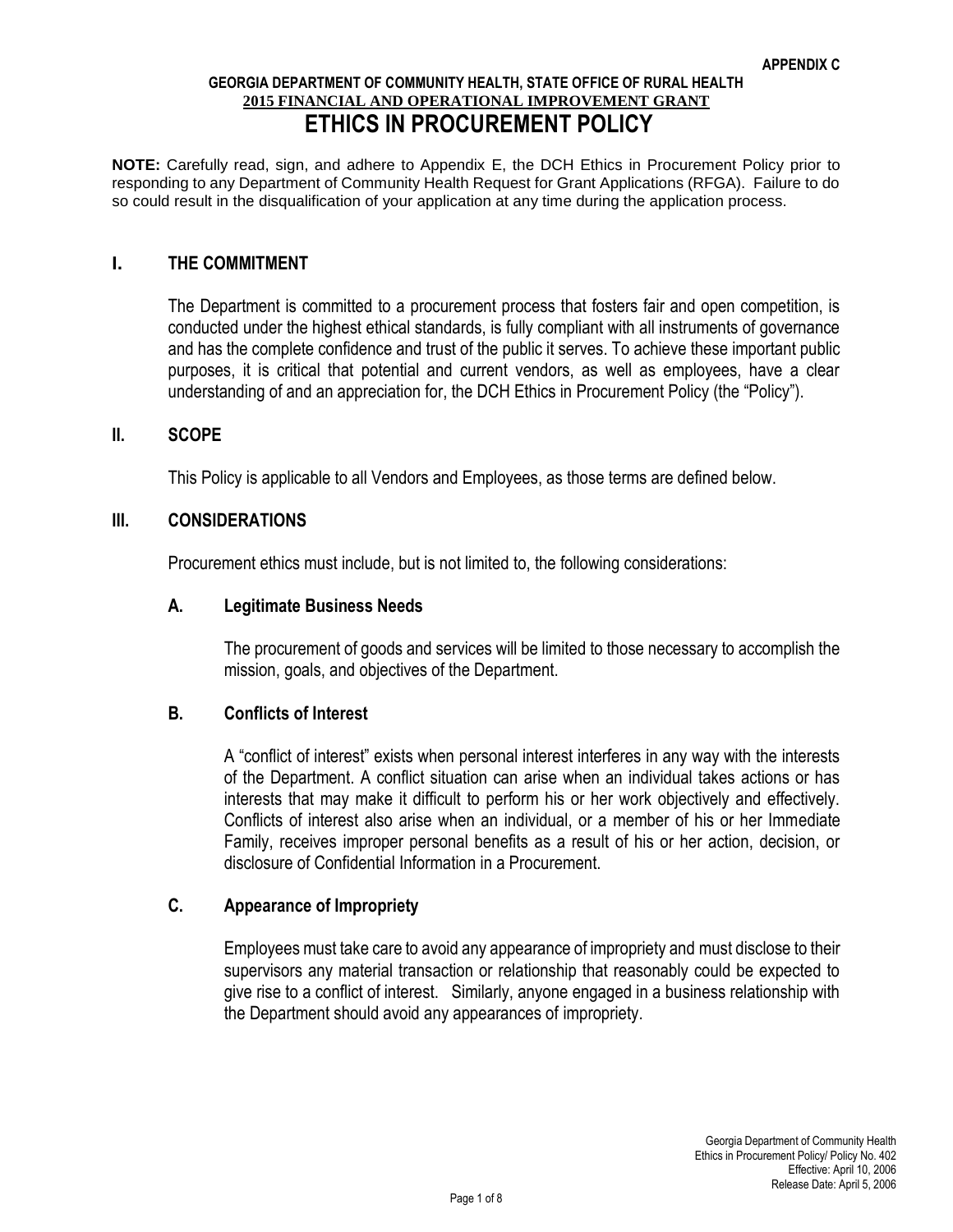#### **D. Influence**

An impartial, arms' length relationship will be maintained with anyone seeking to influence the outcome of a Procurement.

#### **E. Gifts**

DCH Employees are prohibited from soliciting, demanding, accepting, or agreeing to accept Gifts from a Vendor.

#### **F. Misrepresentations**

Employees and Vendors may not knowingly falsify, conceal or misrepresent material facts concerning a Procurement.

#### **G. Insufficient Authorization**

Employees may not obligate the Department without having received prior authorization from an approved official. Engaging in such activity is a misrepresentation of authority.

An Employee's failure to adhere to these considerations, as well as the guidelines set forth herein shall be grounds for disciplinary action, up to and including, termination. Similarly, a Vendor's failure to comply with this Policy will result in appropriate action as determined by governing state and/or federal law, rules and regulations, and other applicable Department policies and procedures.

#### **IV. DEFINITIONS**

For purposes of this policy:

"Affiliate Vendor Team" shall mean employees, directors, officers, contractors, and consultants of a Vendor that directly or indirectly assist the Vendor in the preparation of response to a Procurement.

"Confidential Information" shall mean all information not subject to disclosure pursuant to the Open Records Act, O.C.G.A. §50-18-70 et seq. that a current Vendor or potential Vendor might utilize for the purpose of responding to Procurement or that which is deemed disadvantageous or harmful to the Department and to the citizens of the State of Georgia in that such disclosure might lead to an unfair advantage of one Vendor over another in a Procurement.

"Contracting Officer" shall mean the Department Employee maintaining oversight of the Procurement process who may also be designated as the Point of Contact as described below.

"Department" shall mean the Georgia Department of Community Health.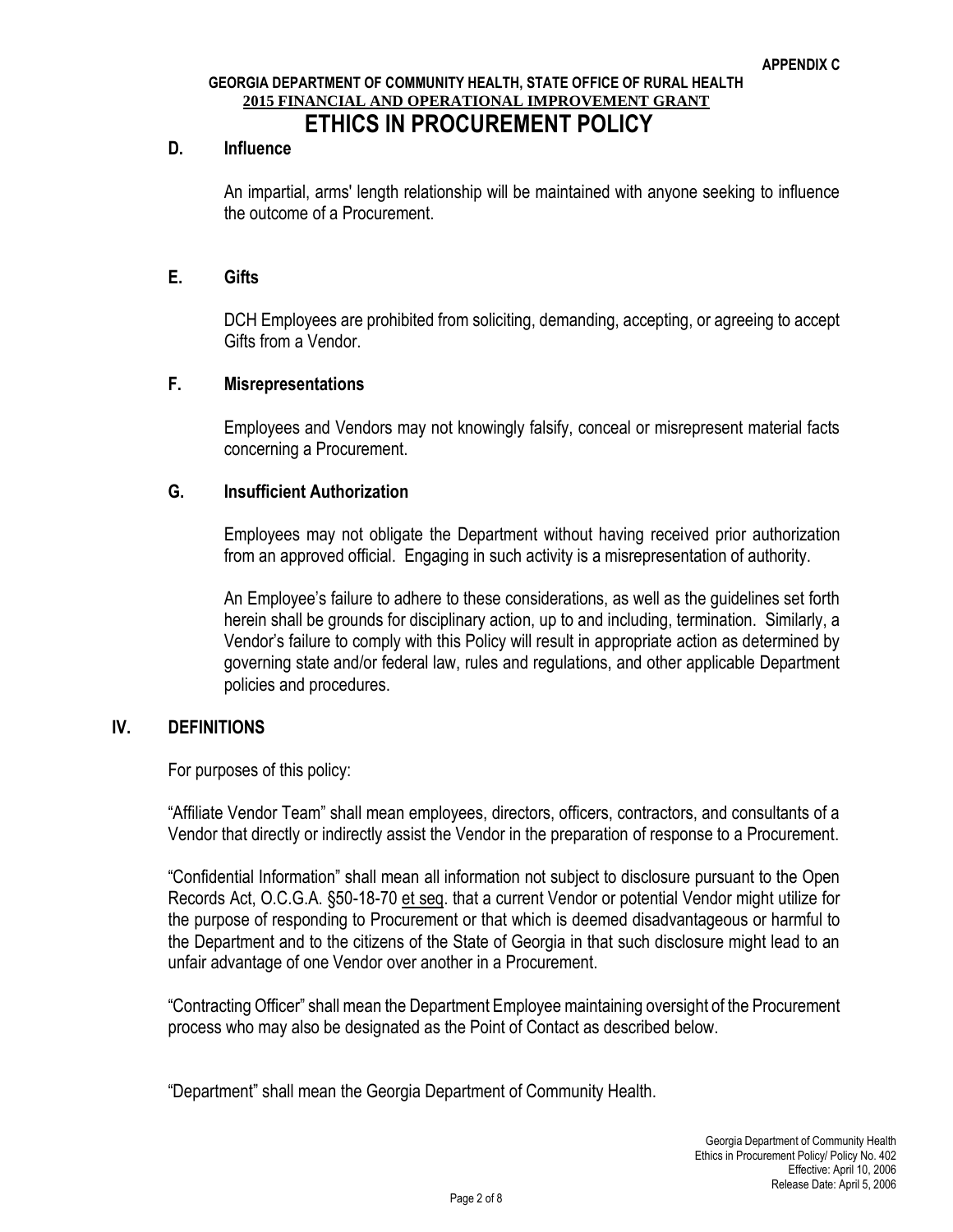"Employee" shall mean any person who is employed by the Department.

"Evaluation Team" shall mean a designated group of Department Employees who review, assess, and score documents submitted to the Department in response to a Procurement solicitation.

"Gifts" shall mean, for purposes of this Policy, money, advances, personal services, gratuities, loans, extensions of credit, forgiveness of debts, memberships, subscriptions, travel, meals, charitable donations, refreshments, hospitality, promises, discounts or forbearance that are not generally available to members of the public. A Gift need not be intended to influence or reward an Employee.

"Financial Interest" shall mean, for purposes of this Policy, an ownership interest in assets or stocks equaling or exceeding 0%.

"Immediate Family" shall mean a spouse, dependent children, parents, in-laws, or any person living in the household of the Employee.

"Kickback" shall mean compensation of any kind directly or indirectly accepted by an Employee from a Vendor competing for or doing business with the Department, for the purpose of influencing the award of a contract or the manner in which the Department conducts its business. Kickbacks include, but are not limited to, money, fees, commissions or credits.

"Procurement" shall mean buying, purchasing, renting, leasing, or otherwise acquiring any supplies, services, or construction. The term also includes all activities that pertain to obtaining any supply, service, or construction, including description of requirements, selection and solicitation of sources, preparation and award of contract, as well as the disposition of any Protest.

"Protest" shall mean a written objection by an interested party to an RFQ or RFP solicitation, or to a proposed award or award of a contract, with the intention of receiving a remedial result.

"Protestor" shall mean an actual bidder/Grantee who is aggrieved in connection with a contract award and who files a Protest.

"Point of Contact" shall mean the individual designated to be a Vendor's only contact with the DCH following the public advertisement of a solicitation or the issuance of a request for a bid, proposal, or quote, until the award of a resulting contract and resolution of a Protest, if applicable.

"Prohibited Contact" shall mean contact with any officer, member of the Board or other Employee of the DCH, other than the Point of Contact, whereby it could be reasonably inferred that such contact was intended to influence, or could reasonably be expected to influence, the outcome of a Procurement. This prohibition includes, without limitation, personal meetings, meals, entertainment functions, telephonic communications, letters, faxes and e-mails, as well as any other activity that exposes the Employee to direct contact with a Vendor. This prohibition does not include contacts with Employees solely for the purpose of discussing existing on-going Department work which is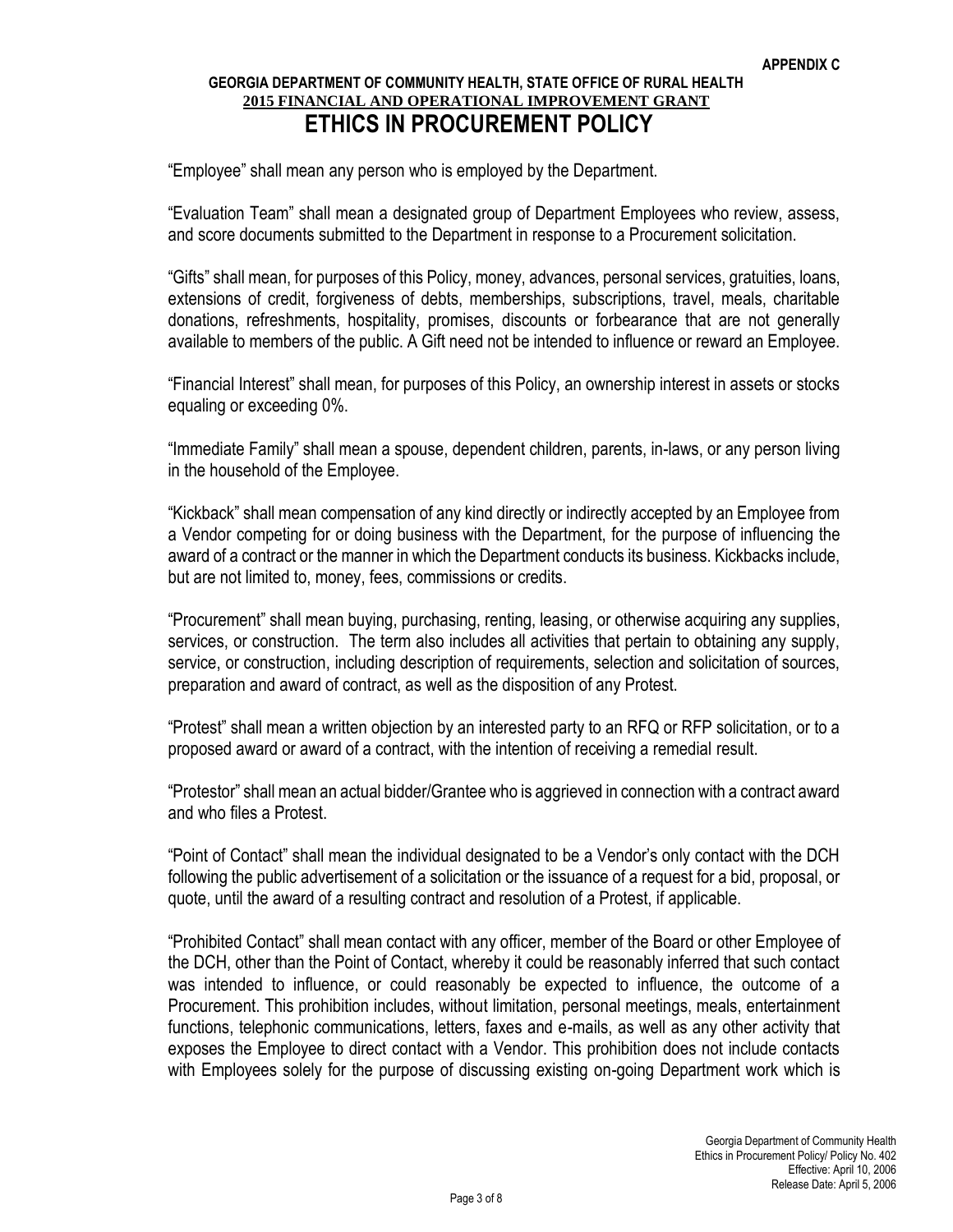unrelated to the subject of the Procurement. Inquiries regarding the status of Procurement should also be directed to the Point of Contact.

"Vendor" shall mean any individual or entity seeking to or doing business with the Department within the scope of this Policy, including, without limitation, contractors, consultants, suppliers, manufacturers seeking to act as the primary contracting party, officers and Employees of the foregoing, any subcontractors, sub consultants and sub suppliers at all lower tiers, as well as any person or entity engaged by the Department to provide a good or service.

"DOAS Vendor Manual" shall mean the Georgia of Department of Administrative Services' vendor manual.

#### **V. EMPLOYEE RESPONSIBILITIES**

#### *A. Evaluation Team Members*

- 1. The Contracting Officer must ensure that employees participating in any Procurement activities have sufficient understanding of the Procurement and evaluation process and the applicable DCH and DOAS rules and regulations and policies associated with the processes.
- 2. Evaluation team members are tasked with conducting objective, impartial evaluations, and therefore, must place aside any personal and/or professional biases or prejudices that may exist. Additionally, Employees serving on an Evaluation Team must not allow personal relationships (i.e. friendships, dating) with Employees, principals, directors, officers, etc. of a Vendor or individuals on the Affiliate Vendor Team to interfere with the ability to render objective and fair determinations. Such interference may constitute the appearance of, and/or an actual conflict of interest and should be immediately disclosed to the Contracting Officer prior to the Employee's participation on the evaluation team. The Contracting Officer shall consult with the Ethics Officer to make a determination as to whether the Employee should participate on the evaluation team.
- 3. In the event that the Department determines that a conflict of interest does exist and the Employee failed to make the appropriate disclosure, the Department will disqualify the Employee from further participation on the evaluation team. Furthermore, in the event that the Department determines that the conflict of interest did impact the outcome of a Procurement; such Employee may be subject to disciplinary action, up to and including termination.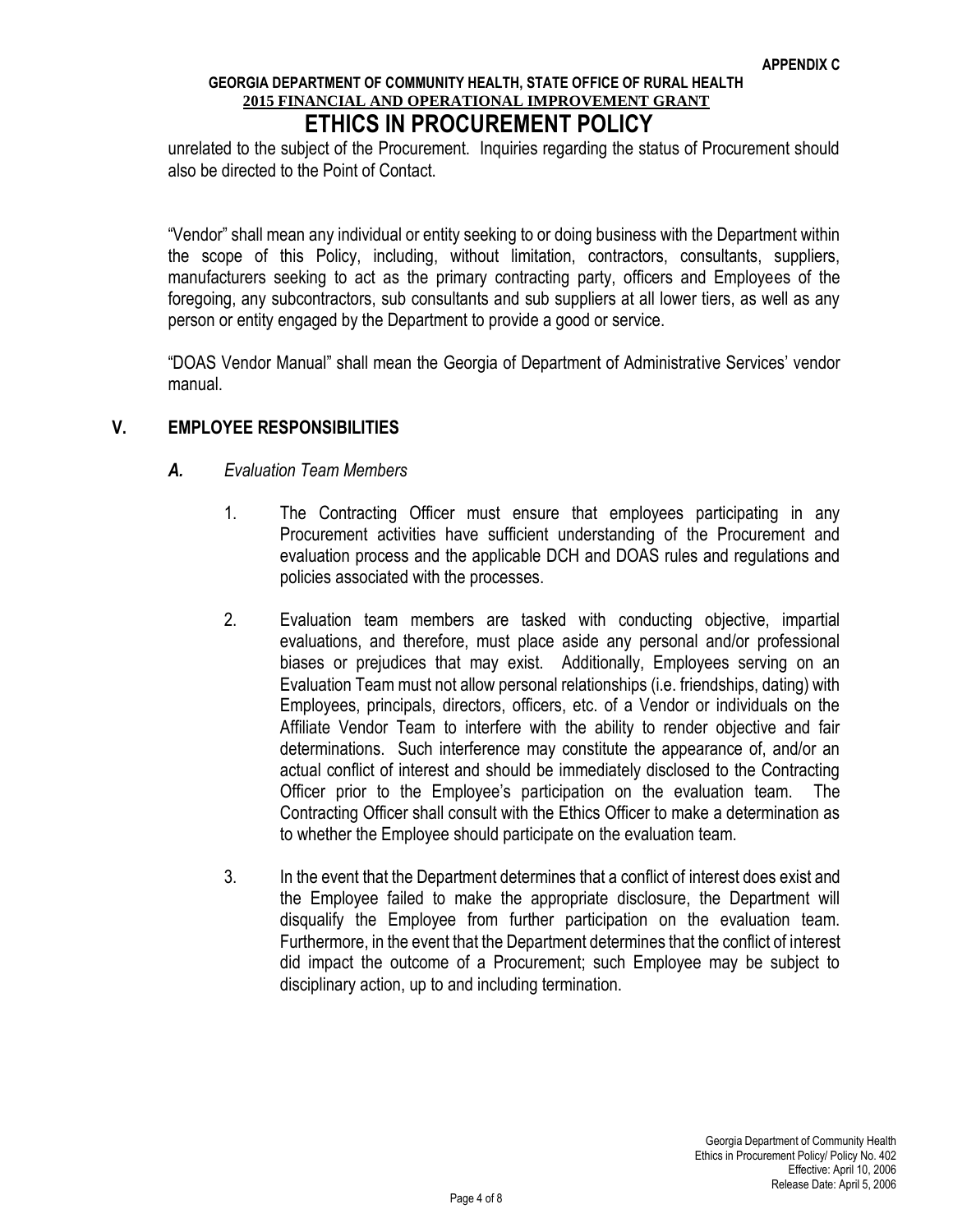- 4. In the event that the Department identifies that the employee maintains a relationship of any sort that lends to an appearance of a conflict of interest with respect to a Procurement, the Department may, in its discretion, take appropriate action to eliminate such an appearance, up to and including the disallowance of the Employee's participation in any Procurement activities. In such instances, the employee most likely will not be subject to disciplinary action.
- 5. Prior to participating on an evaluation team, each DCH Employee must execute a statement attesting and acknowledging that:
	- a. The Employee shall not participate in a decision or investigation, or render an approval, disapproval, or recommendation with respect to any aspect of a Procurement, knowing that the Employee, or member of their immediate family has an actual or potential Financial Interest in the Procurement, including prospective employment;
	- b. The Employee shall not solicit or accept Gifts, regardless of whether the intent is to influence purchasing decisions;
	- c. The Employee shall not be employed by, or agree to work for, a Vendor or potential Vendor or Affiliate Vendor Team during any phase of a Procurement;
	- d. The Employee shall not knowingly disclose Confidential Information;
	- e. The Employee is precluded from engaging in Prohibited Contact upon the release of a Procurement solicitation, during the Evaluation Process, and throughout a Protest period, period of stay or court injunction related to procurement with which Employee was associated or at any time prior to the final adjudication of the Protest;
	- f. The Employee is responsible for reporting any violations of this Policy in accordance with this Policy;
	- g. The Employee will be responsible for complying with all DOAS rules and regulations, as well as Georgia law pertaining to procurements and conflicts of interest; and
	- h. The Employee shall not assist a potential Vendor in the Procurement process in evaluating the solicitation, preparing a bid in response to the evaluation, or negotiating a contract with the Department. This prohibition shall not prohibit the Contracting Officer from carrying out his or her prescribed duties as allowed by DCH policy and procedures or the DOAS Vendor Manual.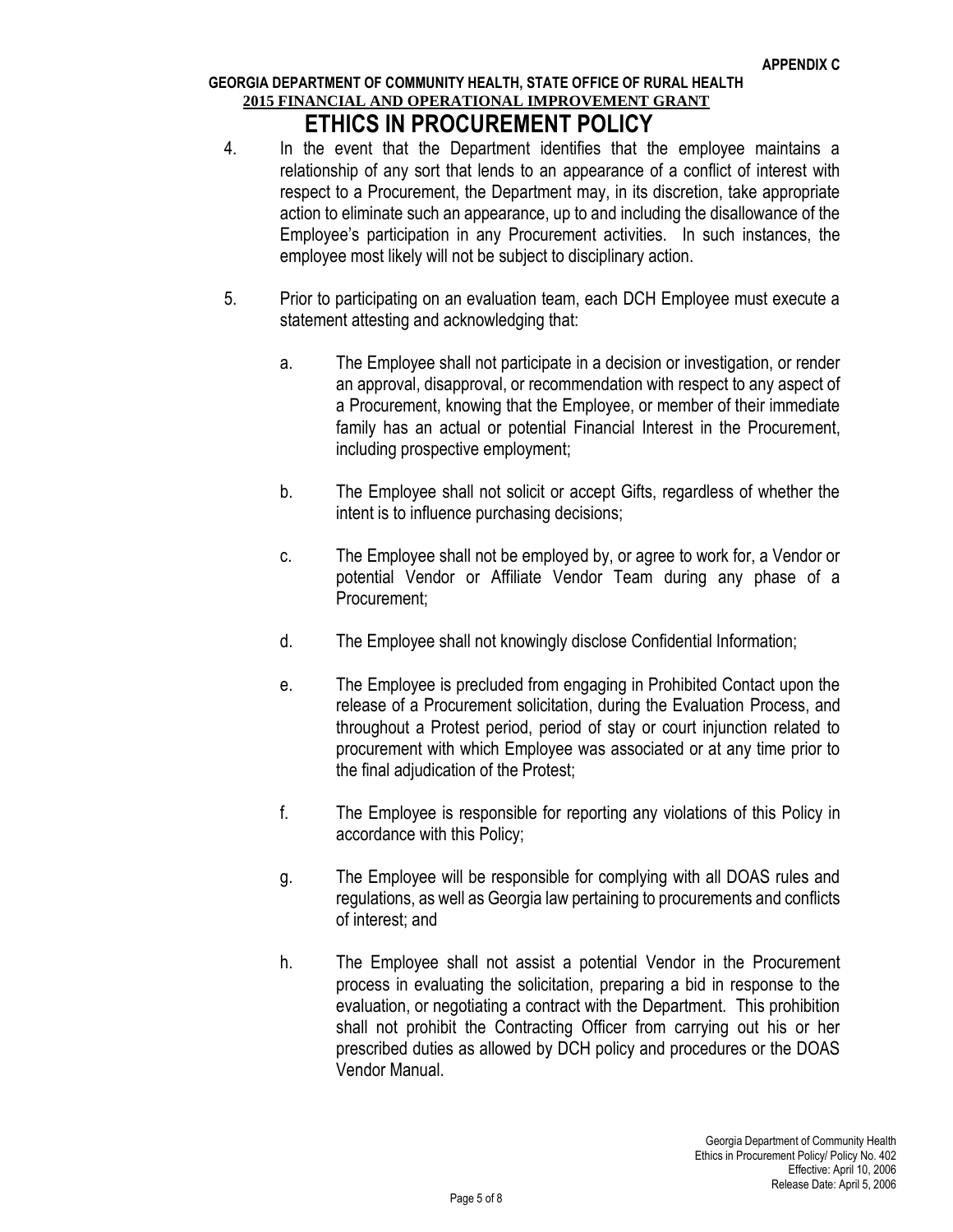#### *B. Responsibilities of Non-Evaluation Team Members*

All Employees should be mindful of the importance of confidentiality during any Procurement. Even if an Employee is not serving in the capacity of a member on the Evaluation Team, the Employee must refrain from engaging in conduct with a Vendor that could result in a conflict of interest or be considered a Prohibited Contact.

#### **VI. VENDOR RESPONSIBILITIES**

#### A. *Gifts and Kick-Backs*

Vendors may neither offer nor give any Gift or Kick-backs, directly or indirectly, to an Employee. Similarly, no Vendor may offer or give any Gift or Kick-backs, directly or indirectly, to any member of an Employee's Immediate Family. Such prohibited activity may result in the termination of the contract, in those cases where the Vendor has executed a contract with the Department. In the event that a potential Vendor who has submitted a response to a Procurement solicitation engages in such activity, the Department shall act in accordance with DOAS protocol.

#### B. *Family Relationships with Department Employees*

If a Vendor has a family or personal relationship with the Employee, a Gift that is unconnected with the Employee's duties at the DCH is not necessarily prohibited. In determining whether the giving of an item was motivated by personal rather than business concerns, the history of the relationship between the Vendor and Employee shall be considered. However, regardless of the family or personal relationship between a Vendor and an Employee, a Gift is strictly forbidden where it is being given under circumstances where it can reasonably be inferred that it was intended to influence the Employee in the performance of his or her official duties.

#### C. *Vendor Submittals*

The Department expects all potential Vendors and current Vendors to be forthcoming, always submitting true and accurate information in response to a Procurement or with regard to an existing business relationship. If the Department determines that the Vendor has intentionally omitted or failed to provide pertinent information and/or falsified or misrepresented material information submitted to the Department, the Department shall act in accordance with applicable state law and DOAS procurement policies and procedures.

Vendors must calculate the price(s) contained in any bid in accordance with Section 5.11 of the DOAS Vendor Manual.

D. *Business Relations*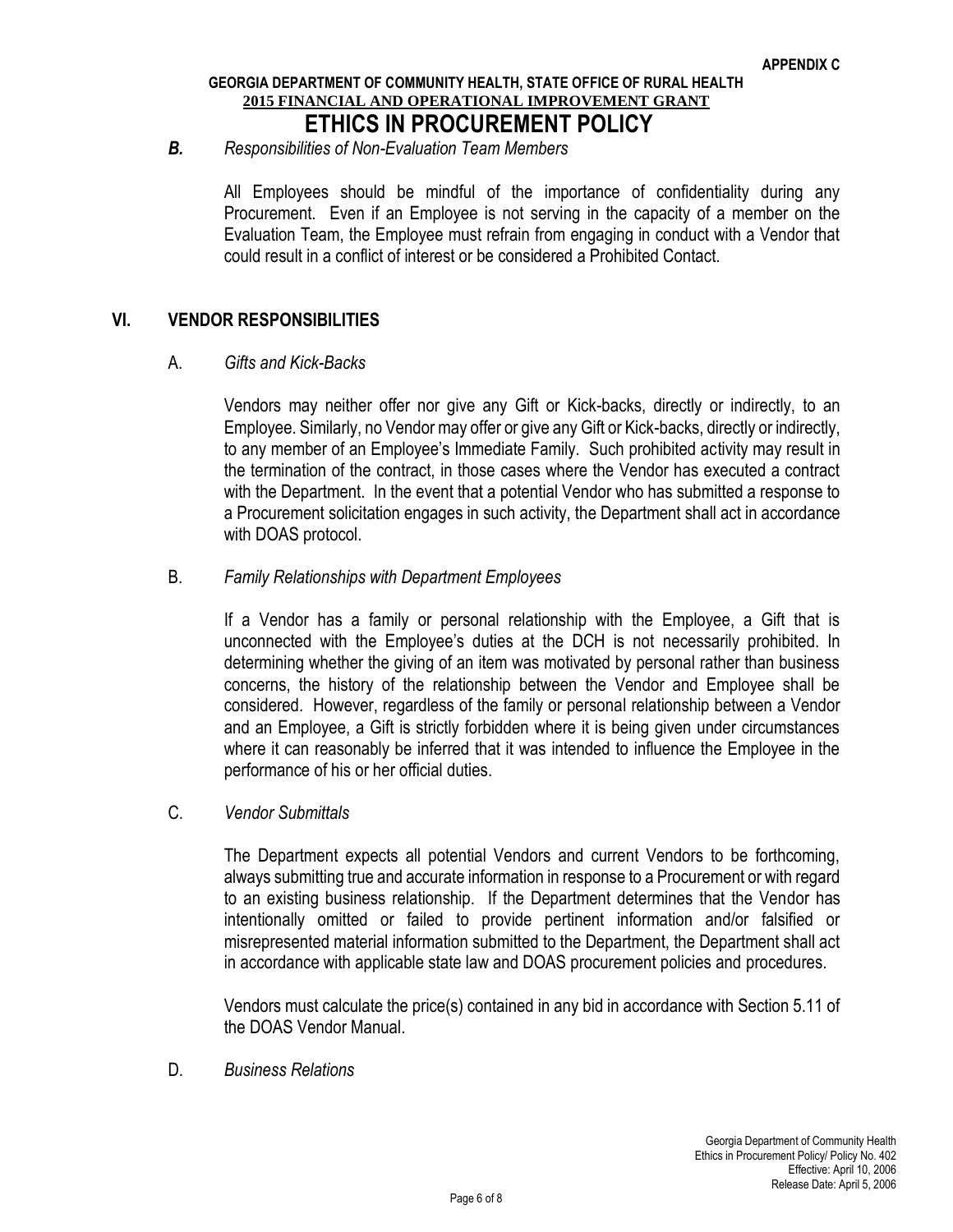## **ETHICS IN PROCUREMENT POLICY**

A Vendor may not be allowed to conduct business with the Department for the following reasons:

- 1. Falsifying or misrepresenting any material information to the Department as set forth hereinabove;
- 2. Conferring or offering to confer upon an Employee participating in a Procurement (which the entity has bid or intends to submit a bid) any Gift, gratuity, favor, or advantage, present or future; and
- 3. Any other reasons not explicitly set forth herein that are contained in the DOAS Vendor Manual.

#### **VII. USE OF CONFIDENTIAL INFORMATION**

Employees will not use Confidential Information for their own advantage or profit, nor will they disclose Confidential Information during Procurement to any potential Vendor or to any other unauthorized recipient outside DCH.

#### **VIII. ADDRESSING VIOLATIONS**

#### A. *The Process*

Adherence to this policy makes all DCH staff responsible for bringing violations to the attention of the Contracting Officer under Procurement protocols or to a supervisor/manager if the affected Employee is not a part of the Procurement. If for any reason it is not appropriate to report a violation to the Contracting Officer or the Employee's immediate supervisor, Employees will report such violations or concerns to the Ethics Officer. The Contracting Officer and managers are required to report suspected ethics violations to the Ethics Officer who has specific responsibility to investigate all reported violations.

Reporting suspected policy violations by others shall not jeopardize an Employee's tenure with the Department. Confirmed violations will result in appropriate disciplinary action, up to and including termination from employment. In some circumstances, criminal and civil penalties may be applicable.

The Ethics Officer will notify the employee making the report of the suspected violation of receipt of such report within five (5) business days. All reports will be promptly investigated and appropriate corrective action will be taken if warranted by the investigation.

#### B. *Good Faith Filings*

Anyone filing a complaint concerning a violation of this policy must be acting in good faith and have reasonable grounds for believing the information disclosed indicates a violation.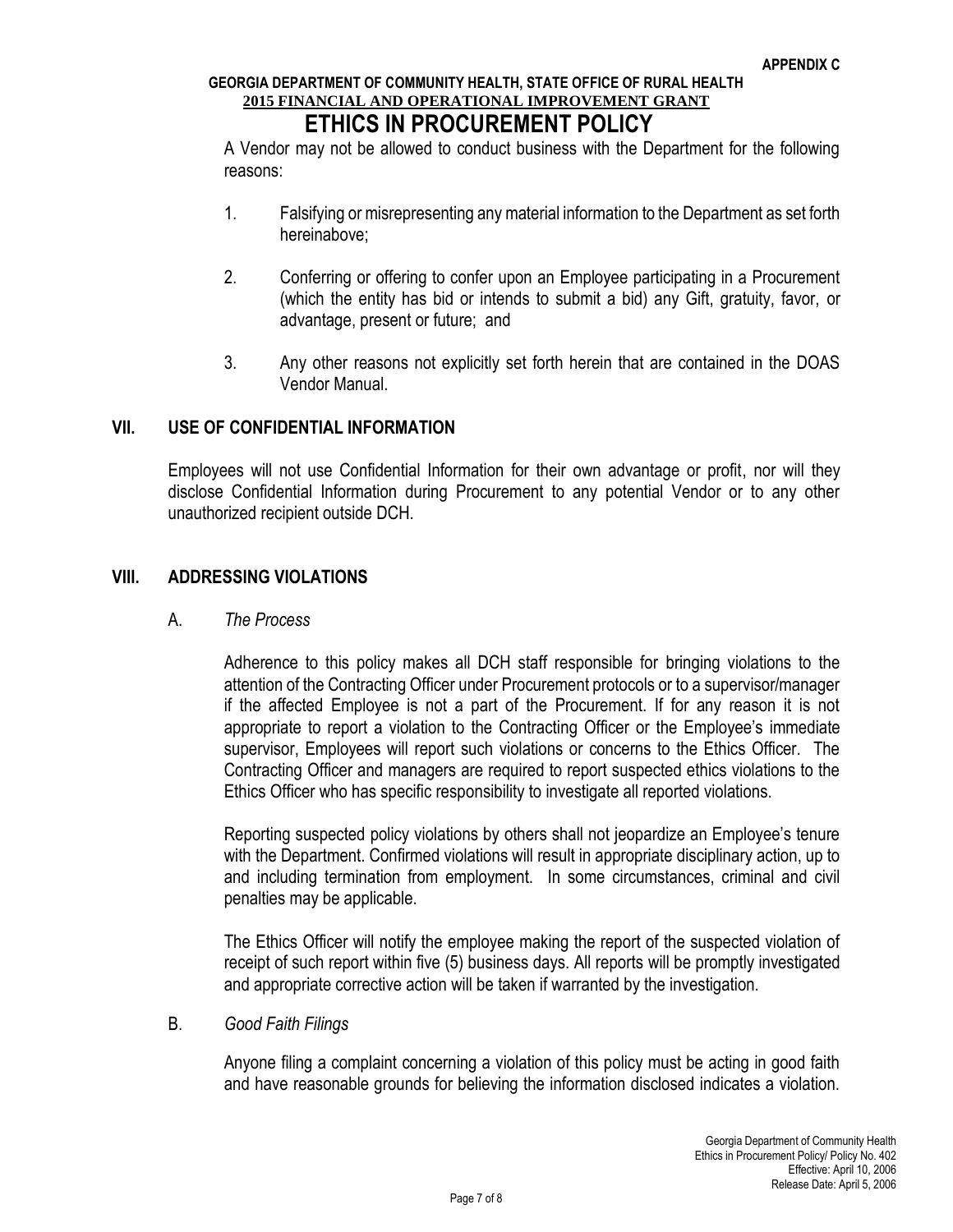Any allegations that prove not to be substantiated and which prove to have been made maliciously or knowingly to be false will be viewed as a serious disciplinary offense.

C. *Confidentiality* 

Violations or suspected violations may be submitted on a confidential basis by the complainant or may be submitted anonymously. Reports of violations or suspected violations will be kept confidential to the extent possible, consistent with the need to conduct an adequate investigation. Additionally, all Employees are expected to cooperate in the investigation of such violations. Failure to cooperate in an investigation may result in disciplinary action, up to and including termination from employment.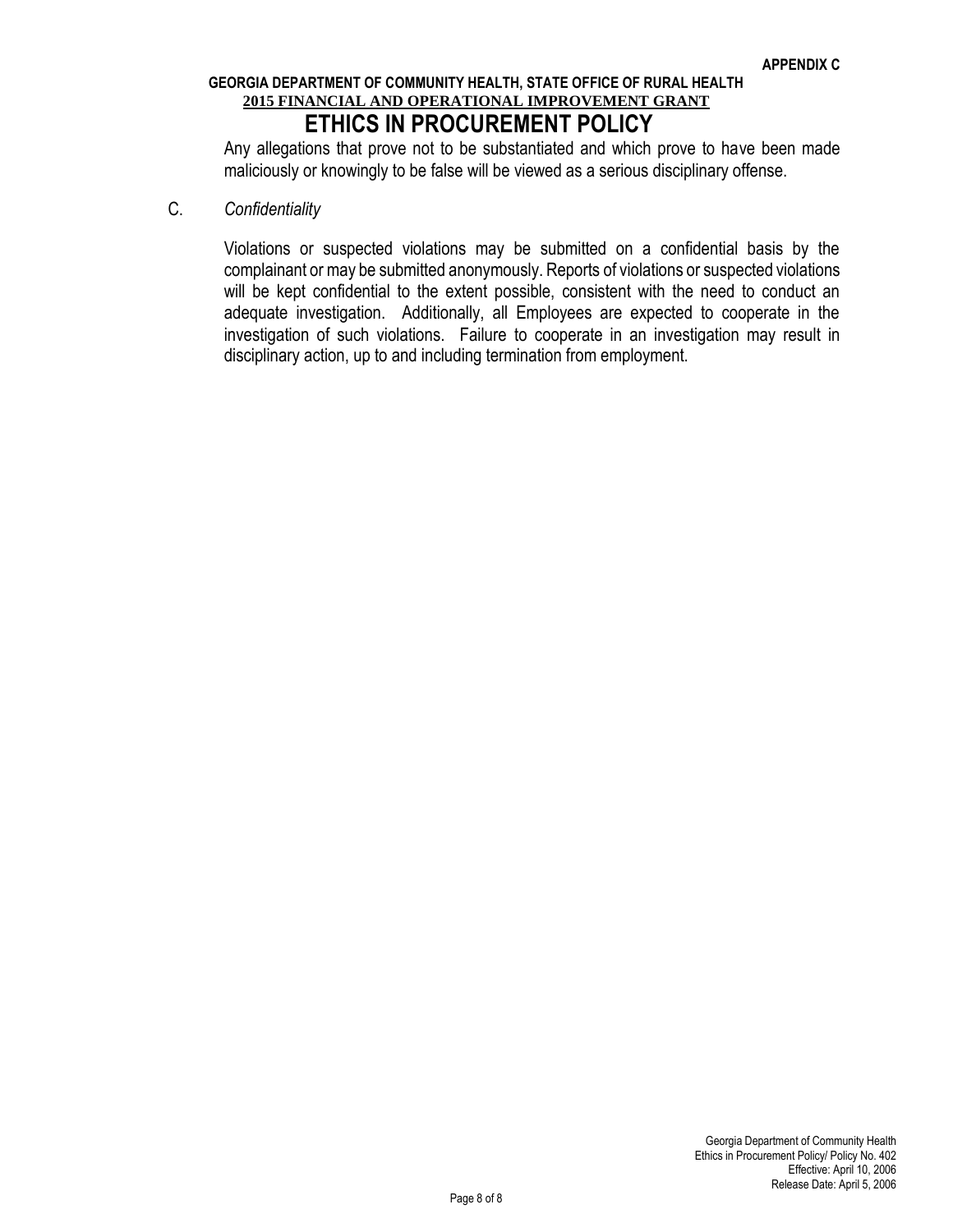#### **GEORGIA DEPARTMENT OF COMMUNITY HEALTH, STATE OFFICE OF RURAL HEALTH 2015 FINANCIAL AND OPERATIONAL IMPROVEMENT GRANT ETHICS IN PROCUREMENT POLICY ACKNOWLEDGEMENT AND AGREEMENT Signature for this form must be a President, Vice President, CEO or an equivalent Authorized Officer**

#### **BY SIGNING THIS AGREEMENT, I THE UNDERSIGNED, HEREBY ACKNOWLEDGES AND AGREES THAT:**

- I have received, read, and understand the Georgia Department of Community Health's *Statement of Ethic in Procurements*;
- I agree to comply with each provision of the Georgia Department of Community Health's *Statement of Ethics in Procurement*;
- $\bullet$  I am a (please check which applies):

\_\_\_\_\_\_\_\_\_\_\_\_\_\_\_\_\_\_\_\_\_\_\_\_\_\_\_\_\_\_\_\_\_\_\_\_\_\_\_\_\_\_\_\_\_\_\_\_\_\_\_\_\_



**Contractor** Sub-Contractor Vendor

**Company Name**

 $\_$  ,  $\_$  ,  $\_$  ,  $\_$  ,  $\_$  ,  $\_$  ,  $\_$  ,  $\_$  ,  $\_$  ,  $\_$  ,  $\_$  ,  $\_$  ,  $\_$  ,  $\_$  ,  $\_$  ,  $\_$  ,  $\_$  ,  $\_$  ,  $\_$  ,  $\_$ **Authorized Signature Date** 

\_\_\_\_\_\_\_\_\_\_\_\_\_\_\_\_\_\_\_\_\_\_\_\_\_\_\_\_\_\_\_\_\_\_\_\_\_\_\_\_\_\_\_\_\_\_\_\_\_\_\_\_\_ **Print Name**

> \_\_\_\_\_\_\_\_\_\_\_\_\_\_\_\_\_\_\_\_\_\_\_\_\_\_\_\_\_\_\_\_\_\_\_\_\_\_\_\_ **\*AFFIX CORPORATE SEAL HERE**

**ATTEST:** 

 $\_$  ,  $\_$  ,  $\_$  ,  $\_$  ,  $\_$  ,  $\_$  ,  $\_$  ,  $\_$  ,  $\_$  ,  $\_$  ,  $\_$  ,  $\_$  ,  $\_$  ,  $\_$  ,  $\_$  ,  $\_$  ,  $\_$  ,  $\_$  ,  $\_$  ,  $\_$ **Signature** Date

 $\mathcal{L}_\text{max}$  and  $\mathcal{L}_\text{max}$  and  $\mathcal{L}_\text{max}$  are the set of the set of the set of the set of the set of the set of the set of the set of the set of the set of the set of the set of the set of the set of the set of th **Title**

**\*CORPORATIONS WITHOUT A SEAL, MUST ATTACH THEIR CERTIFICATE OF CORPORATE RESOLUTION**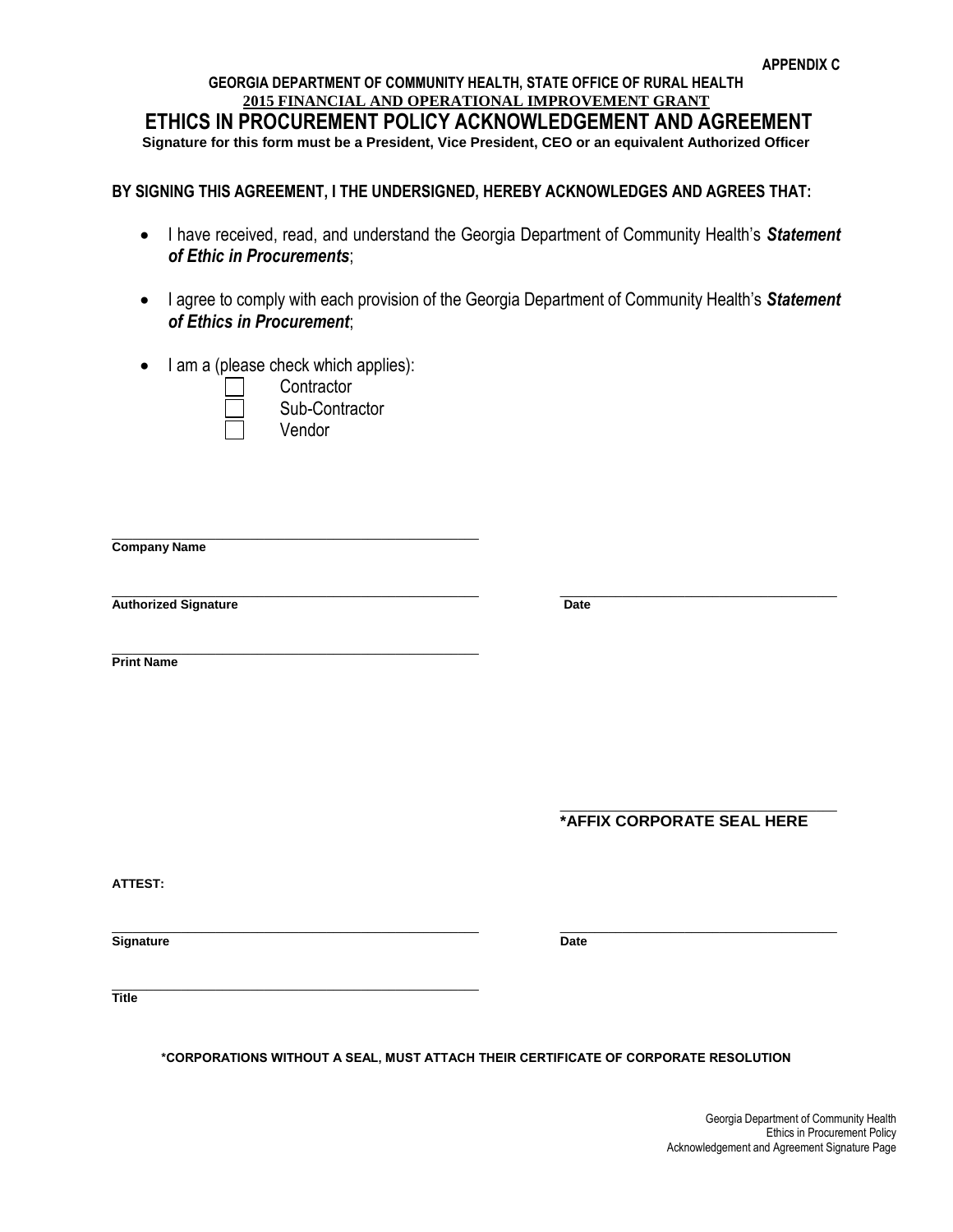#### **GEORGIA DEPARTMENT OF COMMUNITY HEALTH, STATE OFFICE OF RURAL HEALTH 2015 FINANCIAL AND OPERATIONAL IMPROVEMENT GRANT ETHICS IN PROCUREMENT POLICY ACKNOWLEDGEMENT AND AGREEMENT Signatory for this form must be a President, Vice President, CEO or an equivalent Authorized Officer**

## **SIGNATURE PAGE**

| <b>Individual's Name and Title</b> |              |                   |          |  |
|------------------------------------|--------------|-------------------|----------|--|
| <b>Company Name</b>                |              |                   |          |  |
| <b>Company FEI Number</b>          |              |                   |          |  |
| <b>Address</b>                     |              |                   |          |  |
| $\overline{\text{City}}$           | <b>State</b> |                   | Zip code |  |
| <b>Telephone Number</b>            |              | <b>Fax Number</b> |          |  |
| E-mail Address                     |              |                   |          |  |
|                                    |              |                   |          |  |
|                                    |              |                   |          |  |

 $\_$  ,  $\_$  ,  $\_$  ,  $\_$  ,  $\_$  ,  $\_$  ,  $\_$  ,  $\_$  ,  $\_$  ,  $\_$  ,  $\_$  ,  $\_$  ,  $\_$  ,  $\_$  ,  $\_$  ,  $\_$  ,  $\_$  ,  $\_$  ,  $\_$  ,  $\_$ 

**Signature** Date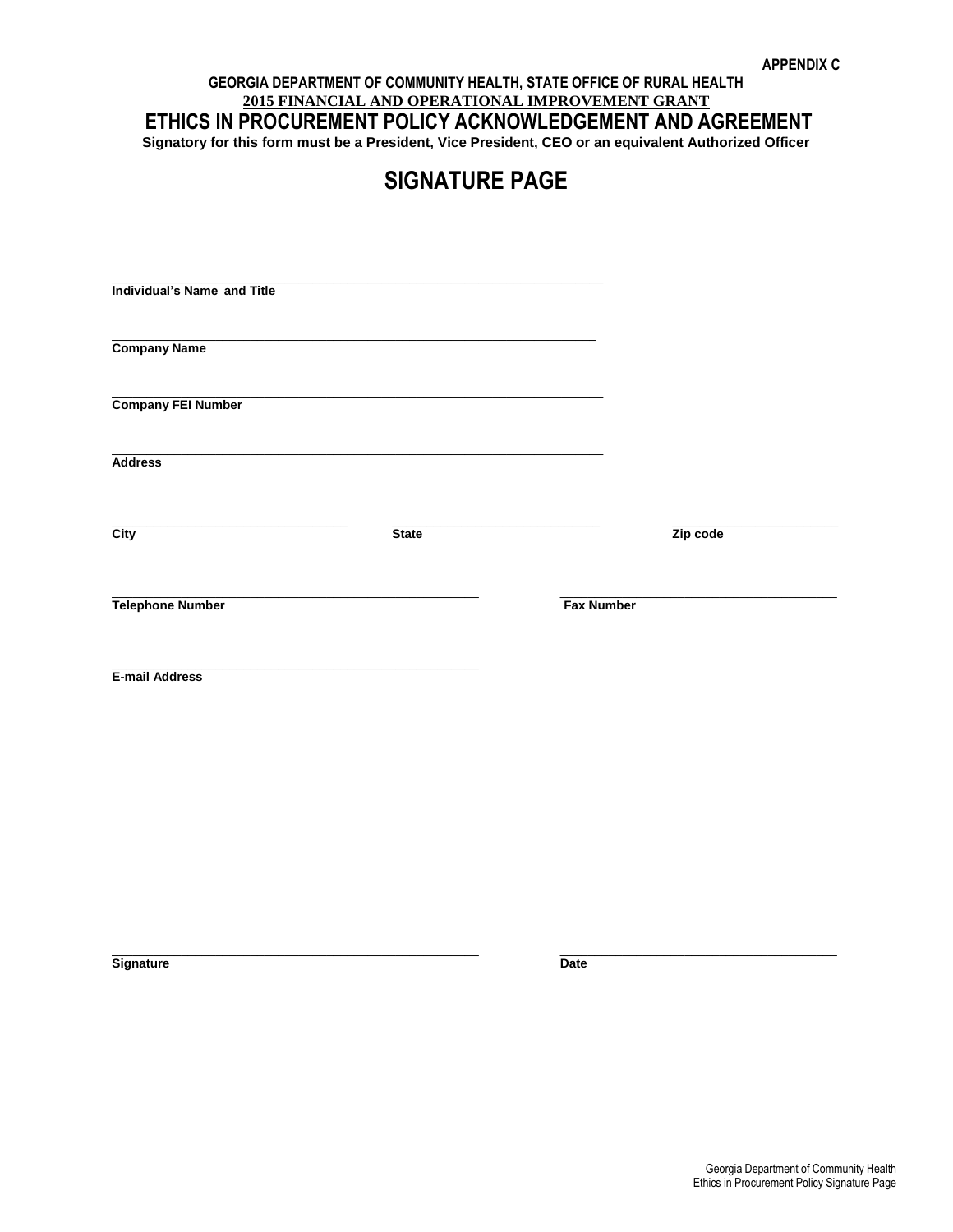#### **GEORGIA DEPARTMENT OF COMMUNITY HEALTH, STATE OFFICE OF RURAL HEALTH 2015 FINANCIAL AND OPERATIONAL IMPROVEMENT GRANT BUSINESS ASSOCIATE AGREEMENT**

This Business Associate Agreement (hereinafter referred to as "Agreement"), effective this \_\_\_\_\_ day of \_\_\_\_\_\_\_ is made and entered into by and between the Georgia Department of Community Health (hereinafter referred to as "DCH") and  $\blacksquare$  (hereinafter referred to as "Contractor").

**WHEREAS,** DCH is required by the Health Insurance Portability and Accountability Act of 1996, Public Law 104-191 ("HIPAA"), to enter into a Business Associate Agreement with certain entities that provide functions, activities, or services involving the use of Protected Health Information ("PHI");

**WHEREAS**, Contractor, under Contract No. *Contract meremelial terms* (hereinafter referred to as "Contract"), may provide functions, activities, or services involving the use of PHI;

**NOW, THEREFORE,** for and in consideration of the mutual promises, covenants and agreements contained herein, and other good and valuable consideration, the receipt and sufficiency of which are hereby acknowledged, DCH and Contractor (each individually a "Party" and collectively the "Parties") hereby agree as follows:

- 1. Terms used, but not otherwise defined, in this Agreement shall have the same meaning as those terms in the Privacy Rule, published as the Standards for Privacy of Individually Identifiable Health Information in 45 CFR Parts 160 and 164 ("Privacy Rule"):
- 2. Except as limited in this Agreement, Contractor may use or disclose PHI only to extent necessary to meet its responsibilities as set forth in the Contract provided that such use or disclosure would not violate the Privacy Rule if done by DCH.

#### 3. **Unless otherwise required by Law, Contractor agrees:**

- A. That it will not request, create, receive, use or disclose PHI other than as permitted or required by this Agreement or as required by law.
- B. To establish, maintain and use appropriate safeguards to prevent use or disclosure of the PHI other than as provided for by this Agreement.
- C. To mitigate, to the extent practicable, any harmful effect that is known to Contractor of a use or disclosure of PHI by Contractor in violation of the requirements of this Agreement.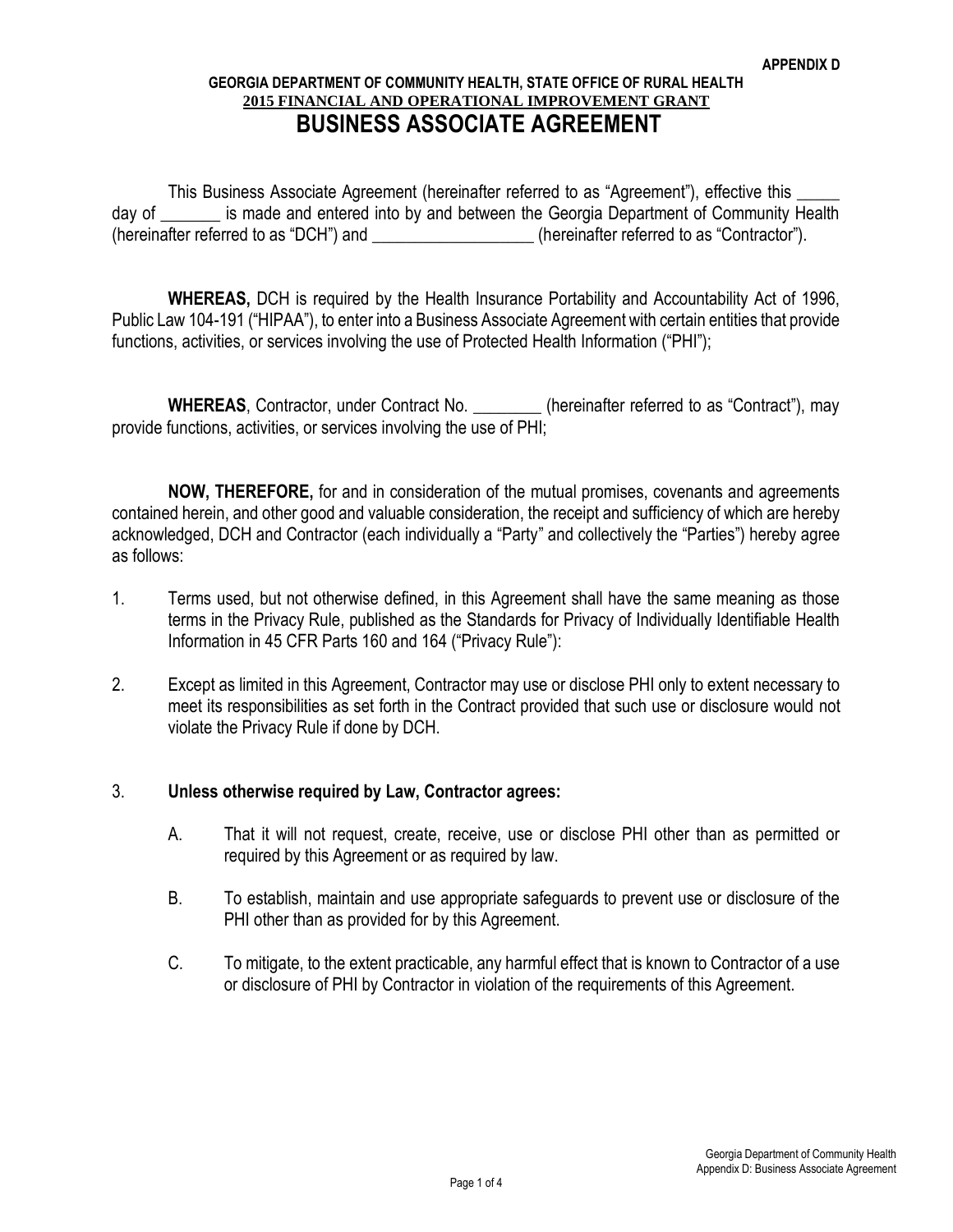#### **GEORGIA DEPARTMENT OF COMMUNITY HEALTH, STATE OFFICE OF RURAL HEALTH 2015 FINANCIAL AND OPERATIONAL IMPROVEMENT GRANT BUSINESS ASSOCIATE AGREEMENT**

- D. That its agents or subcontractors are subject to the same obligations that apply to Contractor under this Agreement and Contractor agrees to ensure that its agents or subcontractors comply with the conditions, restrictions, prohibitions and other limitations regarding the request for, creation, receipt, use or disclosure of PHI, that are applicable to Contractor under this Agreement.
- E. To report to DCH any use or disclosure of PHI that is not provided for by this Agreement of which it becomes aware. Contractor agrees to make such report to DCH in writing in such form as DCH may require within twenty-four (24) hours after Contractor becomes aware.
- F. To make any amendment(s) to PHI in a Designated Record Set that DCH directs or agrees to pursuant to 45 CFR 164.526 at the request of DCH or an Individual, within five (5) business days after request of DCH or of the Individual. Contractor also agrees to provide DCH with written confirmation of the amendment in such format and within such time as DCH may require.
- G. To provide access to PHI in a Designated Record Set, to DCH upon request, within five (5) business days after such request, or, as directed by DCH, to an Individual. Contractor also agrees to provide DCH with written confirmation that access has been granted in such format and within such time as DCH may require.
- H. To give DCH, the Secretary of the U.S. Department of Health and Human Services (the "Secretary") or their designees access to Contractor's books and records and policies, practices or procedures relating to the use and disclosure of PHI for or on behalf of DCH within five (5) business days after DCH, the Secretary or their designees request such access or otherwise as DCH, the Secretary or their designees may require. Contractor also agrees to make such information available for review, inspection and copying by DCH, the Secretary or their designees during normal business hours at the location or locations where such information is maintained or to otherwise provide such information to DCH, the Secretary or their designees in such form, format or manner as DCH, the Secretary or their designees may require.
- I. To document all disclosures of PHI and information related to such disclosures as would be required for DCH to respond to a request by an Individual or by the Secretary for an accounting of disclosures of PHI in accordance with the requirements of the Privacy Rule.
- J. To provide to DCH or to an Individual, information collected in accordance with Section 3. I. of this Agreement, above, to permit DCH to respond to a request by an Individual for an accounting of disclosures of PHI as provided in the Privacy Rule.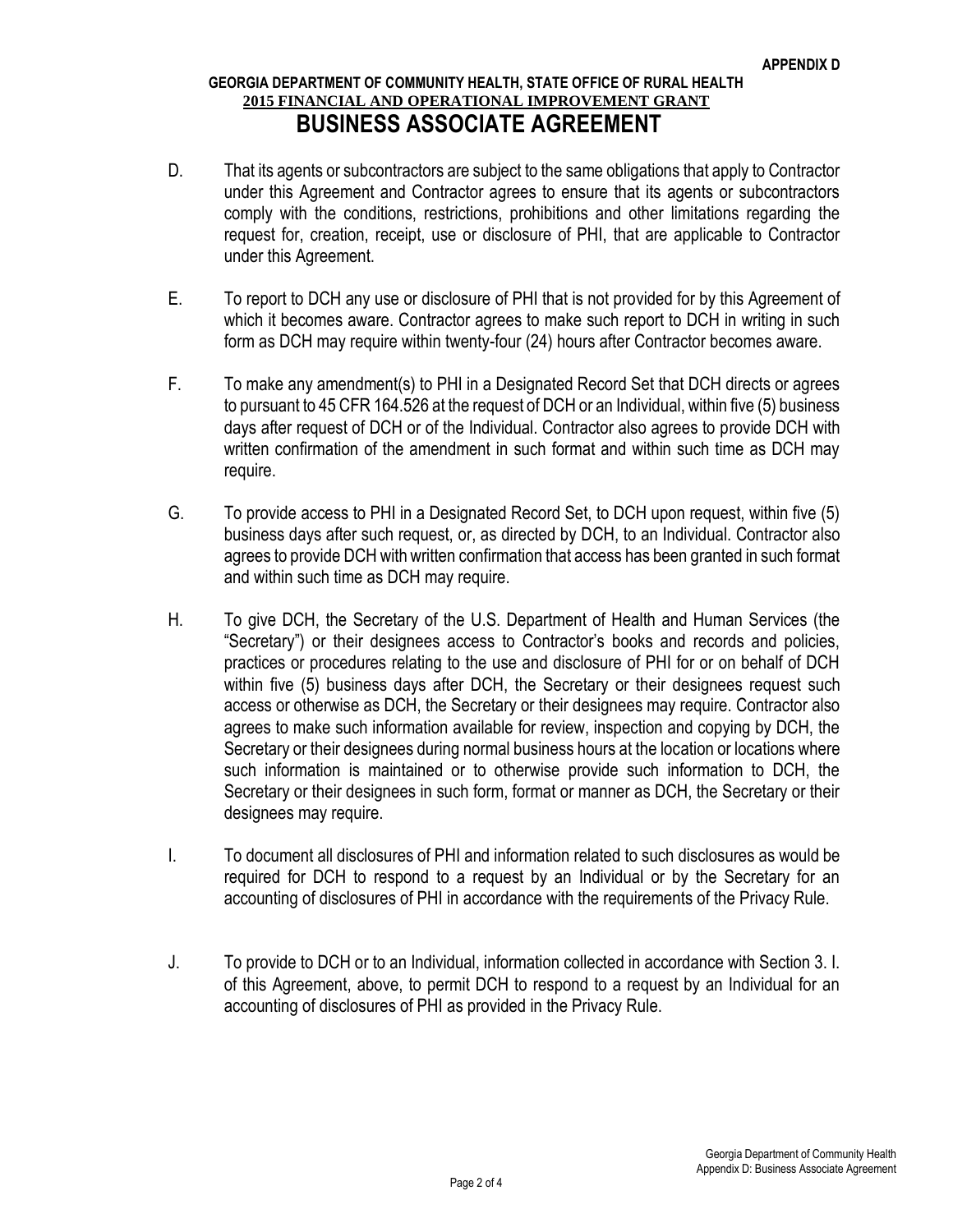#### **GEORGIA DEPARTMENT OF COMMUNITY HEALTH, STATE OFFICE OF RURAL HEALTH 2015 FINANCIAL AND OPERATIONAL IMPROVEMENT GRANT BUSINESS ASSOCIATE AGREEMENT**

#### 4. **Unless otherwise required by Law, DCH agrees:**

- A. That it will notify Contractor of any new limitation in DCH's Notice of Privacy Practices in accordance with the provisions of the Privacy Rule if, and to the extent that, DCH determines in the exercise of its sole discretion that such limitation will affect Contractor's use or disclosure of PHI.
- B. That it will notify Contractor of any change in, or revocation of, permission by an Individual for DCH to use or disclose PHI to the extent that DCH determines in the exercise of its sole discretion that such change or revocation will affect Contractor's use or disclosure of PHI.
- C. That it will notify Contractor of any restriction regarding its use or disclosure of PHI that DCH has agreed to in accordance with the Privacy Rule if, and to the extent that, DCH determines in the exercise of its sole discretion that such restriction will affect Contractor's use or disclosure of PHI.
- 5. The **Term of this Agreement** shall be effective as of \_\_\_\_\_\_\_\_\_\_\_, and shall terminate when all of the PHI provided by DCH to Contractor, or created or received by Contractor on behalf of DCH, is destroyed or returned to DCH, or, if it is infeasible to return or destroy PHI, protections are extended to such information, in accordance with the termination provisions in this Section.
	- A. **Termination for Cause**. Upon DCH's knowledge of a material breach by Contractor, DCH shall either:
		- 1. Provide an opportunity for Contractor to cure the breach or end the violation, and terminate this Agreement if Contractor does not cure the breach or end the violation within the time specified by DCH;
		- 2. Immediately terminate this Agreement if Contractor has breached a material term of this Agreement and cure is not possible; or
		- 3. If neither termination nor cure is feasible, DCH shall report the violation to the Secretary.

#### B. **Effect of Termination.**

- 1. Except as provided in paragraph (A.) (2) of this Section, upon termination of this Agreement, for any reason, Contractor shall return or destroy all PHI received from DCH, or created or received by Contractor on behalf of DCH. This provision shall apply to PHI that is in the possession of subcontractors or agents of Contractor. Neither Contractor nor its agents nor subcontractors shall retain copies of the PHI.
- 2. In the event that Contractor determines that returning or destroying the PHI is not feasible, Contractor shall send DCH detailed written notice of the specific reasons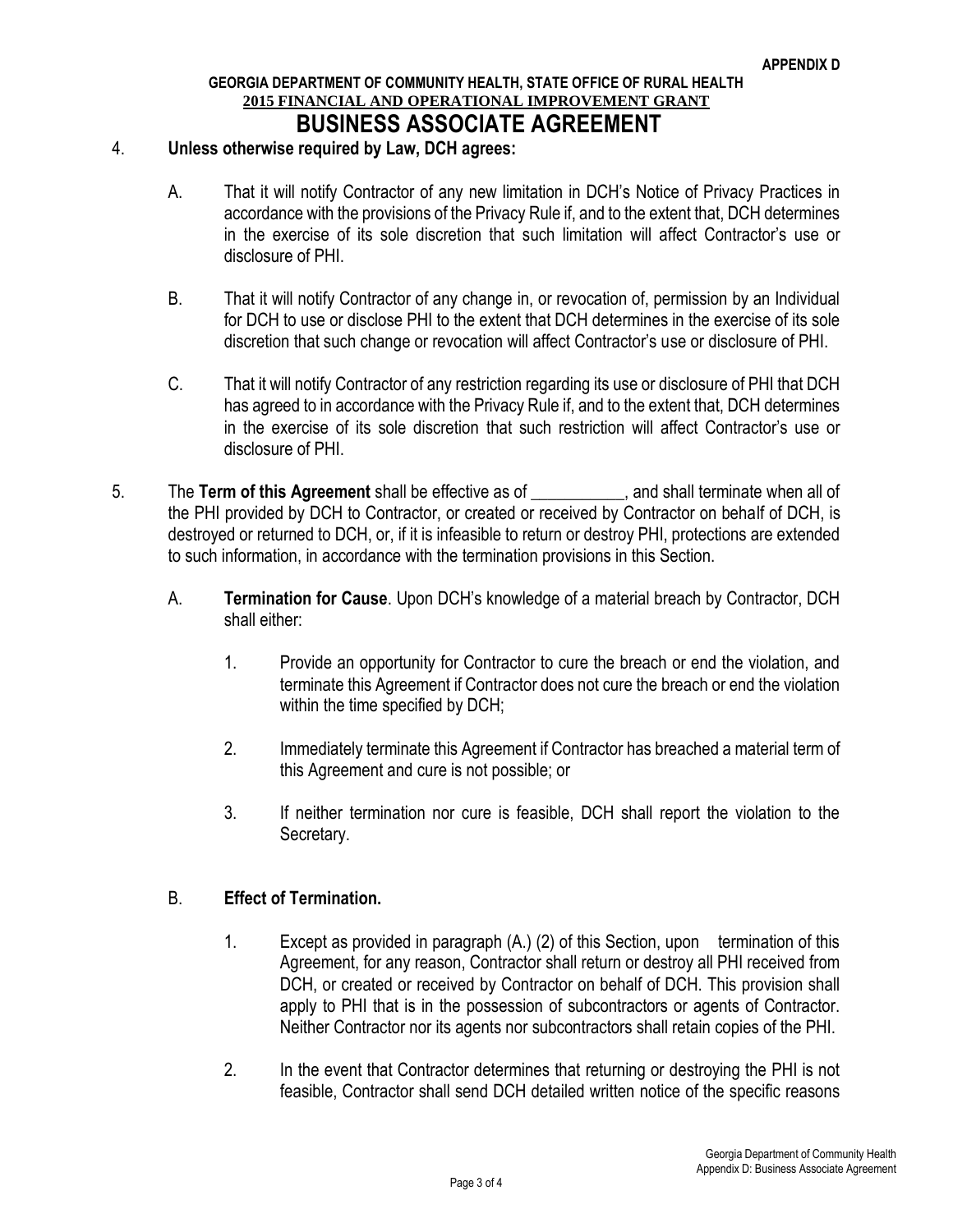## **BUSINESS ASSOCIATE AGREEMENT**

why it believes such return or destruction not feasible and the factual basis for such determination, including the existence of any conditions or circumstances which make such return or disclosure infeasible. If DCH determines, in the exercise of its sole discretion, that the return or destruction of such PHI is not feasible, Contractor agrees that it will limit its further use or disclosure of PHI only to those purposes DCH may, in the exercise of its sole discretion, deem to be in the public interest or necessary for the protection of such PHI, and will take such additional action as DCH may require for the protection of patient privacy or the safeguarding, security and protection of such PHI.

- 3. If neither termination nor cure is feasible, DCH shall report the violation to the Secretary.
- 4. Section 5. B. of this Agreement, regarding the effect of termination or expiration, shall survive the termination of this Agreement.

#### C. **Conflicting Termination Provisions.**

In the event of conflicting termination provisions or requirements, with respect to PHI, the termination provisions of Section 5 in this Business Associate Agreement shall control and supersede and control those in the underlying Contract.

- 6. **Interpretation**. Any ambiguity in this Agreement shall be resolved to permit DCH to comply with applicable Medicaid laws, rules and regulations, and the Privacy Rule, and any rules, regulations, requirements, rulings, interpretations, procedures or other actions related thereto that are promulgated, issued or taken by or on behalf of the Secretary; provided that applicable Medicaid laws, rules and regulations and the laws of the State of Georgia shall supersede the Privacy Rule if, and to the extent that, they impose additional requirements, have requirements that are more stringent than or have been interpreted to provide greater protection of patient privacy or the security or safeguarding of PHI than those of HIPAA and its Privacy Rule.
- 7. All other terms and conditions contained in the Contract and any amendment thereto, not amended by this Amendment, shall remain in full force and effect.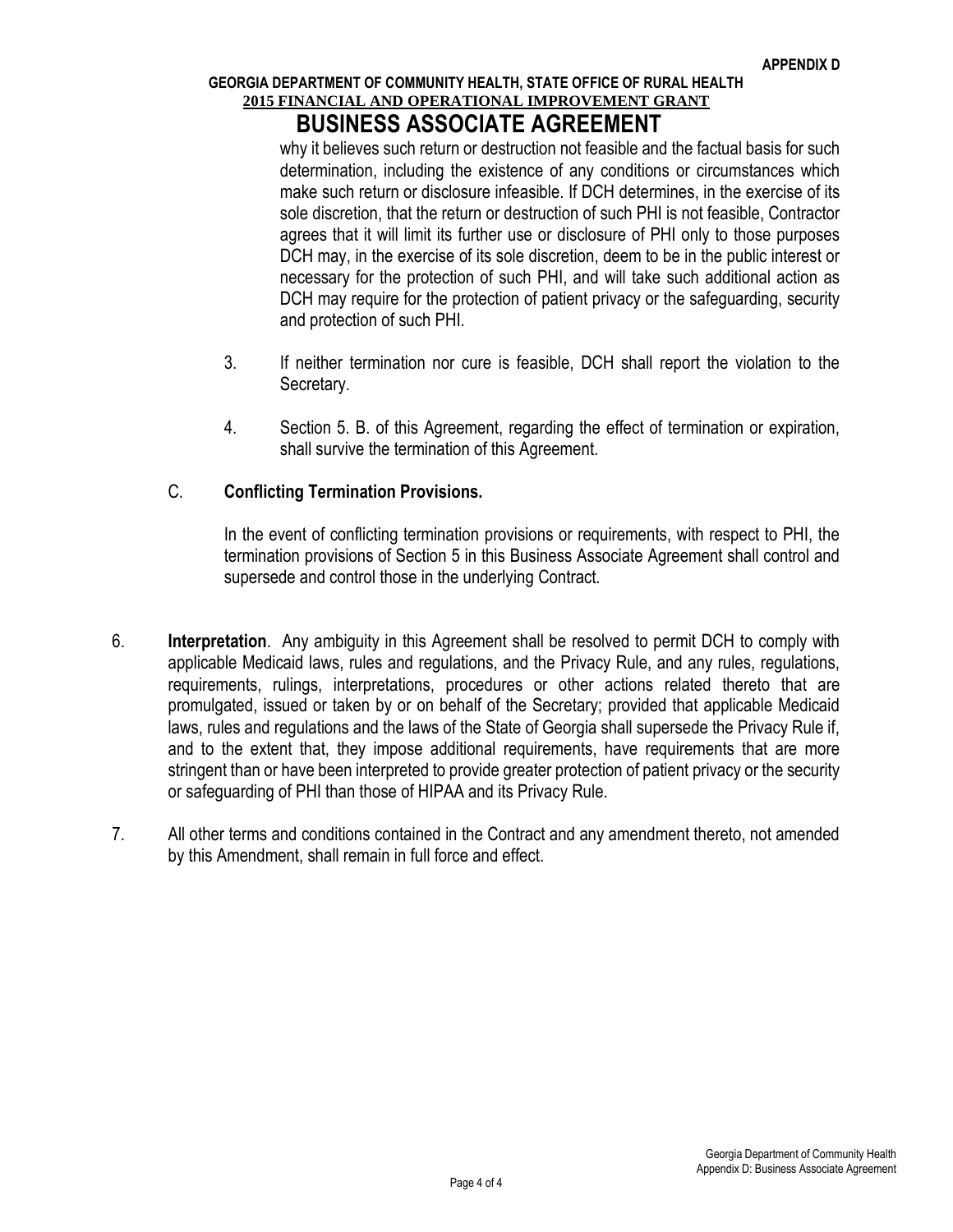## **BUSINESS ASSOCIATE AGREEMENT**

**Signature for this form must be a President, Vice President, CEO or an equivalent Authorized Officer**

**SIGNATURE PAGE**

| <b>Individual's Name and Title</b> |              |                   |          |
|------------------------------------|--------------|-------------------|----------|
|                                    |              |                   |          |
| <b>Company Name</b>                |              |                   |          |
|                                    |              |                   |          |
| <b>Address</b>                     |              |                   |          |
|                                    | <b>State</b> |                   |          |
| $\overline{\text{City}}$           |              |                   | Zip code |
|                                    |              |                   |          |
| <b>Telephone Number</b>            |              | <b>Fax Number</b> |          |
|                                    |              |                   |          |
| E-mail Address                     |              |                   |          |
|                                    |              |                   |          |
|                                    |              |                   |          |
|                                    |              |                   |          |

 $\_$  ,  $\_$  ,  $\_$  ,  $\_$  ,  $\_$  ,  $\_$  ,  $\_$  ,  $\_$  ,  $\_$  ,  $\_$  ,  $\_$  ,  $\_$  ,  $\_$  ,  $\_$  ,  $\_$  ,  $\_$  ,  $\_$  ,  $\_$  ,  $\_$  ,  $\_$ 

**Signature** Date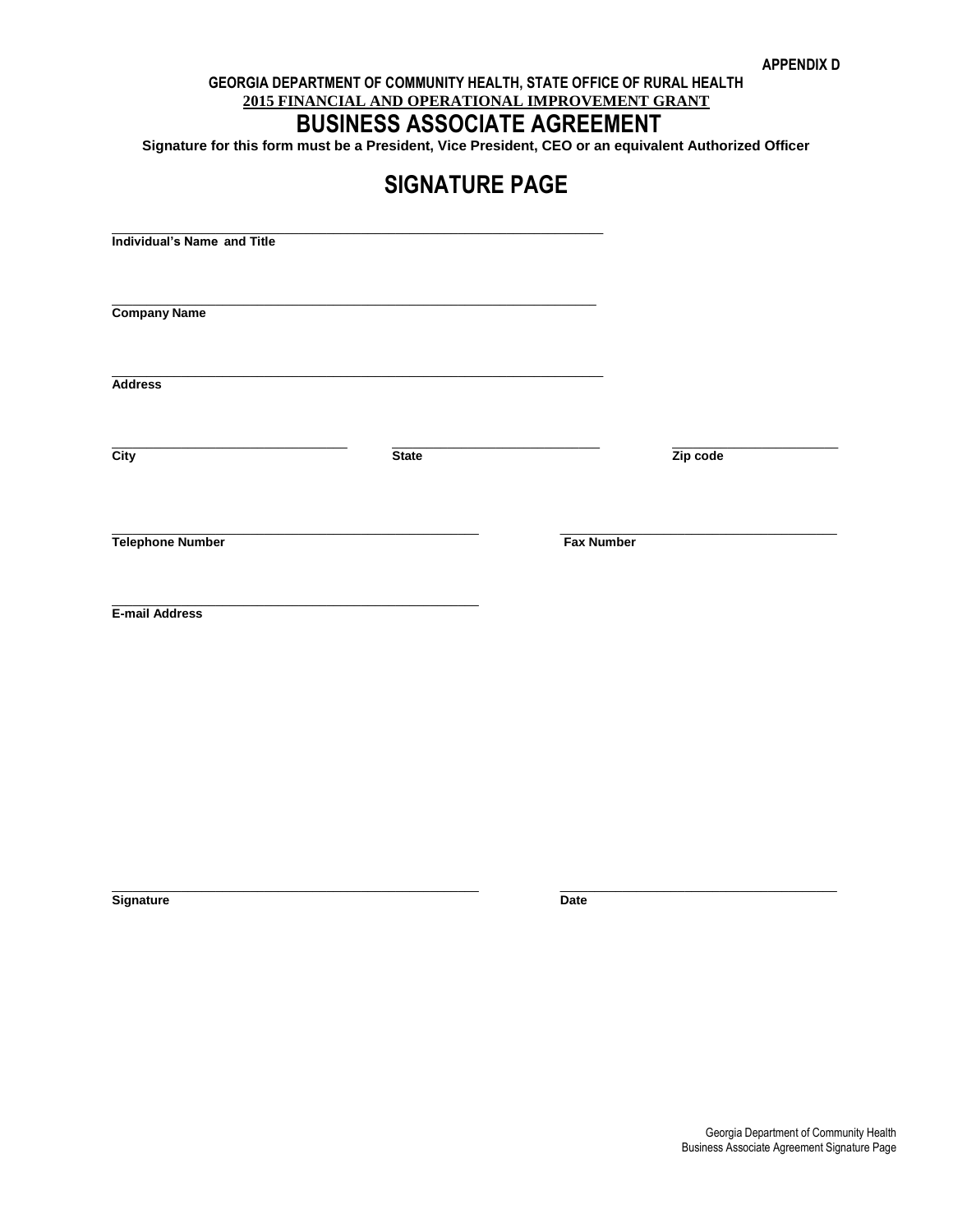No portion of DCH grant funding may be used for ANY expenditure(s) prior to the completion of a signed Grant Agreement with the Department of Community Health. A budget justification which explains each line item expense must accompany the budget. \*All consultant and sub-contractors and expenses related to such must be identified. If a consultant or sub-contract has yet to be determined please explain the selection process and provide quotes.

| <b>CATEGORY</b>                                                                                                                          |               |           | <b>GRANT</b><br><b>FUNDS</b><br><b>REQUESTED</b> | <b>COST CATEGORY</b> |               | <b>TOTAL</b><br><b>REQUESTED</b> |
|------------------------------------------------------------------------------------------------------------------------------------------|---------------|-----------|--------------------------------------------------|----------------------|---------------|----------------------------------|
| <b>ADMINISTRATIVE SALARIES AND FRINGE</b>                                                                                                |               |           |                                                  | <b>IN-DIRECT</b>     | <b>DIRECT</b> |                                  |
| <b>PERSONNEL-SALARIES</b>                                                                                                                | <b>FRINGE</b> | % OF TIME |                                                  |                      |               |                                  |
| Position - Salary                                                                                                                        |               |           |                                                  |                      |               |                                  |
| Position - Salary                                                                                                                        |               |           |                                                  |                      |               |                                  |
| Position - Salary                                                                                                                        |               |           |                                                  |                      |               |                                  |
| Position - Salary                                                                                                                        |               |           |                                                  |                      |               |                                  |
| Position - Salary                                                                                                                        |               |           |                                                  |                      |               |                                  |
| TRAVEL EXPENSES (All Travel must be in accordance with the State of Georgia travel policy which may be reviewed at www.sao.state.ga.gov) |               |           |                                                  |                      |               |                                  |
| Lodging<br>$\bullet$                                                                                                                     |               |           |                                                  |                      |               |                                  |
| <b>Meals</b><br>$\bullet$                                                                                                                |               |           |                                                  |                      |               |                                  |
| Mileage or Air Fare<br>$\bullet$                                                                                                         |               |           |                                                  |                      |               |                                  |
| <b>Conferences</b><br>$\bullet$                                                                                                          |               |           |                                                  |                      |               |                                  |
| OFFICE OPERATION EXPENSES (This is considered an indirect cost and is limited to 10% of the budget)                                      |               |           |                                                  |                      |               |                                  |
| <b>Facilities Rental/Mortgage</b><br>$\bullet$                                                                                           |               |           |                                                  |                      |               |                                  |
| <b>Telephone</b><br>$\bullet$                                                                                                            |               |           |                                                  |                      |               |                                  |
| Internet<br>$\bullet$                                                                                                                    |               |           |                                                  |                      |               |                                  |
| <b>Utilities</b><br>$\bullet$                                                                                                            |               |           |                                                  |                      |               |                                  |
| <b>Office Supplies</b><br>$\bullet$                                                                                                      |               |           |                                                  |                      |               |                                  |
| <b>EQUIPMENT EXPENSES</b>                                                                                                                |               |           |                                                  |                      |               |                                  |
| <b>Computers</b> (hardware, software and network equipment)<br>$\bullet$                                                                 |               |           |                                                  |                      |               |                                  |
| <b>Printers</b><br>$\bullet$                                                                                                             |               |           |                                                  |                      |               |                                  |
| Medical (Itemize in budget justification)<br>$\bullet$                                                                                   |               |           |                                                  |                      |               |                                  |
| <b>ADMINISTRATIVES EXPENSES</b>                                                                                                          |               |           |                                                  |                      |               |                                  |
| Materials (This includes administrative, educational and clinical materials,<br>$\bullet$<br>itemize in budget justification)            |               |           |                                                  |                      |               |                                  |
| <b>Consultant Expenses*</b><br>$\bullet$                                                                                                 |               |           |                                                  |                      |               |                                  |
| Other Expenses**<br>$\bullet$                                                                                                            |               |           |                                                  |                      |               |                                  |
| SUB-TOTAL(S)                                                                                                                             |               |           |                                                  |                      |               |                                  |
| <b>TOTAL FUNDING REQUEST</b>                                                                                                             |               |           |                                                  |                      |               | \$                               |

**NOTE:** A budget justification which explains each line item expense must accompany the budget. \*All consultant and sub-contractors and expenses related to such must be identified. If a consultant or sub-contract has yet to be determined please explain the selection process and provide quotes. \*\*All expenses identified as other must be fully justified and explained in the budget narrative. Additionally if the grantee has entered into a cost sharing arrangement this to must be reflected in the budget and detailed in the budget justification.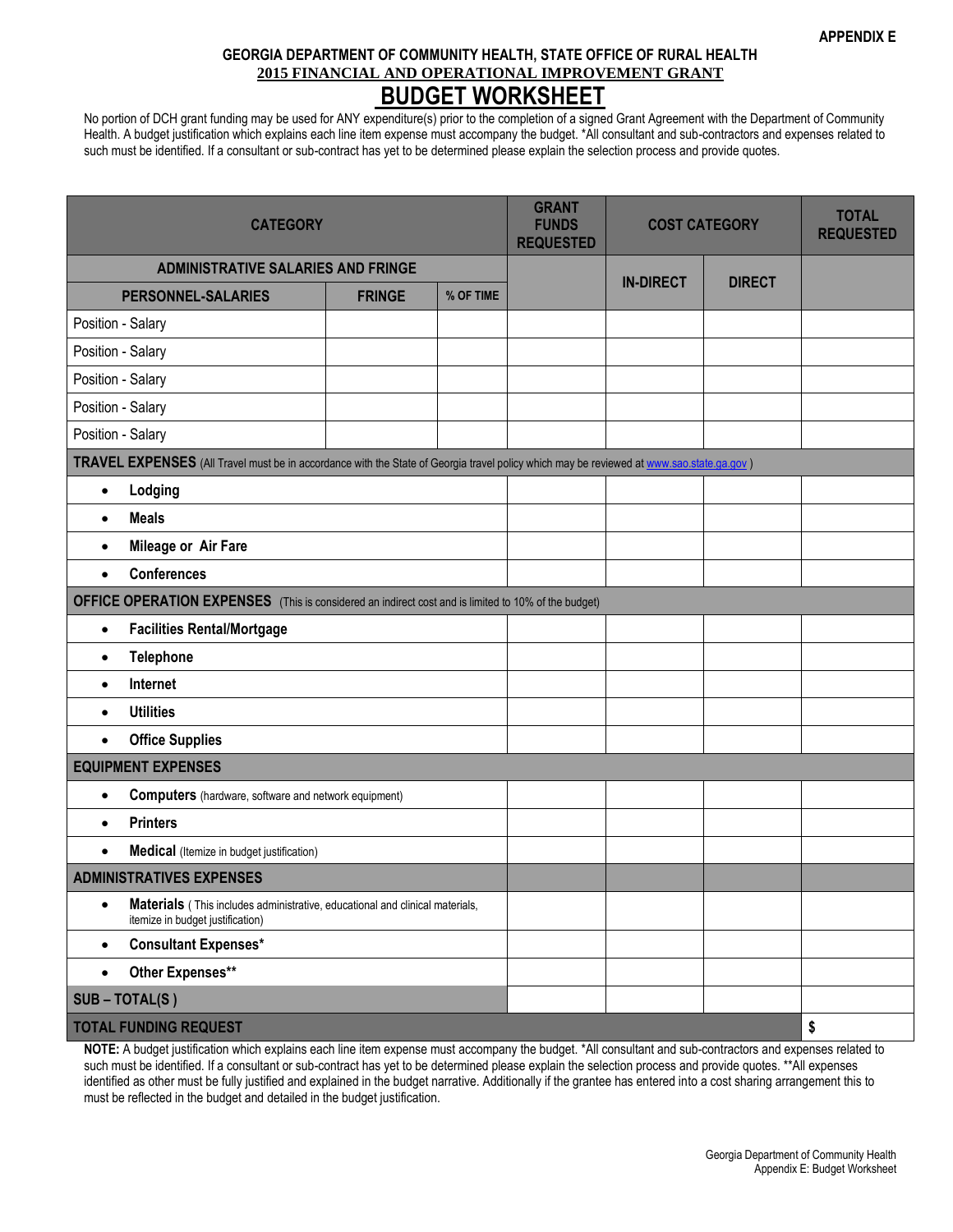| <b>GEORGIA DEPARTMENT OF COMMUNITY HEALTH</b><br>2015 FINANCIAL AND OPERATIONAL IMPROVEMENT GRANT<br><b>BIOGRAPHICAL SKETCH</b><br>Provide the following information for the KEY PERSONNEL and other significant contributors in the alphabetical order.<br>Follow this format for each person. DO NOT EXCEED TWO PAGES. |                                  |         |                       |  |  |  |
|--------------------------------------------------------------------------------------------------------------------------------------------------------------------------------------------------------------------------------------------------------------------------------------------------------------------------|----------------------------------|---------|-----------------------|--|--|--|
| <b>COMPANY/AGENCY NAME:</b>                                                                                                                                                                                                                                                                                              |                                  |         |                       |  |  |  |
|                                                                                                                                                                                                                                                                                                                          |                                  |         |                       |  |  |  |
| (LAST, FIRST, MIDDLE):                                                                                                                                                                                                                                                                                                   |                                  |         |                       |  |  |  |
|                                                                                                                                                                                                                                                                                                                          |                                  |         |                       |  |  |  |
| <b>CURRENT POSITION/TITLE:</b>                                                                                                                                                                                                                                                                                           |                                  |         |                       |  |  |  |
|                                                                                                                                                                                                                                                                                                                          |                                  |         |                       |  |  |  |
| <b>ROLE IN PROPSED PROJECT:</b>                                                                                                                                                                                                                                                                                          |                                  |         |                       |  |  |  |
| <b>POSITION CLASSIFICATION:</b>                                                                                                                                                                                                                                                                                          |                                  |         |                       |  |  |  |
|                                                                                                                                                                                                                                                                                                                          |                                  |         |                       |  |  |  |
| EDUCATION/TRAINING (Begin with baccalaureate or other initial professional education, such as nursing, and include postdoctoral training.)                                                                                                                                                                               |                                  |         |                       |  |  |  |
| <b>INSTITUTION AND LOCATION</b>                                                                                                                                                                                                                                                                                          | <b>DEGREE</b><br>(if applicable) | YEAR(s) | <b>FIELD OF STUDY</b> |  |  |  |
|                                                                                                                                                                                                                                                                                                                          |                                  |         |                       |  |  |  |
|                                                                                                                                                                                                                                                                                                                          |                                  |         |                       |  |  |  |
|                                                                                                                                                                                                                                                                                                                          |                                  |         |                       |  |  |  |
|                                                                                                                                                                                                                                                                                                                          |                                  |         |                       |  |  |  |
|                                                                                                                                                                                                                                                                                                                          |                                  |         |                       |  |  |  |

#### **NOTE: The Biographical Sketch may not exceed two pages.**

- **A. Experience.** List in chronological order previous positions, concluding with your present position.
- **B. Job Summary.** Detail the qualifications, knowledge, skills and abilities required for the role in the project.

**C. Responsibility and Authority.** List the related duties and task associated with the role in the project. Identify any and all lines of authority including superiors and subordinates if they are included as key personnel as reflected on Appendix I.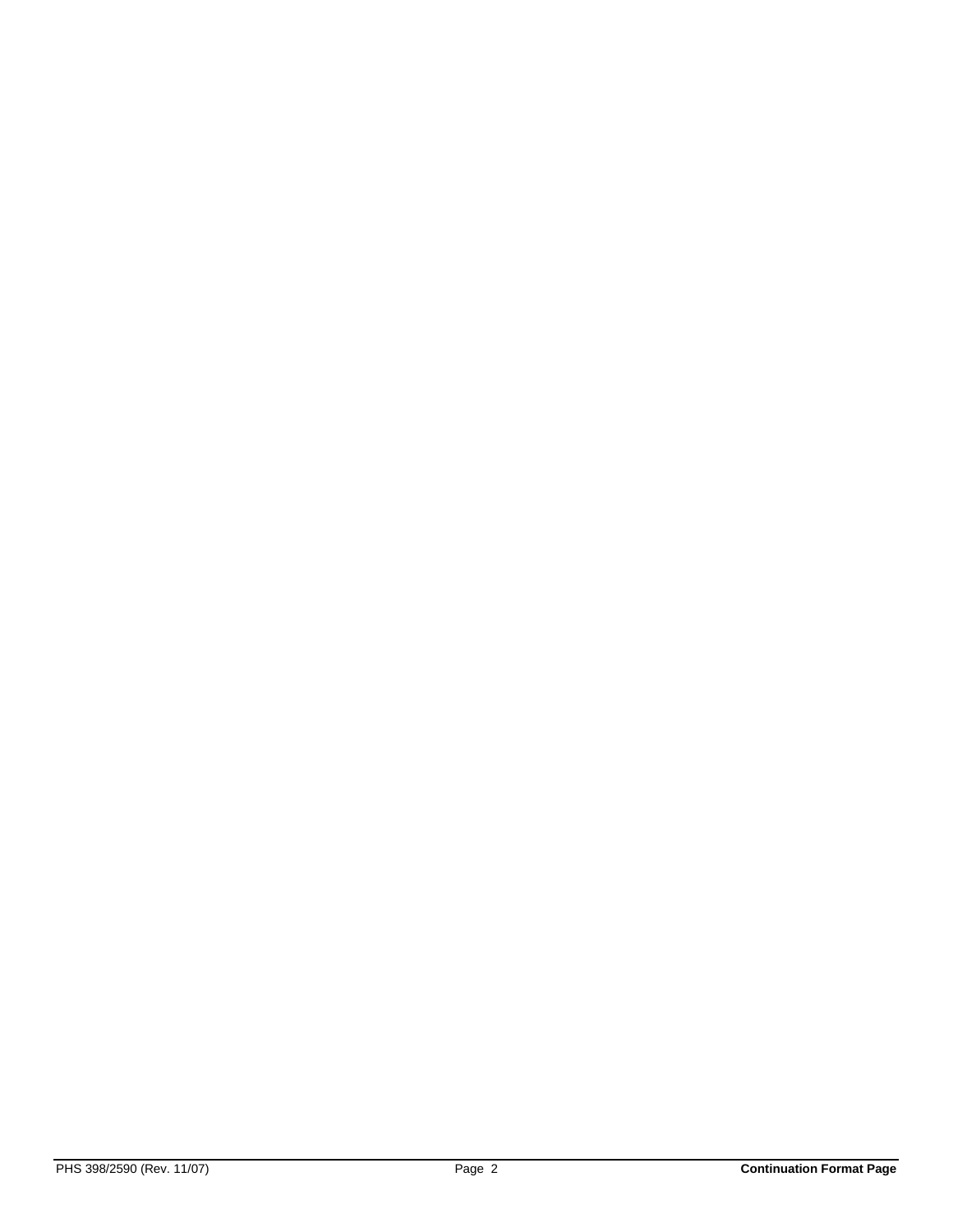#### **GEORGIA DEPARTMENT OF COMMUNITY HEALTH, STATE OFFICE OF RURAL HEALTH 2015 FINANCIAL AND OPERATIONAL IMPROVEMENT GRANT PROJECT WORK PLAN TEMPLATE**

| <b>ORGANIZATION:</b>                                                                                                                                                                                                                                                                                                                                                                                                                                                                                                                                                                                                                                                                                                                                                                                                                                                                                                                                                                                                                                                                |                           |               |                        | POINT OF CONTACT:                                                       | <b>PHONE:</b> |                                                                                                  |
|-------------------------------------------------------------------------------------------------------------------------------------------------------------------------------------------------------------------------------------------------------------------------------------------------------------------------------------------------------------------------------------------------------------------------------------------------------------------------------------------------------------------------------------------------------------------------------------------------------------------------------------------------------------------------------------------------------------------------------------------------------------------------------------------------------------------------------------------------------------------------------------------------------------------------------------------------------------------------------------------------------------------------------------------------------------------------------------|---------------------------|---------------|------------------------|-------------------------------------------------------------------------|---------------|--------------------------------------------------------------------------------------------------|
| <b>GRANT PROGRAM:</b><br><b>GRANT NUMBER:</b>                                                                                                                                                                                                                                                                                                                                                                                                                                                                                                                                                                                                                                                                                                                                                                                                                                                                                                                                                                                                                                       |                           |               | <b>FUNDING PERIOD:</b> | <b>AWARD AMOUNT:</b>                                                    |               |                                                                                                  |
| Please be as specific and detailed as possible use additional sheet(s) if necessary. The work plan should follow a logical progression. Objectives should correlate to a deliverable and an action<br>item for achieving deliverable(s). The work plan MUST identify a person responsible for achieving and facilitating the deliverable and action item. The anticipated outcome should be clearly<br>articulated and relate to the objective(s), deliverable(s) and action item(s).<br>Quarterly reporting requires that the work plan be updated. The update MUST document, explain and reconcile all changes to the work plan to include: end date(s), deliverable(s), action item(s),<br>person responsible and outcome(s). The updated work plan should document all success and/or failure as well as challenges in achievement of a deliverable. Discrepancies between anticipated<br>outcomes and actual outcomes should be fully explained. Any additional action items taken as a result of any changes, challenges or failures should also be documented and explained. |                           |               |                        |                                                                         |               |                                                                                                  |
| <b>Start Date:</b><br>Mm/Yr                                                                                                                                                                                                                                                                                                                                                                                                                                                                                                                                                                                                                                                                                                                                                                                                                                                                                                                                                                                                                                                         | <b>End Date:</b><br>Mm/Yr | Objective(s): |                        | Deliverable(s):<br><b>Action Item(s):</b><br><b>Person Responsible:</b> |               | <b>Anticipated Outcome(s):</b><br><b>Actual Outcome(s):</b><br><b>Additional Action Item(s):</b> |
|                                                                                                                                                                                                                                                                                                                                                                                                                                                                                                                                                                                                                                                                                                                                                                                                                                                                                                                                                                                                                                                                                     |                           |               |                        | Deliverable(s):<br>Action Item(s):<br>Person Responsible:               |               |                                                                                                  |
|                                                                                                                                                                                                                                                                                                                                                                                                                                                                                                                                                                                                                                                                                                                                                                                                                                                                                                                                                                                                                                                                                     |                           |               |                        | Deliverable(s):<br>Action Item(s):<br>Person Responsible:               |               |                                                                                                  |
|                                                                                                                                                                                                                                                                                                                                                                                                                                                                                                                                                                                                                                                                                                                                                                                                                                                                                                                                                                                                                                                                                     |                           |               |                        | Deliverable(s):<br>Action Item(s):<br><b>Person Responsible:</b>        |               |                                                                                                  |
|                                                                                                                                                                                                                                                                                                                                                                                                                                                                                                                                                                                                                                                                                                                                                                                                                                                                                                                                                                                                                                                                                     |                           |               |                        | Deliverable(s):<br>Action Item(s):<br>Person Responsible:               |               |                                                                                                  |
|                                                                                                                                                                                                                                                                                                                                                                                                                                                                                                                                                                                                                                                                                                                                                                                                                                                                                                                                                                                                                                                                                     |                           |               |                        | Deliverable(s):<br>Action Item(s):<br>Person Responsible:               |               |                                                                                                  |
|                                                                                                                                                                                                                                                                                                                                                                                                                                                                                                                                                                                                                                                                                                                                                                                                                                                                                                                                                                                                                                                                                     |                           |               |                        | Deliverable(s):<br>Action Item(s):<br>Person Responsible:               |               |                                                                                                  |
|                                                                                                                                                                                                                                                                                                                                                                                                                                                                                                                                                                                                                                                                                                                                                                                                                                                                                                                                                                                                                                                                                     |                           |               |                        | Deliverable(s):<br>Action Item(s):<br>Person Responsible:               |               |                                                                                                  |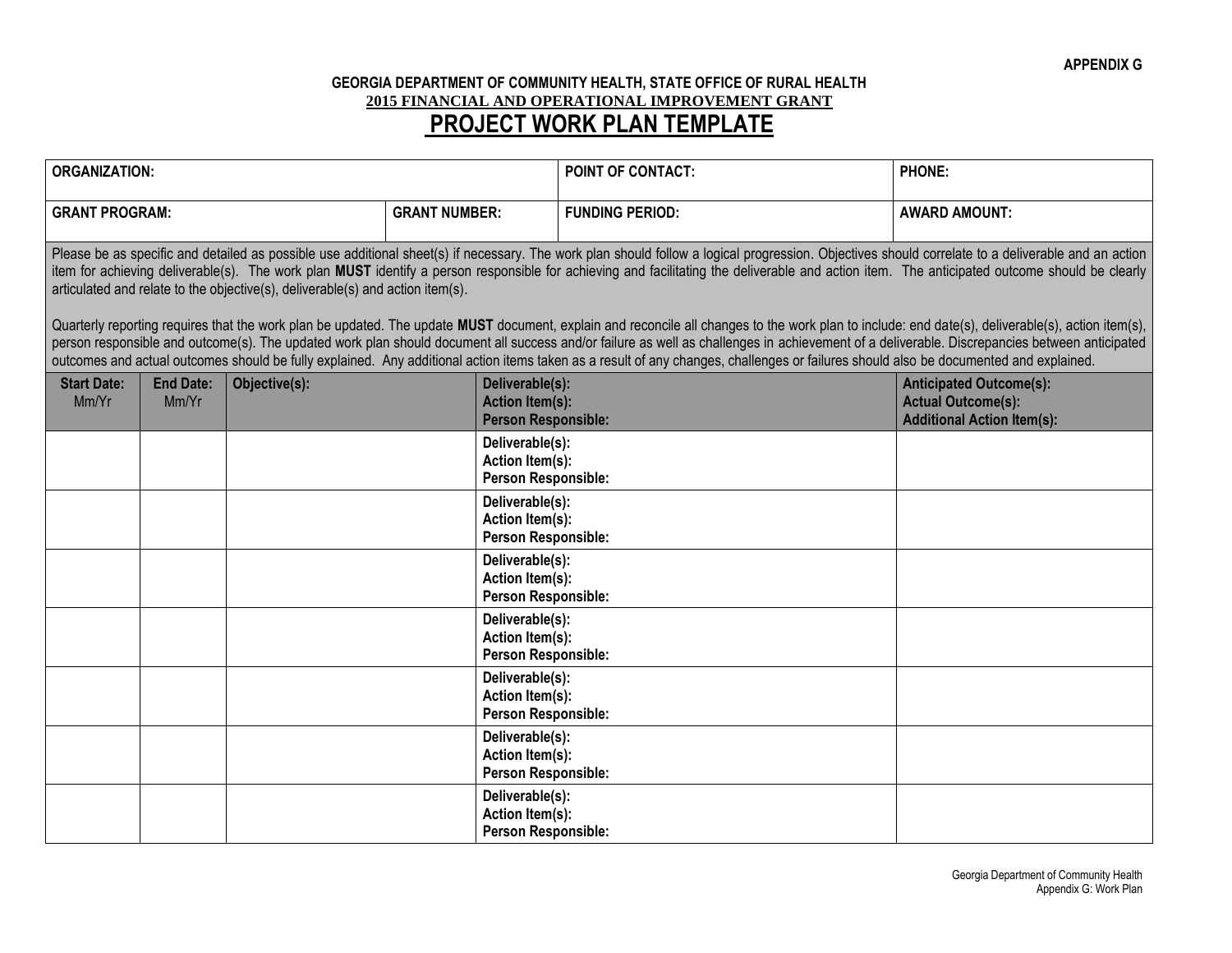| <b>ORGANIZATION:</b>                                                                                                                                                                                                                                                                                                                                                                                                                                                                          |                |                      |                |                | <b>POINT OF CONTACT:</b> |                |                |                |                |                      | <b>PHONE:</b>  |                |                |  |
|-----------------------------------------------------------------------------------------------------------------------------------------------------------------------------------------------------------------------------------------------------------------------------------------------------------------------------------------------------------------------------------------------------------------------------------------------------------------------------------------------|----------------|----------------------|----------------|----------------|--------------------------|----------------|----------------|----------------|----------------|----------------------|----------------|----------------|----------------|--|
| <b>GRANT PROGRAM:</b>                                                                                                                                                                                                                                                                                                                                                                                                                                                                         |                | <b>GRANT NUMBER:</b> |                |                | <b>FUNDING PERIOD:</b>   |                |                |                |                | <b>AWARD AMOUNT:</b> |                |                |                |  |
| The work plan should follow a chronological progression and complement the project work plan. All activities/deliverables detailed in the work plan should be included on the timeline and listed<br>chronologically in the manner of completion over the grant cycle. Cells MUST be color coded and adjacent to that activity to indicate the start of the activity and the end of the activity.<br>The first four lines are examples. Please delete the examples before entering your data. |                |                      |                |                |                          |                |                |                |                |                      |                |                |                |  |
| <b>ACTIVITY/DELIVERABLE:</b>                                                                                                                                                                                                                                                                                                                                                                                                                                                                  | <b>SEP 15'</b> | <b>OCT 15'</b>       | <b>NOV 15'</b> | <b>DEC 15'</b> |                          | <b>JAN 16'</b> | <b>FEB 16'</b> | <b>MAR 16'</b> | <b>APR 16'</b> | <b>MAY 16'</b>       | <b>JUN 16'</b> | <b>JUL 16'</b> | <b>AUG 16'</b> |  |
|                                                                                                                                                                                                                                                                                                                                                                                                                                                                                               |                |                      |                |                |                          |                |                |                |                |                      |                |                |                |  |
|                                                                                                                                                                                                                                                                                                                                                                                                                                                                                               |                |                      |                |                |                          |                |                |                |                |                      |                |                |                |  |
|                                                                                                                                                                                                                                                                                                                                                                                                                                                                                               |                |                      |                |                |                          |                |                |                |                |                      |                |                |                |  |
|                                                                                                                                                                                                                                                                                                                                                                                                                                                                                               |                |                      |                |                |                          |                |                |                |                |                      |                |                |                |  |
|                                                                                                                                                                                                                                                                                                                                                                                                                                                                                               |                |                      |                |                |                          |                |                |                |                |                      |                |                |                |  |
|                                                                                                                                                                                                                                                                                                                                                                                                                                                                                               |                |                      |                |                |                          |                |                |                |                |                      |                |                |                |  |
|                                                                                                                                                                                                                                                                                                                                                                                                                                                                                               |                |                      |                |                |                          |                |                |                |                |                      |                |                |                |  |
|                                                                                                                                                                                                                                                                                                                                                                                                                                                                                               |                |                      |                |                |                          |                |                |                |                |                      |                |                |                |  |